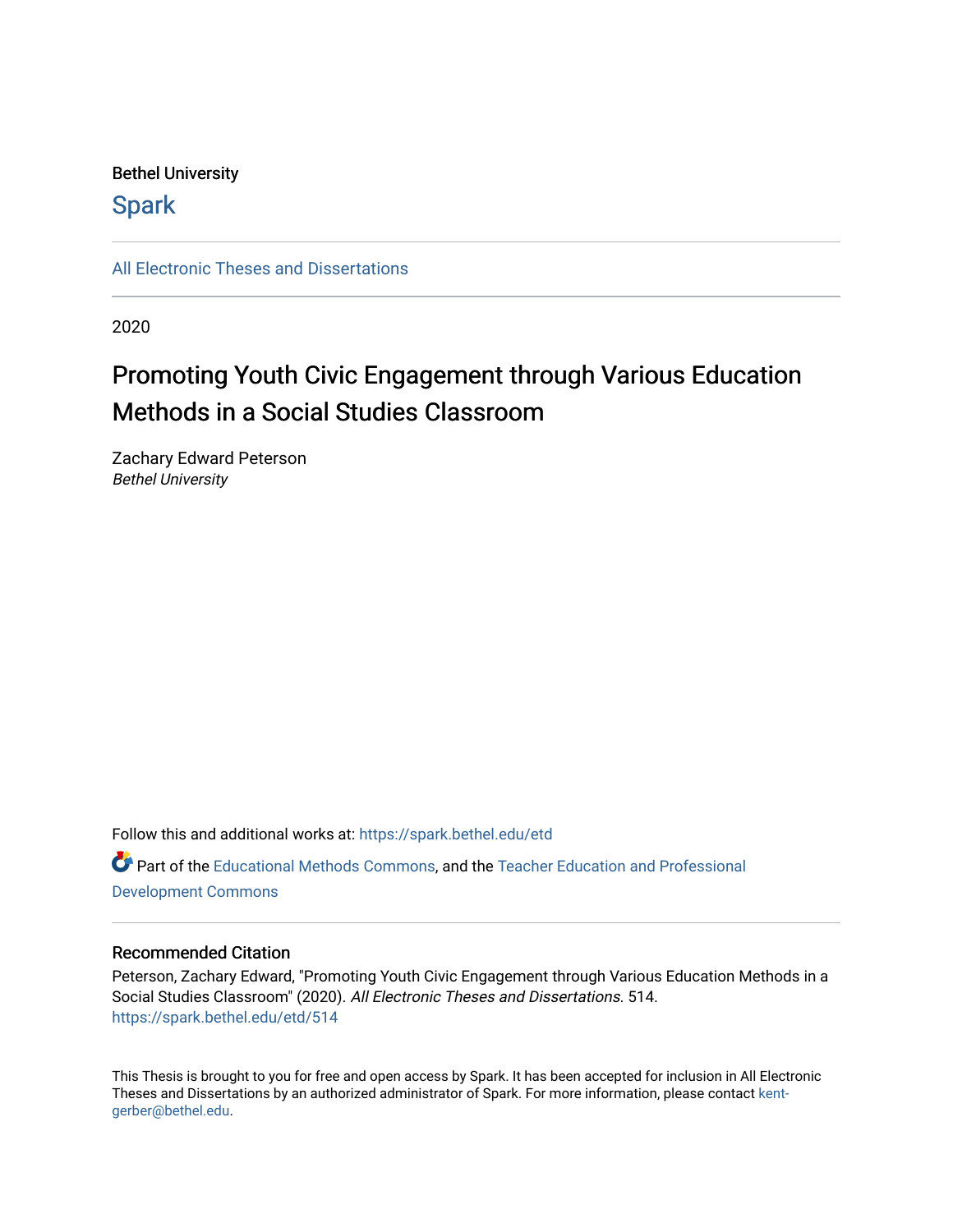## Promoting Youth Civic Engagement through Various Education Methods in a Social Studies

Classroom

A Masters Thesis

By

Zach Peterson

In partial fulfillment of the requirements

For the degree of

Master of Arts in Teaching

November 2020

Bethel University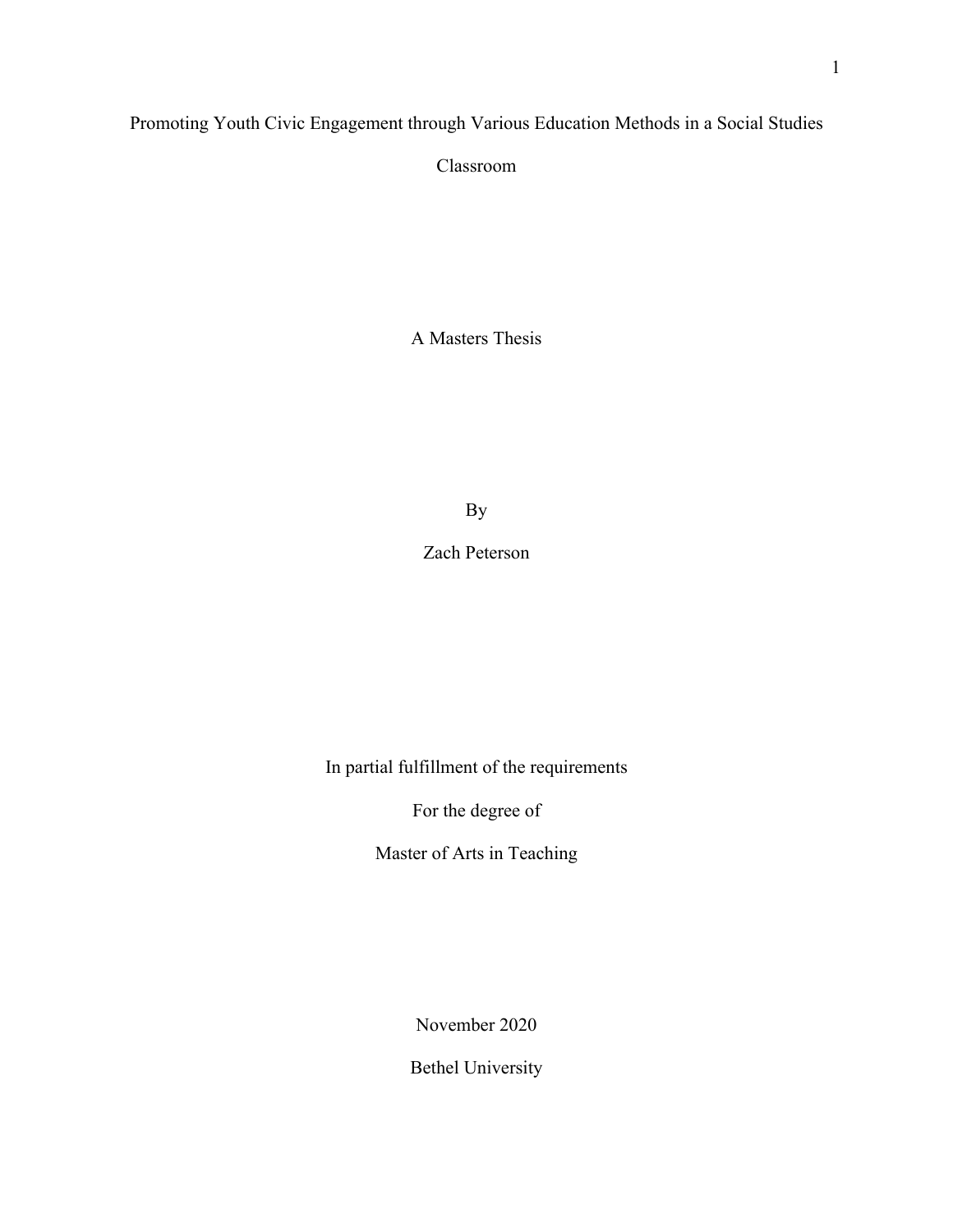Promoting Youth Civic Engagement through Various Education Methods in a Social Studies

Classroom

Zach Peterson

November 2020

Advisor: Molly J. Wickam, PhD

Program Director: Molly J. Wickam, PhD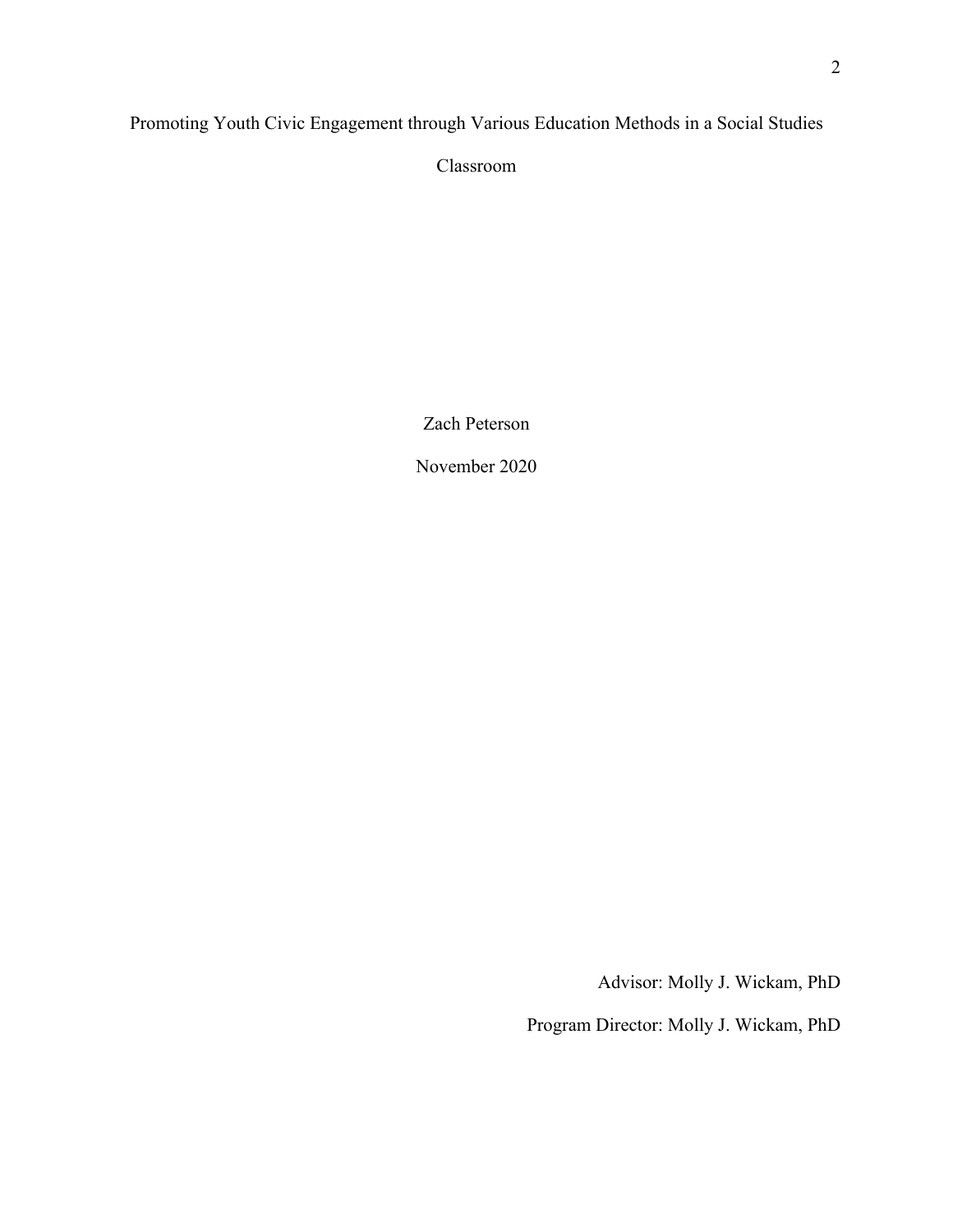## **Acknowledgements**

First and foremost, I would like to thank my supportive and loving wife, Sara. To say that she was supportive through this process would be an understatement. While I pursued my Masters in Teaching from Bethel University she put her own dreams on hold to fully support mine. I will never be able to express my gratitude and love for you. Second, I would like to thank my advisor Dr. Molly Wickam. I am forever grateful for the time and energy that you put in to push me to continue to develop into the teacher that you believe I am capable of.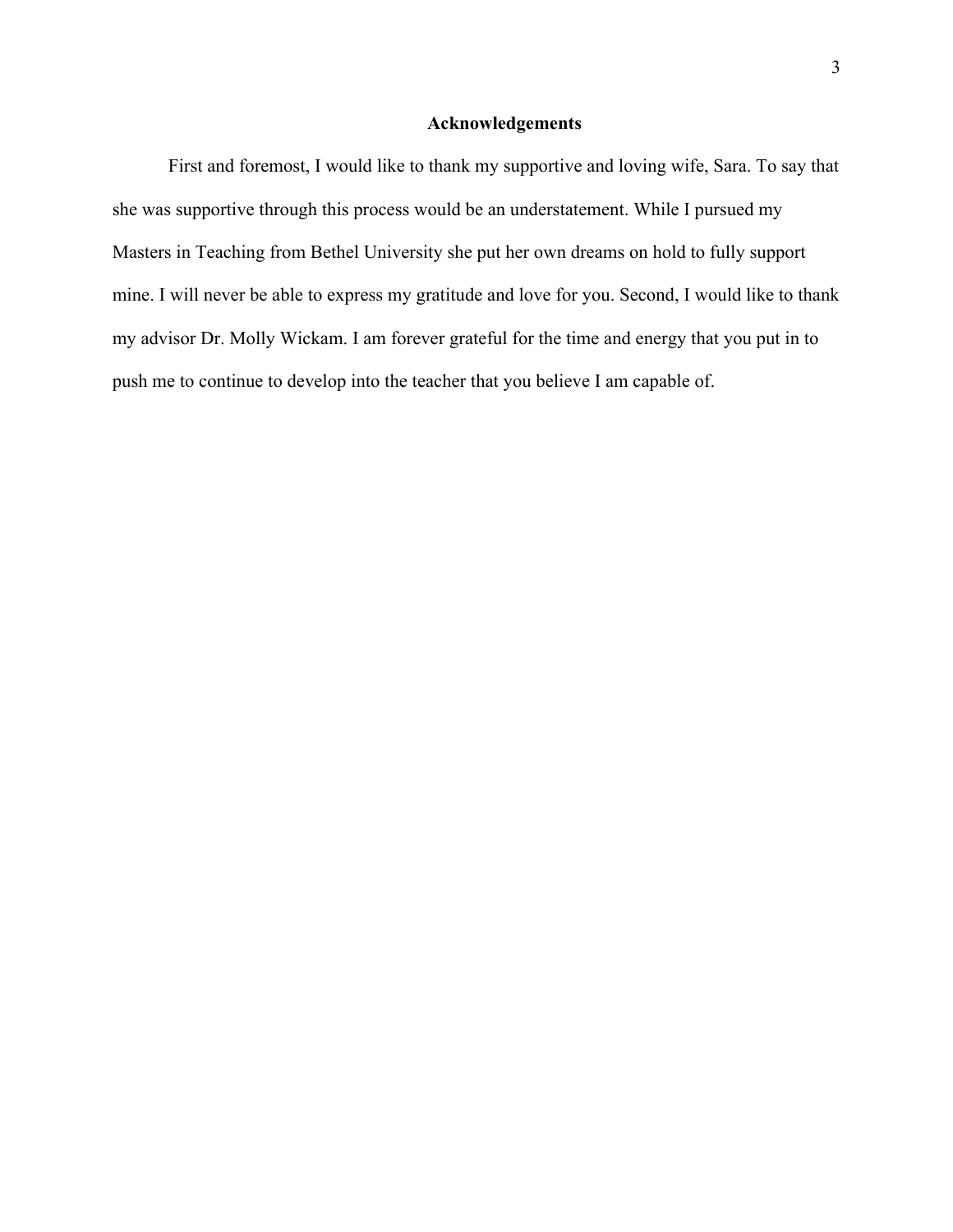#### **Abstract**

The purpose of this thesis is to apply knowledge gained from reviewing the literature on promoting youth civic engagement through various educational methods in a Social Studies classroom. The history of civic education, current state of civic education and the importance of civic education is introduced to support the purpose of the research. Literature on servicelearning, youth organizing, debate, and youth participatory action research is reviewed to give the benefits and challenges of using each educational method in a secondary Social Studies classroom. An application emphasis is included to further discuss the audience, sustainability, and resources needed to introduce civic educational methods into a secondary Social Studies classroom. Limitations of the research and future research needs are also noted.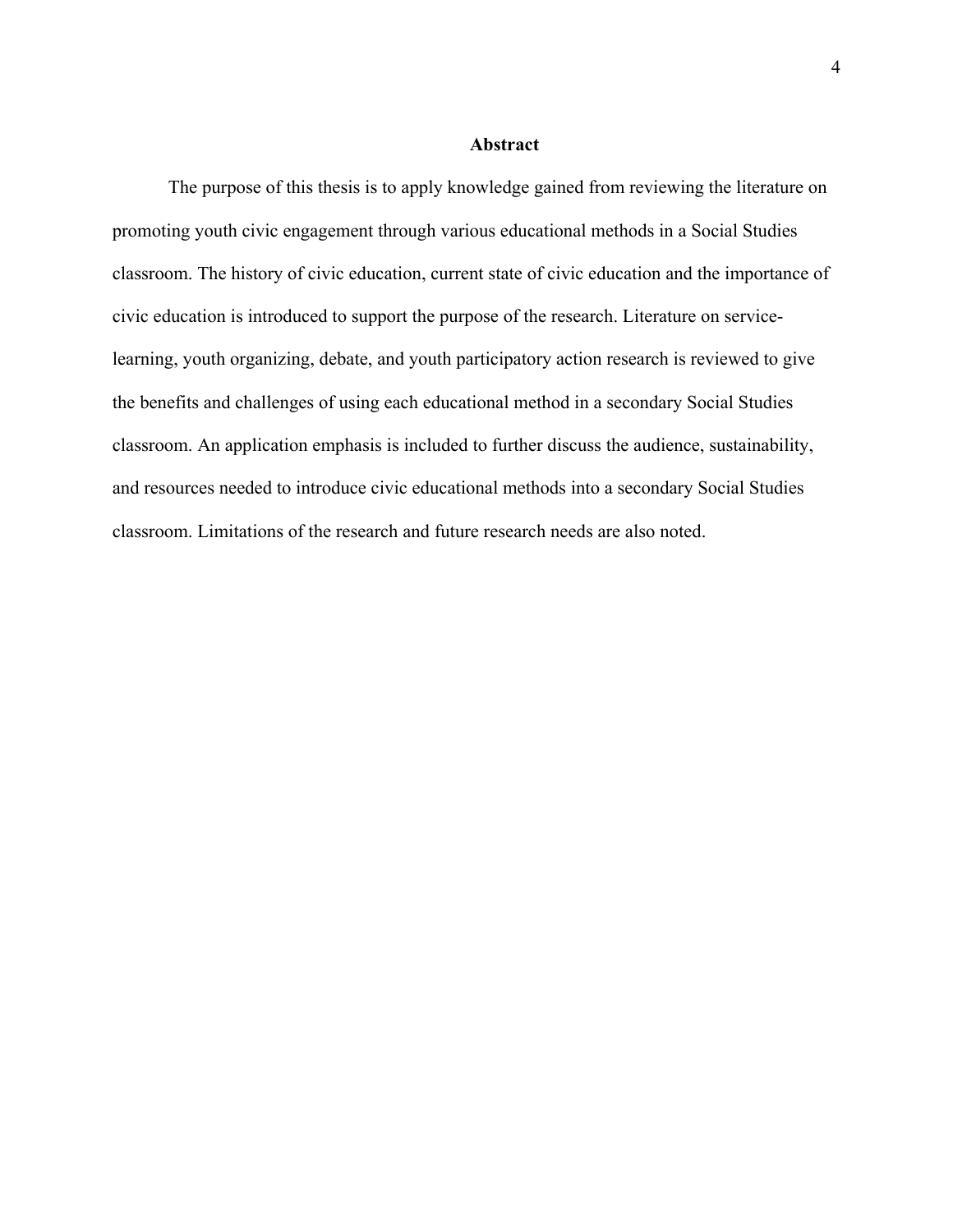## **Table of Contents**

| Acknowledgements                          |    |  |
|-------------------------------------------|----|--|
| Abstract                                  | 4  |  |
| Table of Contents                         |    |  |
| Chapter I: Introduction                   |    |  |
| History of Civic Education                | 7  |  |
| <b>Current State of Civic Education</b>   | 9  |  |
| Importance of Civic Education             | 11 |  |
| <b>Purpose and Guiding Questions</b>      | 12 |  |
| Definition of terms                       | 12 |  |
| Chapter II: Review of Literature          |    |  |
| Purpose of Civic Education                | 15 |  |
| Service-Learning                          | 17 |  |
| Youth Organizing                          | 21 |  |
| Debate                                    | 28 |  |
| Youth Participatory Action Research       | 35 |  |
| Chapter III: Application of the Research  |    |  |
| Purpose of the Application of the Methods | 40 |  |
| Audience                                  | 42 |  |
| <b>Resources Needed</b>                   | 43 |  |
| Chapter IV: Discussion and Conclusion     |    |  |
| Professional Application                  | 45 |  |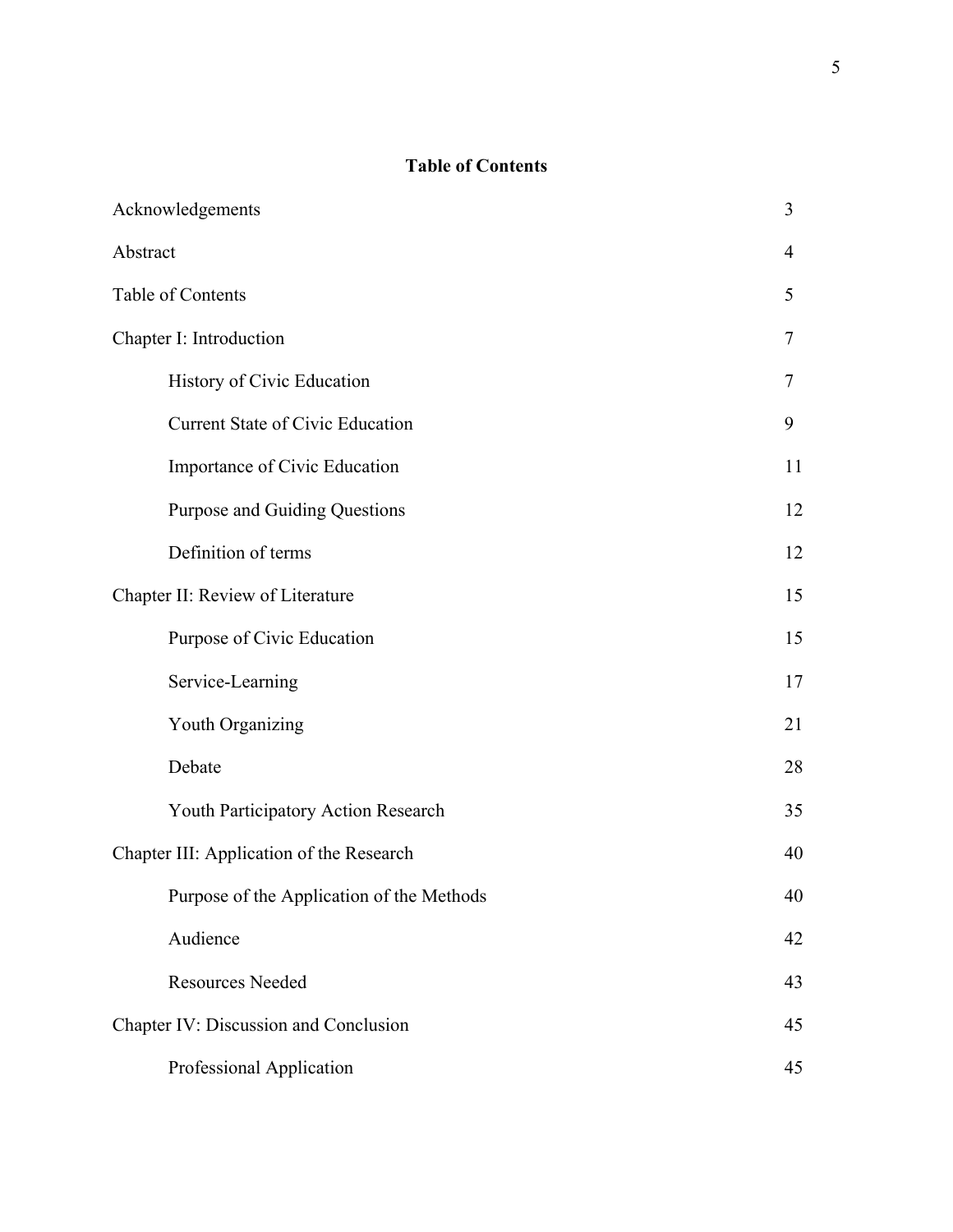|            | Limitations of the Research and Future Research Needs | 46 |
|------------|-------------------------------------------------------|----|
|            | Conclusion                                            | 47 |
| Appendix   |                                                       | 49 |
|            | Application 1: Service-Learning                       | 49 |
|            | Application 2: Youth Organizing                       | 53 |
|            | Application 3: Debate - Constructive Controversy      | 55 |
|            | <b>Application 4: Debate - Policy Debate</b>          | 59 |
|            | Application 5: Youth Participatory Action Research    | 63 |
| References |                                                       | 66 |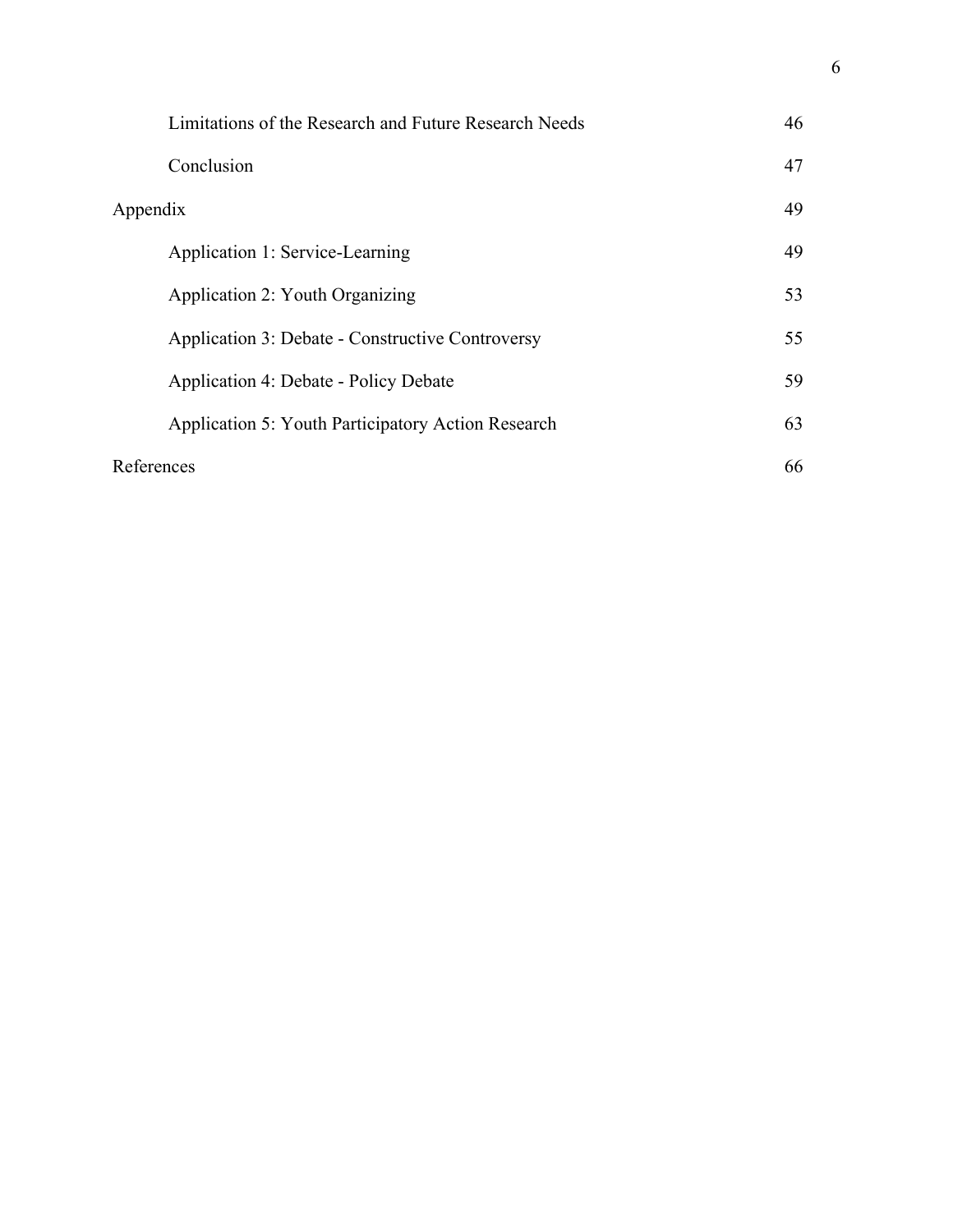#### **Chapter 1: Introduction**

In elementary school, my teacher assigned us research on the 1996 Presidential election and the candidates were Bob Dole and the incumbent President Bill Clinton. Once we did our research on how each candidate stands on certain issues, we had a mock election. My vote went to Bob Dole because one of the policies that Bill Clinton was running on was to increase school days. In every election since I turned 18 I have voted, and every time I vote I think back to that 3rd-grade mock election and know it was a simple school activity that made me start thinking about the importance of civics.

As a current 7th and 8th grade teacher I think back to that moment and ponder how I can stress the importance of civic engagement to my students. I think about how I can create an atmosphere for my students so that they not only know the importance of civic engagement but also find opportunities to engage in their communities with the belief that they can bring about change. The murder of George Floyd by a police officer in May 2020 and rioting that followed shows that a large part of our communities are unheard and searching for a way to have their words mean something and can enact change within their communities. Plenty of protests have been led by youth from a variety of different backgrounds as youth are finding ways to allow for their voices to be heard outside of voting.

#### **History of Civic Education**

The United States has a long history of attempting to incorporate civic education into schooling for children. Initially, the founders of the United States created a structure within the United States that granted more rights to its citizens as well as require more from its citizens than the country that the United States declared independence from (Crittenden, 2018).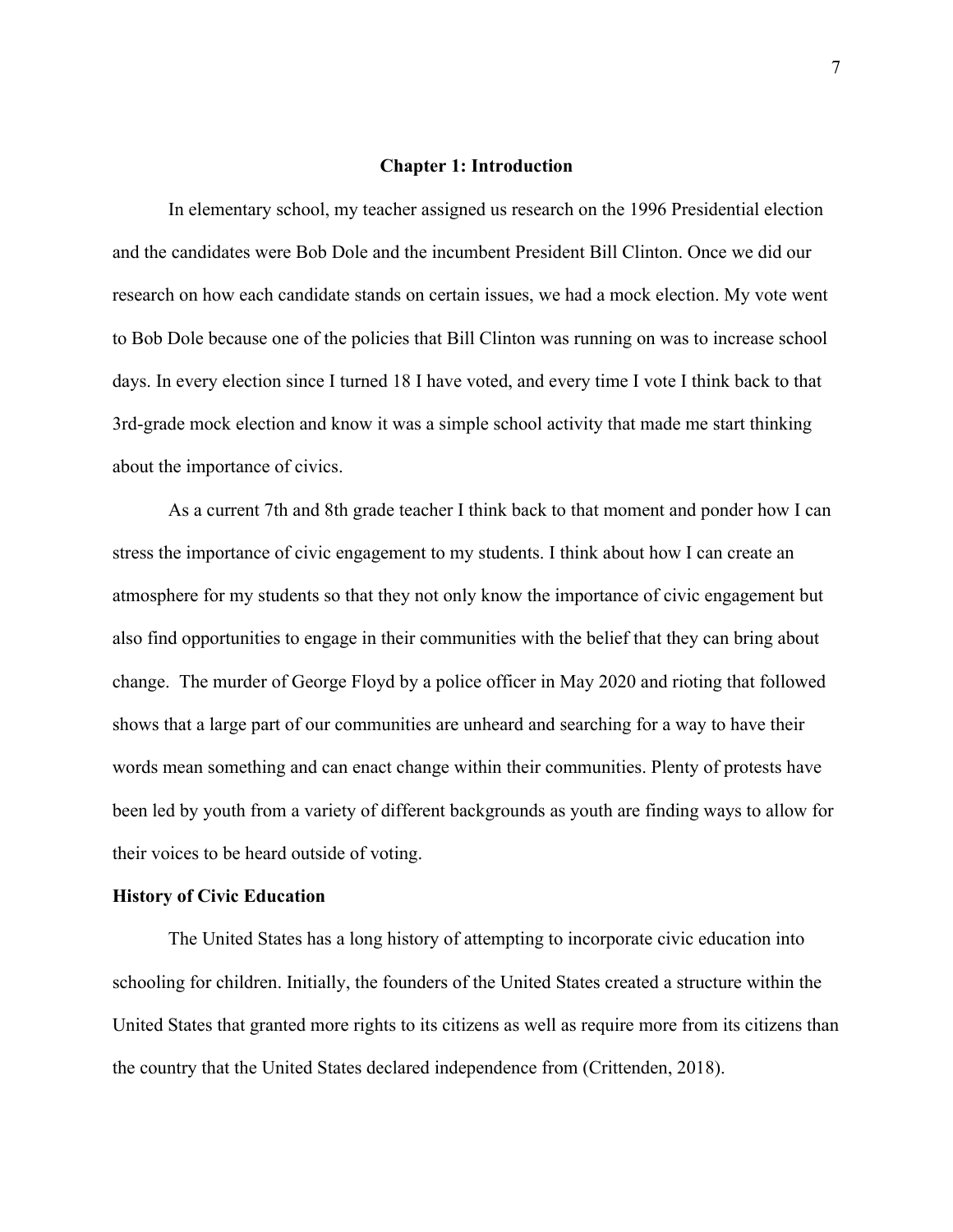Thomas Jefferson and the founders advocated for a great amount of attention paid to civic education. Thomas Jefferson believed that education was a way to protect individual rights against the power of the state. Thomas Jefferson centered his education approach that education would liberate men to rule themselves (Crittenden, 2018).

Education during the early years of the United States was not publicly funded and varied from community to community. During this time, education was also only available to free white males. Publicly funded and widespread education came during the 19th century with Horace Mann's common school.

The 19th-century common school focused on educating all children no matter their background, religion, or social standing. The common school existed so that all students could flourish within America's democratic system. Using basic and simplistic means children were to become good citizens through the teaching of the basic mechanics of government and inject students with America's democratic ideals inspiring loyalty to America (Crittenden, 2018).

Critics of this form of civic education point that foreigners were required to assimilate into the American way of life. Critics say this program was a program of homogenization, normalization, conformity, and uniformity. Over nine million immigrants came to America between 1880 and 1920 and resisted this type of education due to believing that this was insensitive to foreign language and culture (Crittenden, 2018).

 Reformers moved away from the common school and focused on the differentiation of students. The Massachusetts Commission on Industrial and Technical Education in 1906 pushed for industrial and vocational education in public schools. They also argued that educating all youth for participation in democracy by educating them was a waste of time and resources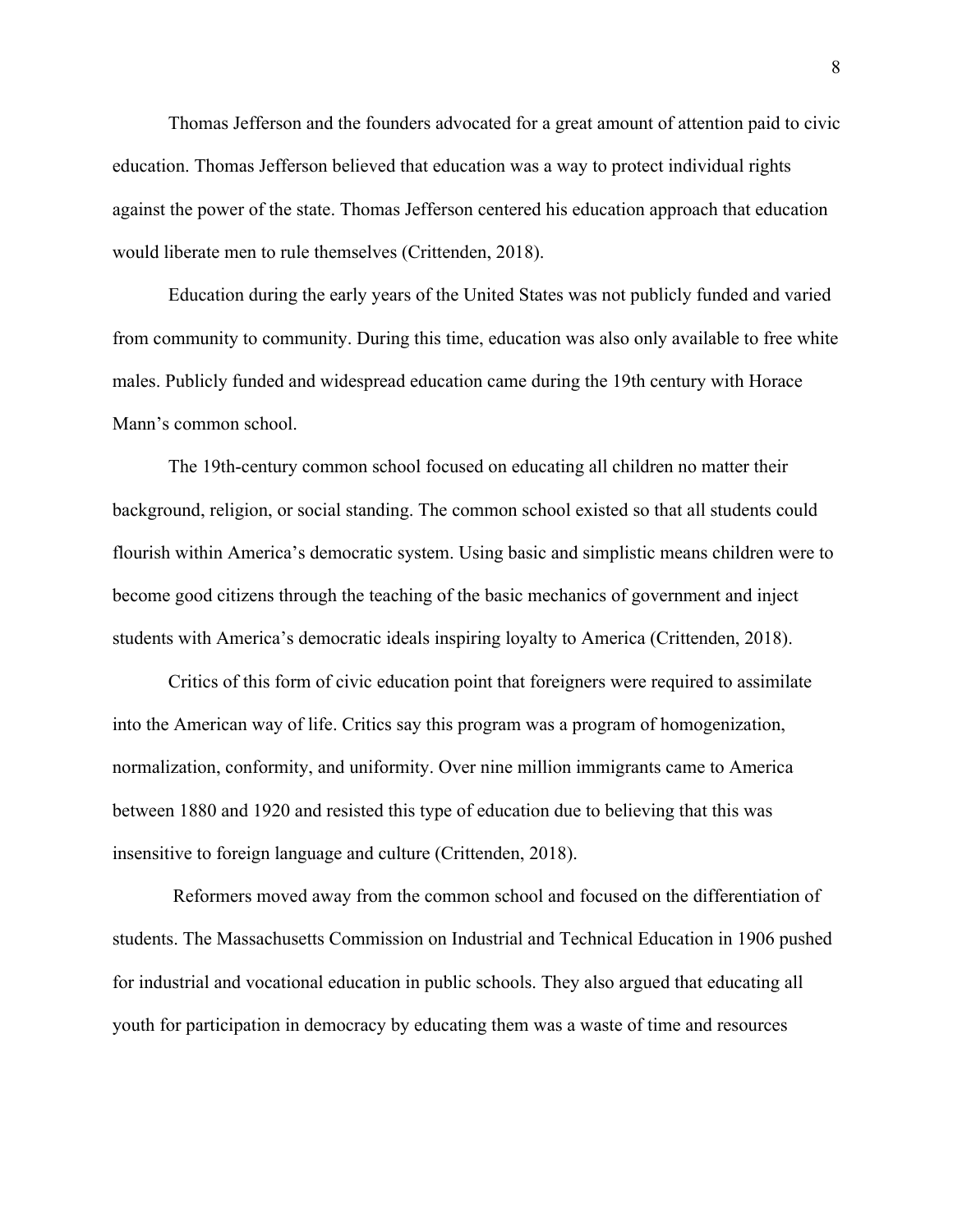especially within immigrant communities who they felt lacked the intellectual capacity to study (Crittenden, 2018).

John Dewey argued against this point of view of education and believed that all children not only deserved but were required a democratic education. Dewey thought that if students were put in a place that could share in the interests of others that race, class, and ethnic divisions would be broken down (Crittenden, 2018).

Through the different stages of education in the United States, majority dominant civic education used methods of rote memorization including high schools until the 1960s. High schools through the 1960s offered three courses: civics and governments where students explored the role of citizens at the local and state levels. It wasn't until recently that schools started to offer advanced placement civic courses, economics, and more specialized social studies classes (Gould, 2011).

Despite the inspiration for the education system to prepare students to be civically engaged this goal has been pushed to the side. The focus more recently through educational reforms such as No Child Left Behind and Educate to Innovate has been to focus students' attention on reading, math, and science.

#### **Current State of Civic Education**

The United States is facing a crisis of civic education. According to the Annenberg Public Policy Center, a 2016 study found that 1 in 4 can not properly name the three branches of the government. As well as only 17% trust the government to do the right thing according to the Pew Research Center (Winthrop, 2020). The National Assessment of Educational Progress Civics assessment over two-thirds of all American students scored proficient. On the same test, less than one-third of eighth-graders could identify the historical purpose of the Declaration of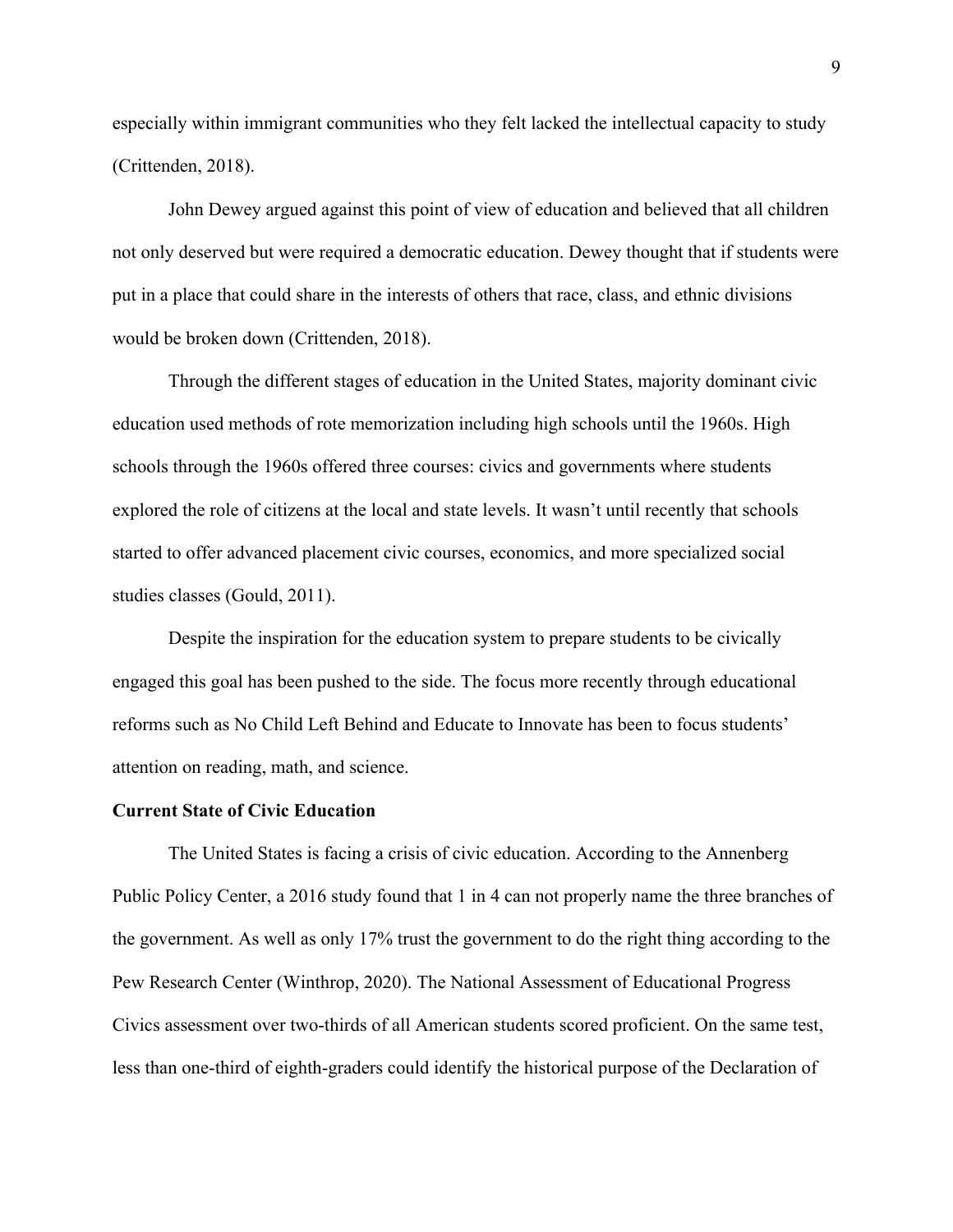Independence and less than a fifth of high school seniors could explain how citizen participation benefits democracy. In a nationwide study of basic civic knowledge defining competency as the ability to correctly answer three-quarters of questions on subject-based tests only 5% of Americans were competent in economics, only 11% competent in domestic issues, 14% in foreign affairs, 10% in geography and 25% in history. (Gould, 2011). As students are struggling to participate civically over 60% of all rural youth live in places that provide little to no opportunities for people to meet, discuss issues, and address problems (Winthrop, 2020).

The current state of youth civic engagement has also developed a civic opportunity gap where students in schools that serve predominantly low-income students and students of color are more scarce than students of relative privilege. Low-income students and students of color will often engage with their educators expressing their thoughts and feelings where students of privilege will benefit from opportunities to study a variety of different issues that are not apparent in their immediate lives (Epstein, 2017). Results of minority young adults show that students who participated in civic activities during their adolescence are more optimistic about the future for themselves and society, they are also more content with where they are in life and obtain higher levels of education than those who choose not to participate in civics during their adolescence (Epstein, 2017).

The current state of civic education has left an opportunity gap where students, particularly students from low income areas, are leaving the education system with a significant gap in knowledge, skills and values. Without this educational experience students are predicted to be less likely to vote, less likely to be engaged in political discourse, less likely to participate within their community than the students who receive a civic education.

10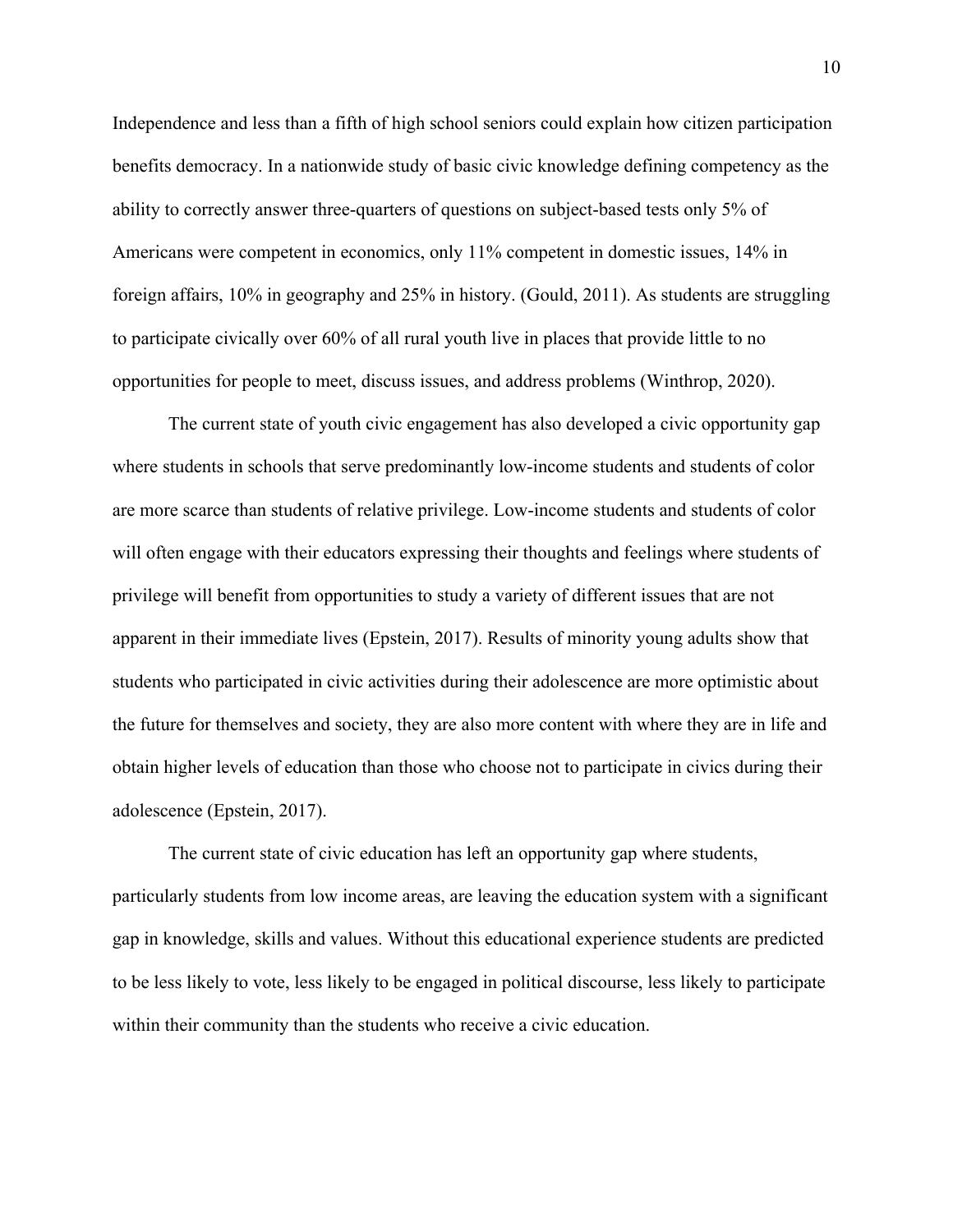## **Importance of Civic Education**

Civic education remains one the most important criteria in determining how engaged a student will be in society. Research shows that students who do not receive a civic education will be less likely to vote, engage in civically minded discussions, and less likely to participate in community service projects than those who do receive a civic education (Gould, 2011). A quality civic education will create civic knowledge, skills and values that create an active citizen.

Civic knowledge is the understanding of the government, its structure and its processes of making and passing laws (Gould, 2011). Students who receive a civic education score higher on civic knowledge tests than those who do not. Civic education programs also benefit the families of the students in that students report increased discussion with their family and increased media use that is civically centered (Gould, 2011).

Civic skills is the ability that is necessary for students to actively participate as citizens of a democracy (Gould, 2011). Our system of government is centered around debate and the ability to generate compromise. Students will need the skills to build evidence to support their position and articulate that position depending on their audience (Lenzi, 2014). School is that environment where students are able to build those skills in a safe environment through different social contexts and observations.

Business leaders also are claiming that they need employees who are smart and competent in math, reading and writing but they also need employees who have the same skills of an active citizen. Those business leaders are wanting employees who are able to lead, communicate effectively, create new solutions for problems and the ability to navigate the increasingly digital world (Winthrop, 2020).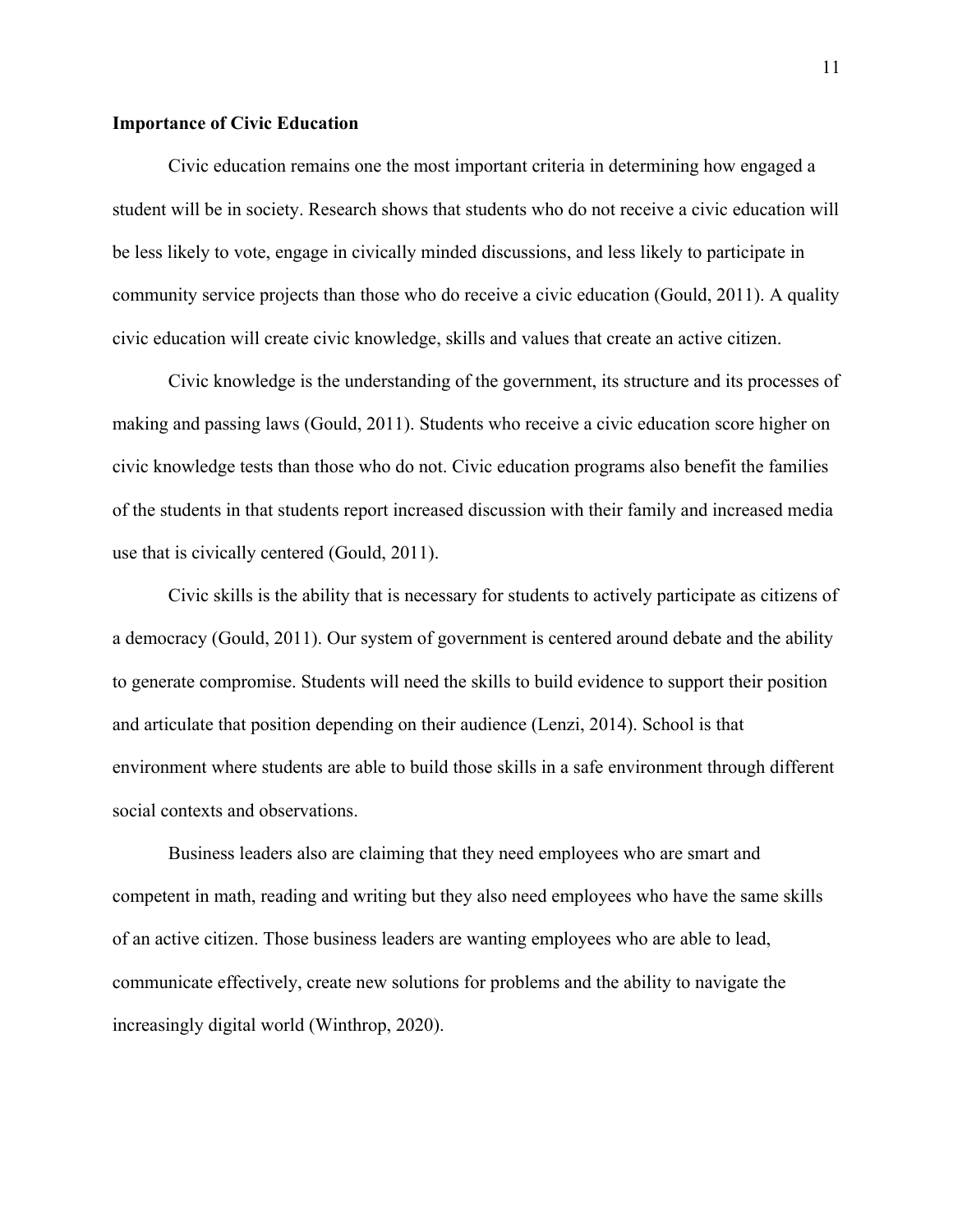Students who receive a civic education are not only to attain new civic knowledge and the skills needed to apply that knowledge but also the values that important for the health of a democracy. The civic values that are vital for a democracy is showing concern for others, fairness for all, trust in others and a sense of public duty (Gould, 2011). Research has shown that students who participate in discussion within civic courses have found to increase the concern for others and concern for the unjust treatment for others (Gould, 2011). Students also develop the ability to understand other perspectives, have higher levels of trust in people and institutions, and the ability to think critically about civic issues (Lenzi, 2014). It is through civic education that students are able to develop the civic knowledge to understand the processes of living in a democratic society, the skills to participate in this society and the values to appreciate and engage with those with different perspectives.

#### **Purpose and Guiding Questions**

The purpose of this thesis is to apply knowledge gained from reviewing the literature on current civic education and how it develops current and future civically engaged citizens. Throughout the research the guiding questions were addressed: 1) What are the various methods of civic engagement that inspire secondary students to engage in communities? 1a) What are the benefits and challenges of each method? 2) How do methods of civic engagement impact secondary social studies students' knowledge, skills, and values?

#### **Definition of Terms**

The following definitions are provided to assist in the understanding of selected terms and research context as they appear throughout the paper.

*Civic education:* is a combination of developing knowledge, skills, and values within students that will allow them to be productive members of society (Gould, 2011).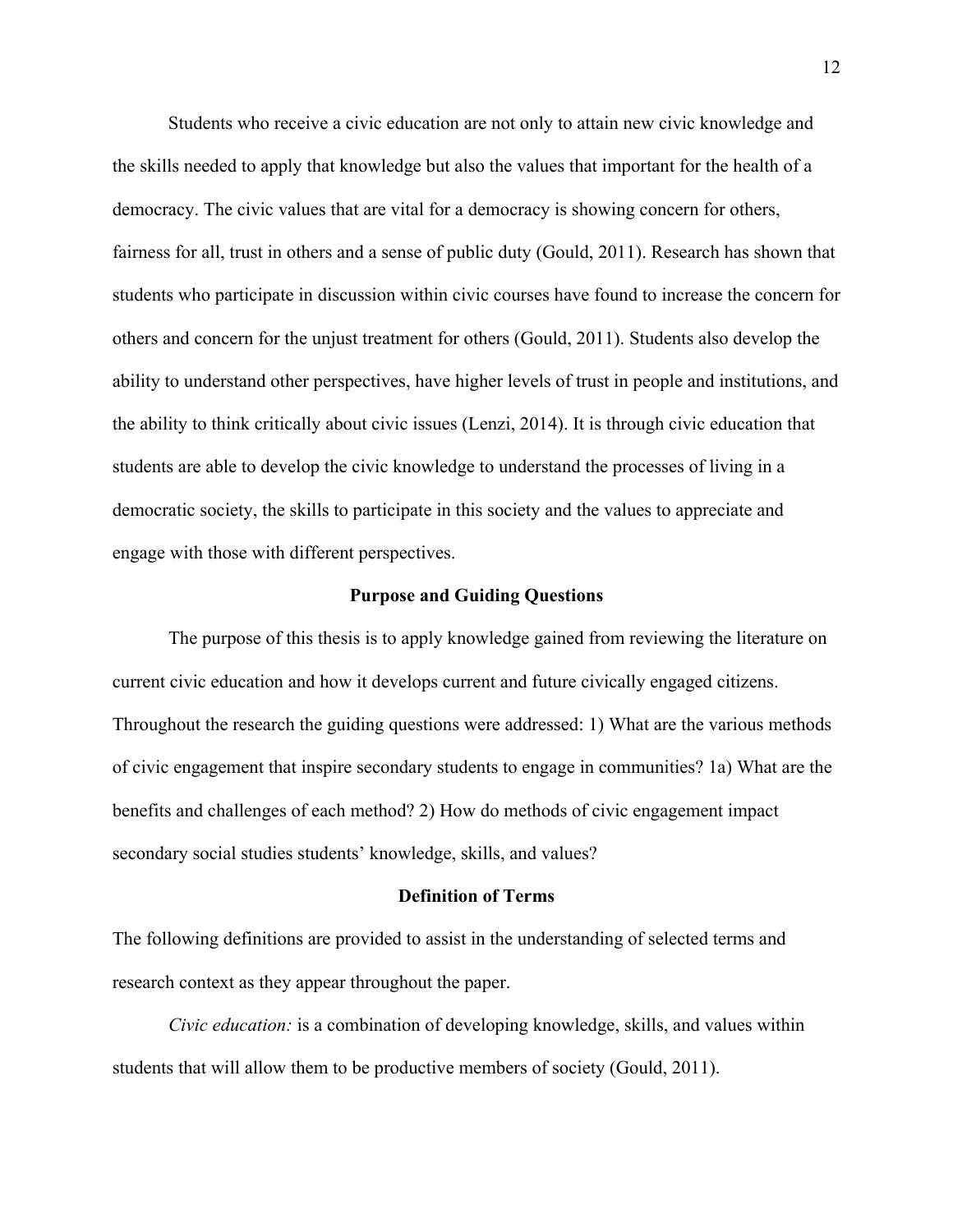*Civic knowledge*: is the understanding of the government, its structure and its processes of making and passing laws (Gould, 2011).

*Civic skills*: is the ability that is necessary for students to actively participate as citizens of a democracy (Gould, 2011).

*Civic participation*: is participating in the form of political activities aimed at governance or in the form of nonpolitical volunteerism (Ballard, 2015 p.65).

*Civic values*: values that are vital for a democracy is showing concern for others, fairness for all, trust in others and a sense of public duty (Gould, 2011).

*Critical civic identity*: is when students develop an awareness of structural injustices and motivation to address them (Moya, 2017 p. 458).

*Information literacy*: is when a student can recognize when information is needed and can locate, evaluate, and use effectively the information needed for problem-solving and decision making (Leek, 2016, p. 401).

*Political efficacy*: is an individual's belief in one's own capacity to use knowledge and skills to act socially and politically; the personal belief that one can bring about community change through one's actions (Hope, 2014, p. 462).

*Service-learning*: an educational experience in which students participate in an organized service activity that meets identified community needs and reflects on the service activity in such a way as to gain further understanding of course content, a broader appreciation of the discipline, and an enhanced sense of civic responsibility (Bringle, 1996 p.222).

*Youth organizing*: is a form of civic engagement in which young people identify common interests, mobilize their peers, and work collectively to address quality of life and human rights issues in their schools and communities (Kirshner, 2012, p.1).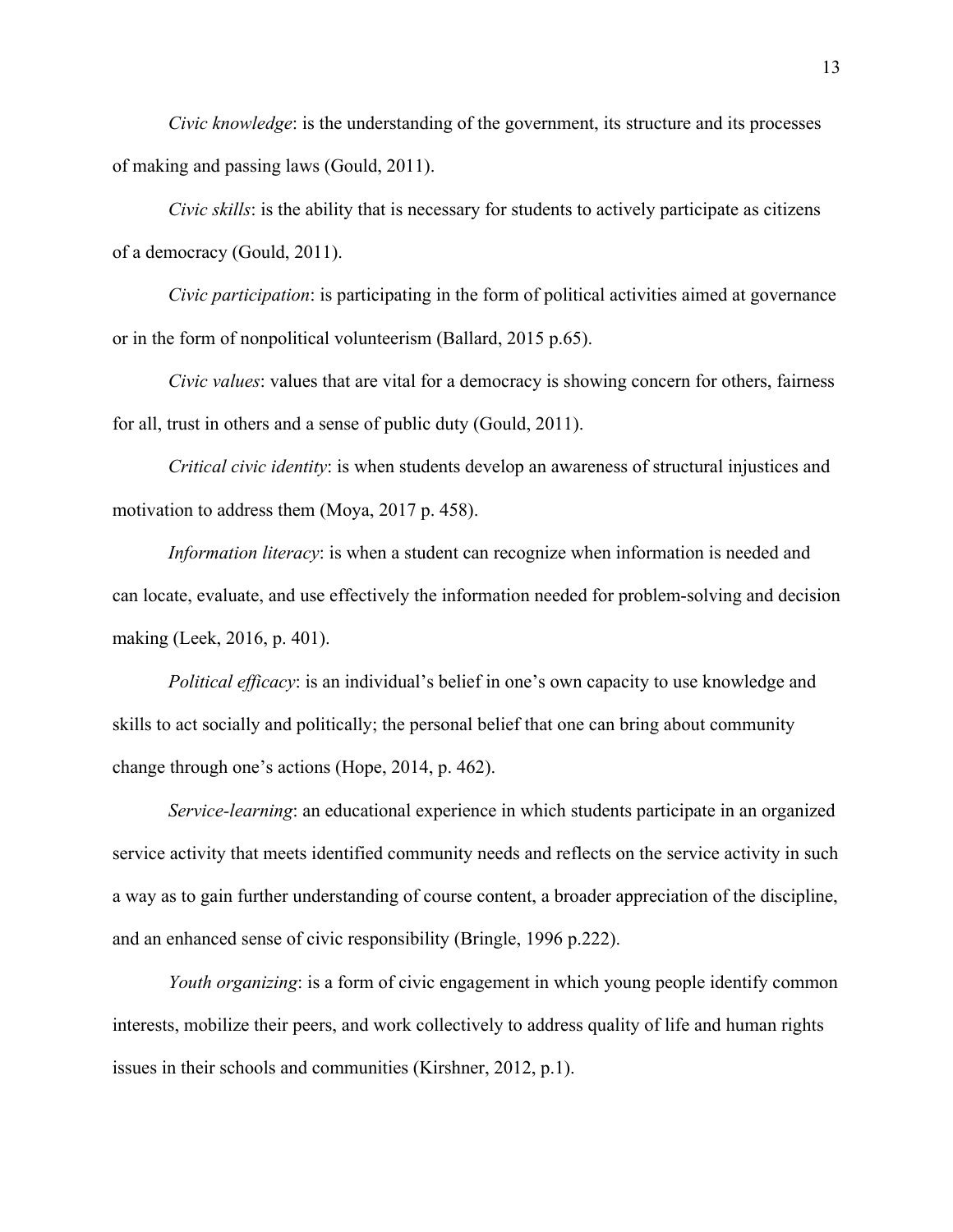#### **Chapter II: Review of the Literature**

A variety of different databases were used to collect and evaluate the research for this thesis. Databases included, ERIC, EBSCO MegaFILE, and Google Scholar. Publications were narrowed down to include research that has been conducted from 1996 to 2020, research available in full text, and peer-reviewed research. Keywords used while accessing research included "civic engagement," "civic education," "service-learning," 'youth organizing," and "constructive controversy".

This chapter will examine the literature on how the methods of service learning, youth organizing, civil discourse in the form of debate and youth participatory action research will inspire secondary social studies students to engage in their communities. For each method this chapter will also examine the benefits and challenges as well as how each method impacts students' civic knowledge, skills, and values.

#### **Purpose of Civic Education**

Schools and communities are trying to find ways to promote a deeper understanding of civics while pushing students to become more engaged, lifelong civic leaders. Civic education develops the core knowledge and appreciation of our democratic system as well as the skills that are necessary for meaningful participation within their community and society as a whole and develops attitudes that encourage engagement in community and political life. Civic education can not only be taught in classrooms and schools but also by the communities as a whole. Research shows that students are more likely to have a sense of social responsibility, work within their communities to address various social problems, and are more likely to demonstrate political efficacy when they engage in structure, reflective experience in their larger community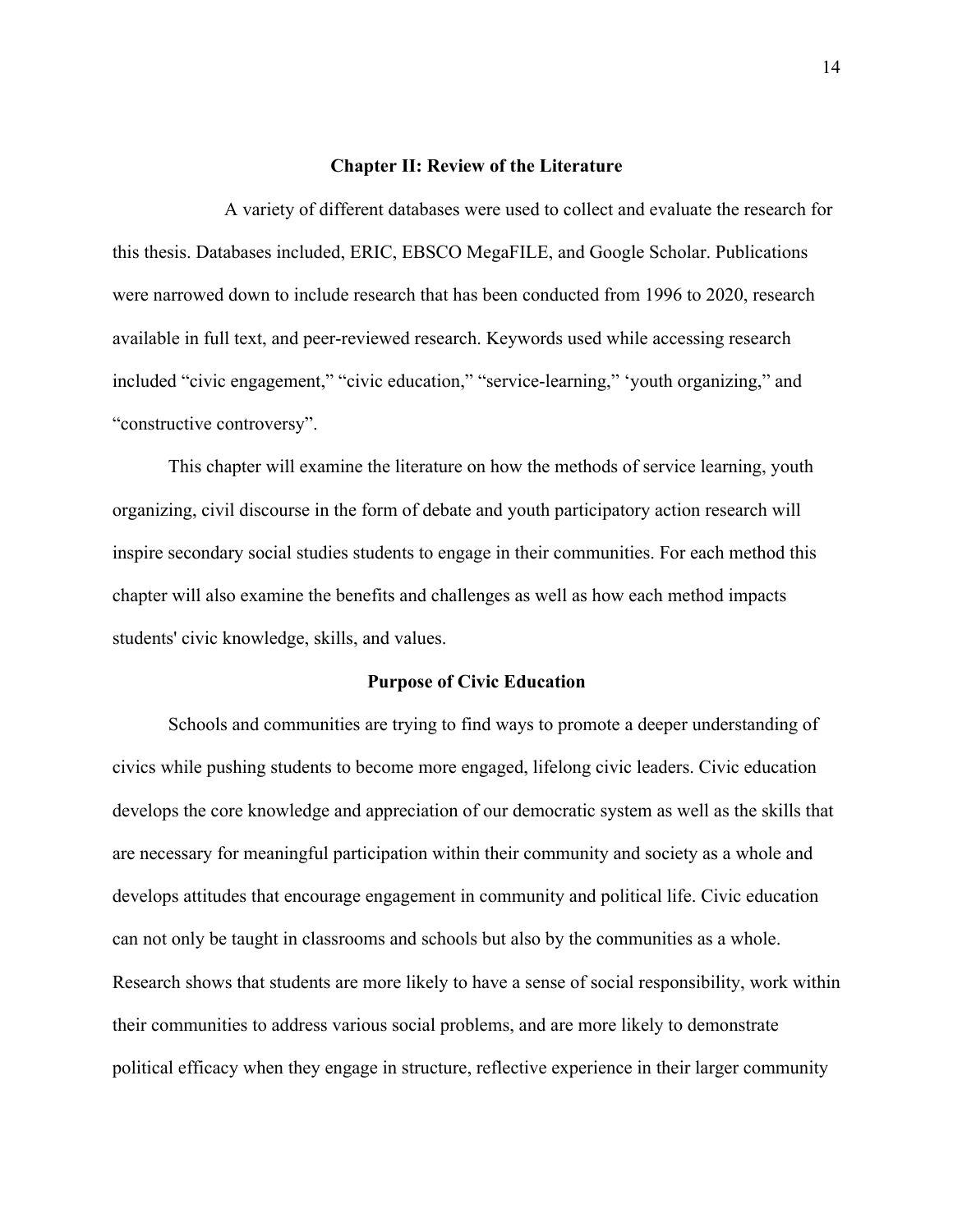(Saltmarsh, 2004). Schools and communities need to meet those civic education goals to maintain a healthy and vibrant democracy (Zorwick, 2016).

Meaningful civic education develops a knowledge of democratic institutions and traditions that brings about an awareness of individual and communities' rights. This knowledge also provides context for the students' community experiences such that past events provide a context and foundation for the present community-based problem- solving. Each student develops an understanding that communities have such a unique history that ultimately and fundamentally shapes the present social environment (Saltmarsh, 2004).

This knowledge is more than just knowledge of various facts but rather the awareness of what it means to be a citizen of the United States as well as an appreciation for what it means to live in a modern democratic society. This type of knowledge is the foundation for a deeper and more meaningful understanding of the role students can play in their community (Zorwick, 2016). Studies have found that proper civic education benefits communities with youth who report to having civic courses in high school to be more engaged with civic and political activities that include community service, participating in political campaigns, boycotting, and the majority of students feeling comfortable talking with their families and friends about politics (Hope, 2014). Youth and black youth in particular report a stronger belief in their capacity to participate in politics and be avenues of change. Those strong feelings in their own capacity to bring about change were bolstered by civic education (Hope, 2014). Also, while adolescents aged fifteen to seventeen were more likely to be engaged in protests and boycotts than young adults aged eighteen to twenty-five, young adults were more likely than adolescents to contact their elected public officials (Hope, 2014).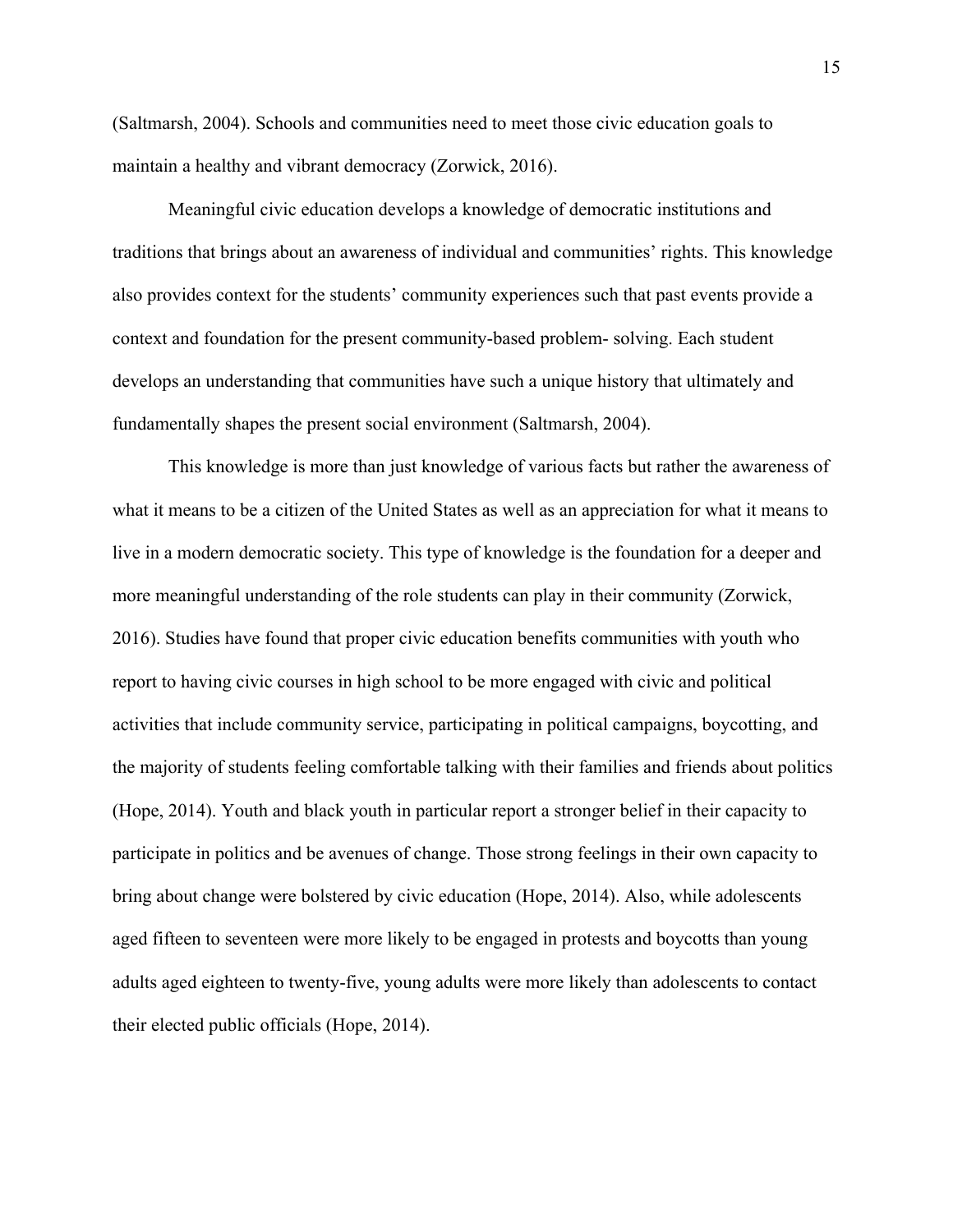The purpose of civic learning is to develop civic knowledge, critical thinking skills, and civic values. The development of civic knowledge comes from different academic and community sources. Civic education has students develop their civic knowledge as well as develop civic skills that allow for the students to shape a civic identity to determine their individual beliefs, make proper decisions based on those beliefs and communicate effectively. Students will be able to develop the skills that identify, describe, explain, analyze, compare, evaluate, take, and defend positions. Students as they develop knowledge, and skills also can develop civic values as they analyze, evaluate, and question with an open mind (Zorwick, 2016).

#### **Civic Education Methods**

## **Service-Learning**

Service-learning is a teaching and learning strategy that integrates meaningful community service with instruction and reflection to enrich the learning experience, teach civic responsibility, and strengthen communities. Service-learning requires the link between general volunteerism with an explicit link on curricular learning objectives. To qualify as servicelearning, students are required to draw connections between their service and larger social issues (Mann, 2000).

One of the goals of service-learning is having students complete experiences and think critically about those experiences. Service-learning tasks students with experiencing democracy instead of just learning about it (Leek, 2016). Service-learning helps students to build empathy for other people as well as place their own experiences within the larger community (Saltmarsh, 2005). Service-learning, when done properly, will allow students to develop their sociopolitical identity, civic responsibility, and civic engagement after high school (Mann, 2000). Servicelearning promotes healthy and strong communities as students are put into places where they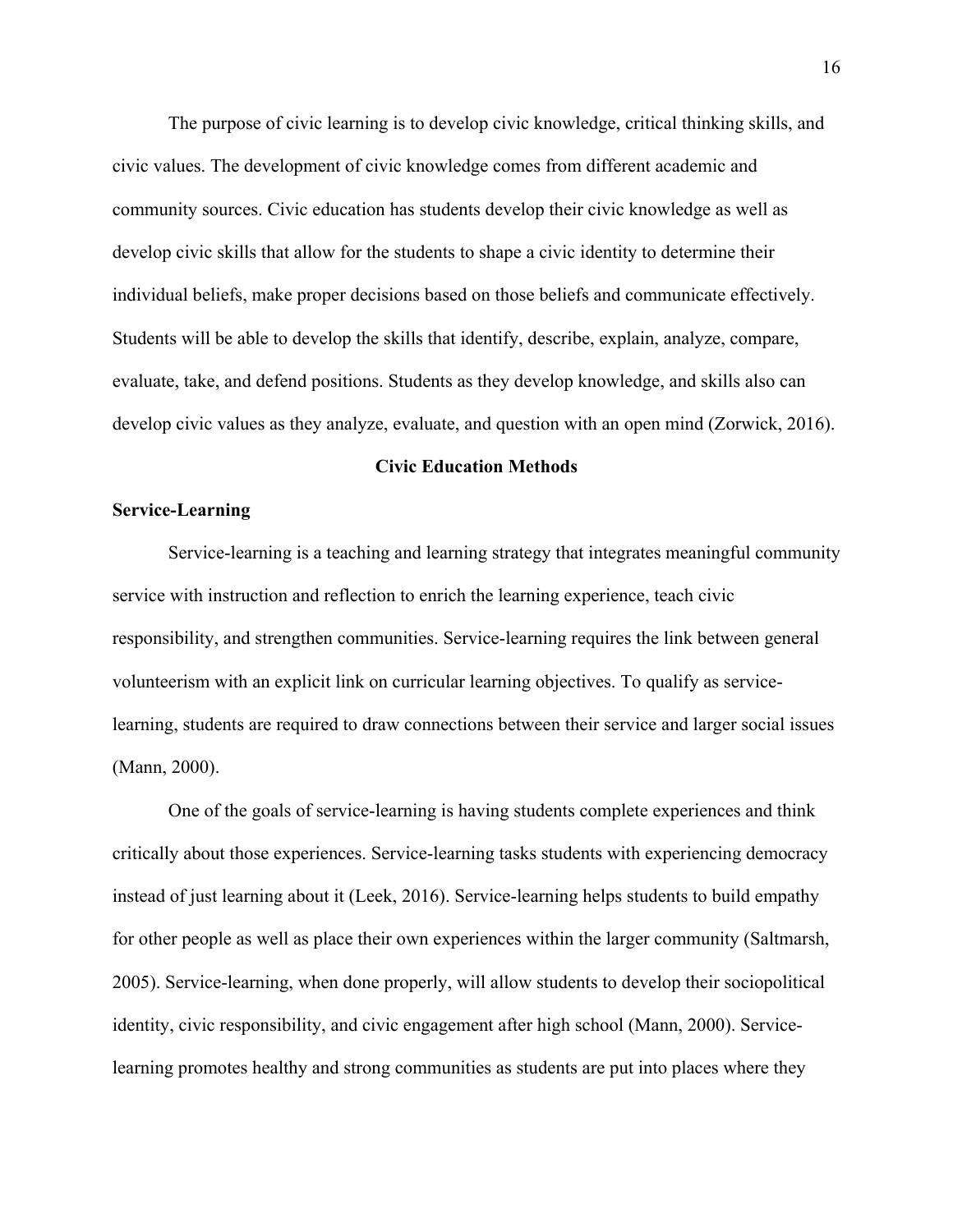come away from their experiences with a more critical understanding of their community (Mann, 2000).

Service-learning with its traditions and history has numerous benefits. Research shows that students who are engaged in service-learning projects have higher attendance rates as well as lower incidents of suspension (Ponder, 2011). Middle school students and middle school males, in particular, report fewer behavior problems. Students also are more likely to have increased standardized test scores compared to those students who do not participate in service-learning. Students also had an increase in grades and grade point averages according to studies that are focused on school-based service-learning (Chung, 2015).

Service-learning has been proven to have a direct impact on academic achievement but service learning also allows students to draw connections between what they are learning in class and what is happening in their communities. Service-learning opportunities as a regular part of the classroom found that students were 15% more likely to develop real-world and authentic connections in their reflection journals than those students who only received traditional instruction (Ponder, 2011). A 2016 case study in Detroit where students developed an art project advocating for a social justice issue found that over three-quarters of the students that participated in the project felt an increased awareness of the issues surrounding Detroit. Participants report that this increased awareness brought up desires for them to address the various social, economic, and political issues facing Detroit (Taylor, 2015). Participants also reported that they felt their voices were being heard for the first time even though they continually heard that they were the future of society. Students also identified ways to stay involved in their community with most saying that they planned on meeting with others with a common goal to work together to increase volunteering, mentoring, or cleaning up their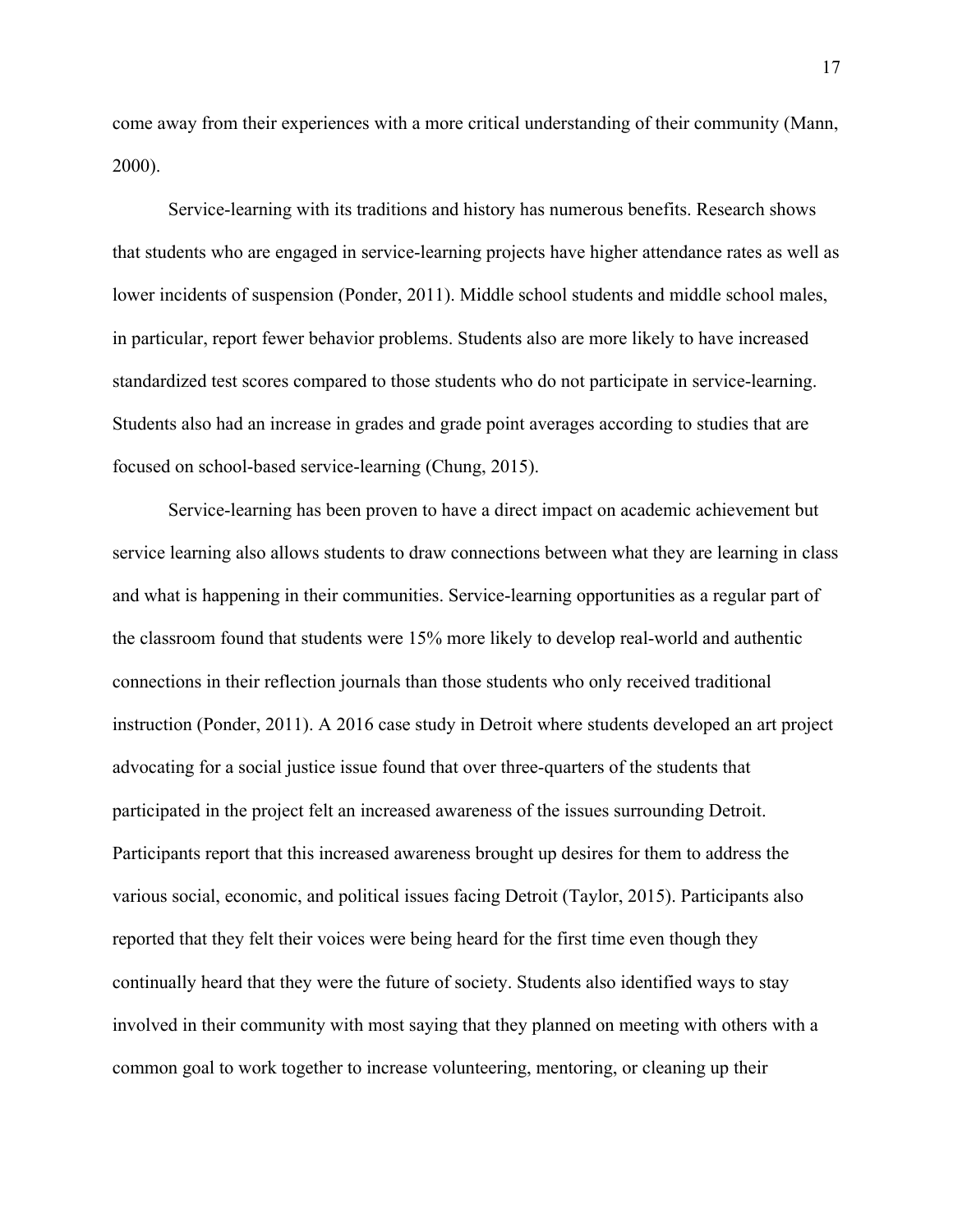neighborhood. (Taylor, 2015). High school students who participated in community service or school governance service-learning were more likely to be engaged with community organizations and to vote fifteen or more years later than nonparticipants (Wade, 2000).

Students who participate in service-learning were able to show immediate measurable results as well as demonstrate higher-level thinking skills, increased self-esteem, and stronger sociopolitical development (Wade, 2000). Middle school students were able to develop their communication skills, personal and social responsibility skills, and educational competence (Chung, 2015).

Even with the history and the benefits of service-learning, service-learning does have its challenges. The first challenge is that students without a proper connection of history, current events, and critical reflection on their experiences can develop a too simplistic understanding of the social issues that they experience in their service-learning (Saltmarsh, 2005). Servicelearning requires careful consideration and proper reflection for students to come away from their experience more civically engaged (Mann, 2000). Improper reflections can task the student with taking their experience and building broad social policies. For example, having the students participate in a food drive and then having students write a reflection on food shortage within the United States, the students will develop only a shallow understanding of the issue that is more detrimental to the students in having a complete understanding of the social issue (Saltmarsh, 2005).

The second challenge of service-learning is that service-learning is a promotion of volunteerism without the critical reflection that is required for students to connect what they are learning in school and their experience outside of school. If students are unable to connect what they are learning in school and their experience then service-learning runs the risk of promoting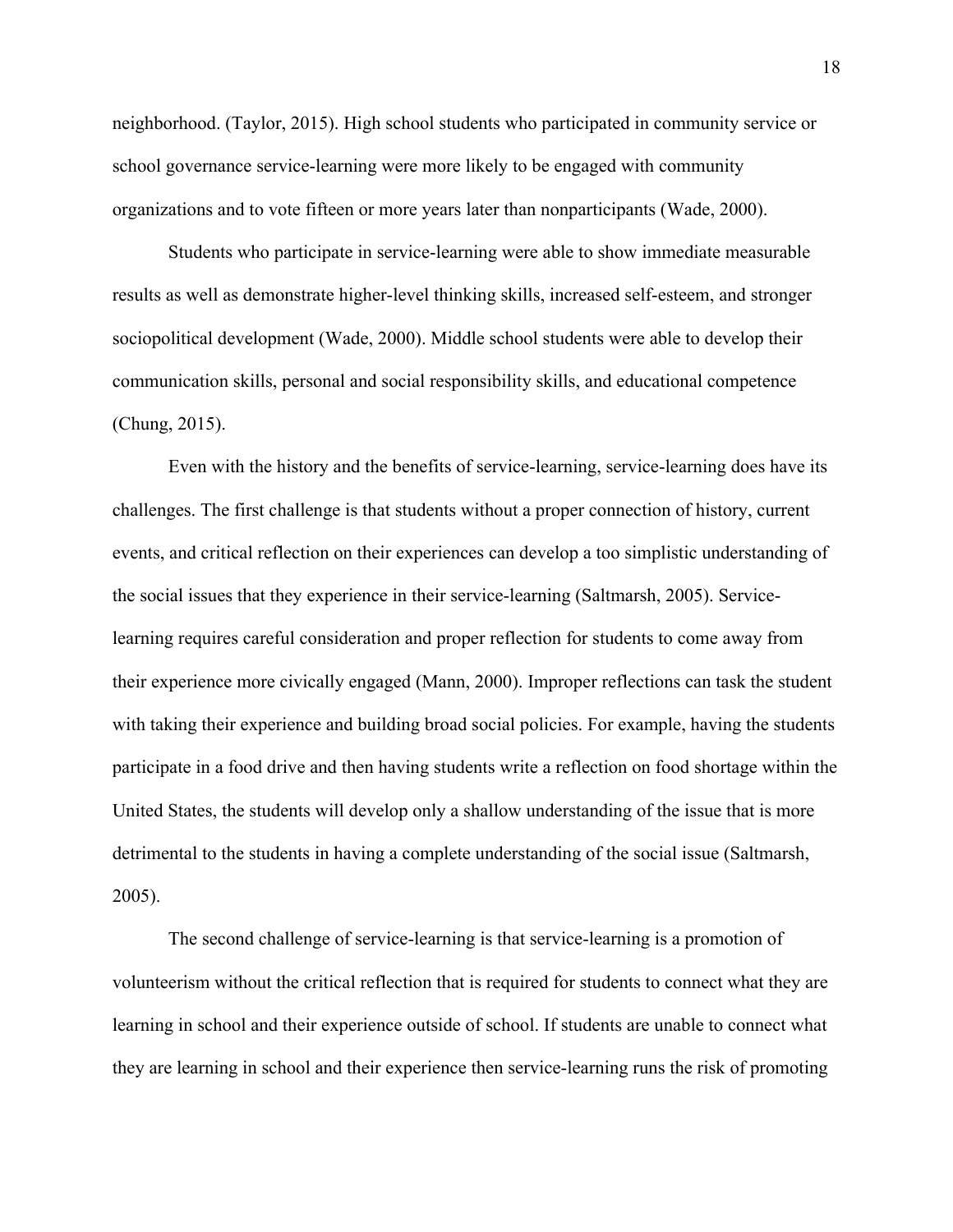volunteerism without the longer turn civic engagement beyond school years (Leek, 2016). Critical reflection and connection to background knowledge will leave students in a place where they are productive volunteers but not in a place where they can turn that volunteerism into civic engagement (Leek, 2016).

While service-learning projects have positive effects on students, the challenges are guiding students in making connections between their service-learning and political engagement. In 1999 over 75% of high school seniors reported doing a community focus service-learning project and at the same time, the National Association of Secretaries of State found that 15-24 year-olds find considerable dissatisfaction from political life. Students are reporting that political engagement ranks low in importance in young people's lives (Mann, 2000).

Opportunities exist for service learning to expand in the future. Students have shown a willingness to care deeply about the issues that surround their communities and are committed to service. As service-learning opportunities are expanded students will have meaningful opportunities to discuss and address social issues (Leek, 2016). Service-learning will be able to provide opportunities for students to address issues but service-learning at times can also miss opportunities for students to develop civic skills that are required to participate in a democratic society (Leek, 2016).

## **Youth Organizing**

Youth organizing is a "form of civic engagement in which young people identify common interests, mobilize their peers and work collectively to address quality of life and human rights issues in their schools and communities" (Kirshner, 2012, p.1). The organized action allows for youth to confront the inequalities that negatively affect young people and their communities (Rogers, 2012). Youth who participate in organizing develop their capacity as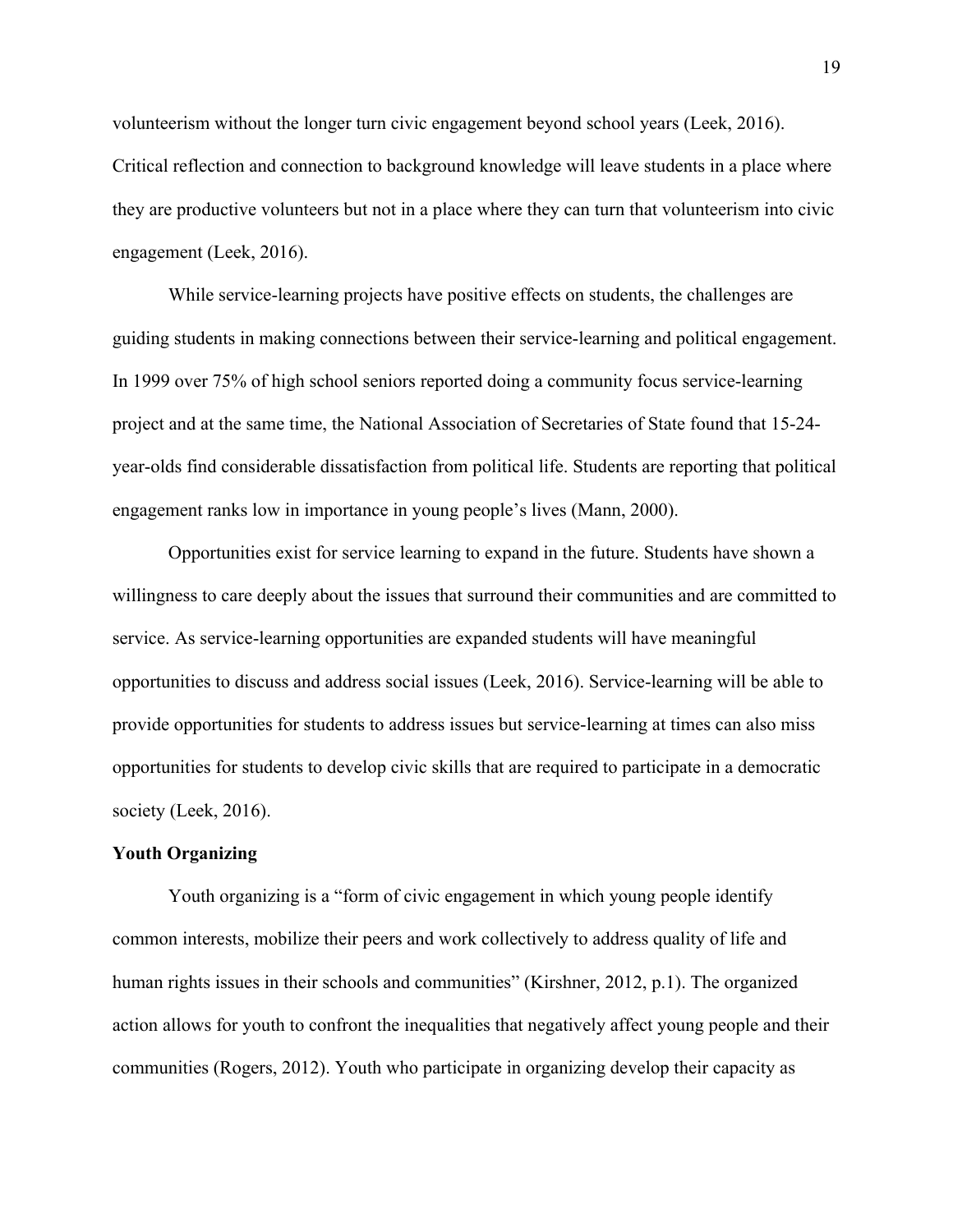leaders as well as challenge the perception that adolescents are apathetic or naive politically as well as unprepared for civic responsibilities. Personal feelings of efficacy and engagement increase when youth are participating in a broader social movement (Kirshner, 2012). Youth are given ways to direct their civic energy in ways that they have formal power and the capacity to address immediate, relevant problems that challenge the status quo (Rogers, 2012).

Youth who participate in youth organizing also can develop critical social analysis where they can examine the root causes of inequalities and oppression. Youth are also able to acquire and develop important civic knowledge of politics and government structure but also skills on how to bring about social change. Youth involved in youth organizing also tend to become what Westheimer and Kahne label as a justice-oriented citizen. These types of citizens explore reasons for inequalities and develop a solution (Conner, 2016). Within this collective identity, groups engage in a collective action in which the justice-oriented citizen focuses their energy on community betterment while maintaining a critical stance on social, political, and economic issues (Kirshner, 2012).

Youth organizing has a base of young people that are committed to creating ways to alter power relationships to inspire meaningful institutional change. Older youth and adults step in as mentors to guide young people along the process of inspiring and creating change. Youth organizing groups can identify common issues, research a variety of possibilities for reform, plan collective action to win support for their demands, and evaluate the progress of their goals (Rogers, 2012).

Adults play an important role in moving to the background to monitor, mentor, and facilitate while not being in charge. Adults can scaffold youth learning opportunities through training, providing the links to political networks, and giving ongoing support and guidance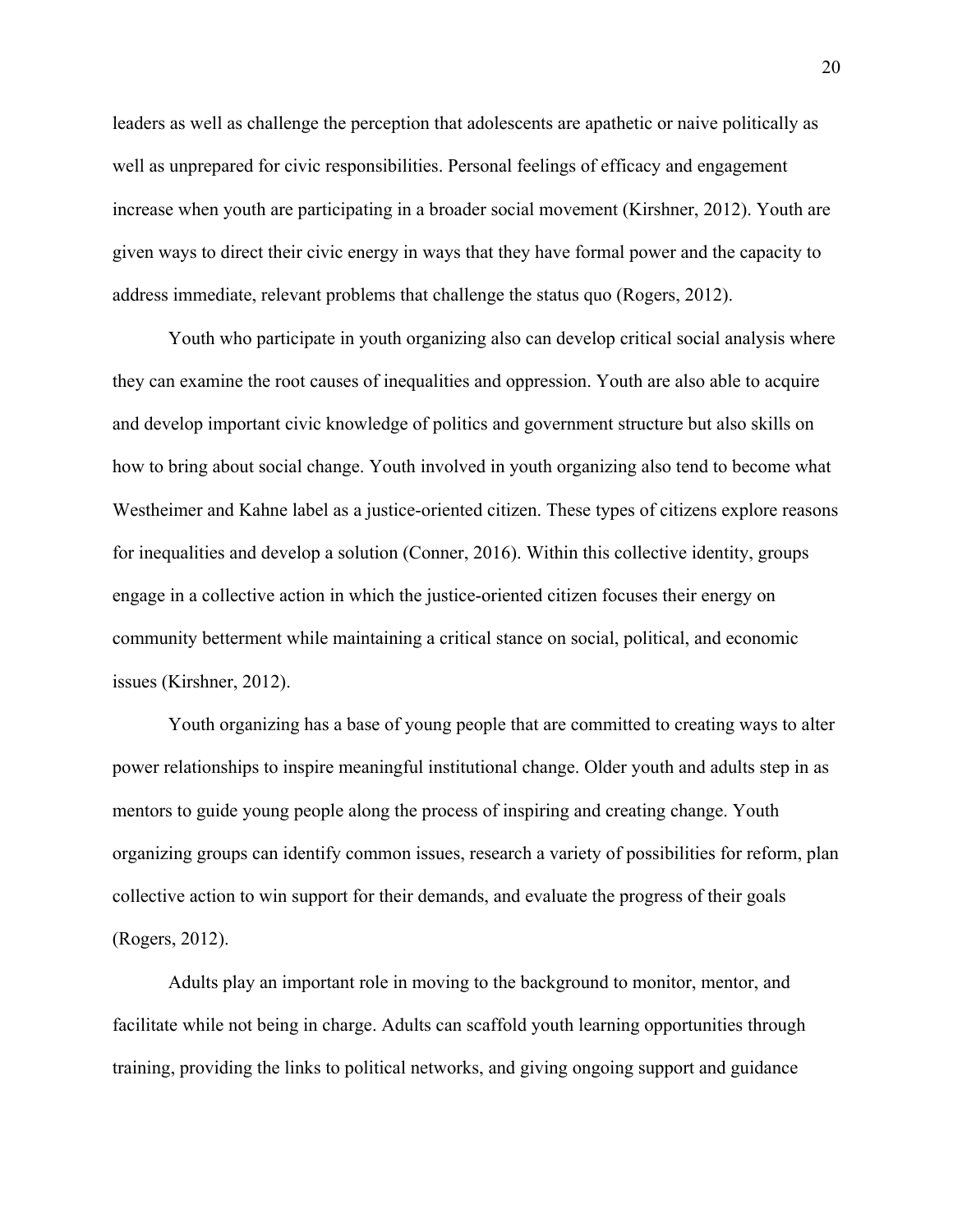during campaigns. Following the campaigns, adults are also able to assist the evaluation of the campaign while giving the youth the resources to critically self-reflect on the challenges that they faced, the different means that they used, and the achievements of their campaigns (Rogers, 2012). Some will criticize the role that adults play in youth organizing in that you are being manipulated by adults instead of youth activism (Conner, 2016).

Youth organizing exists primarily as after school volunteer organizations that young people can choose to join. Young people have joined these organizations for a variety of reasons such as seeking a challenge, something to do after school, interest in the sense of belonging, connecting with their peers and community, or taking action on issues that they care about. Youth organizing is increasing the psychological wellness of youth with youth reporting a renewed sense of hope, empowerment, and purpose in life. That renewed psychological wellness is having an impact on the students (Kirshner, 2012). Examples include African American girls in an after school youth organizing club report high levels of ethnic identity, increased awareness of racism, and intention to engage in activism. Latino students who engaged in youth organizing developed a consciousness of their historical inequities and relevance to academic learning in their lives. Youth organizing organizations self-reported that 90% of students involved indicate that their participation in organizing made them more motivated to complete high school, 80% of students self-report that their grades have improved, and 60% indicate that they took more challenging coursework due to their involvement in organizing (Kirshner, 2012).

Youth organizing campaigns start with surveys and listening campaigns can determine the groups' priorities. Many youth organizing initiatives are working to address multiple issues at one time (Christens, 2011). Interactive campaign activities such as poetry, skits, role-playing,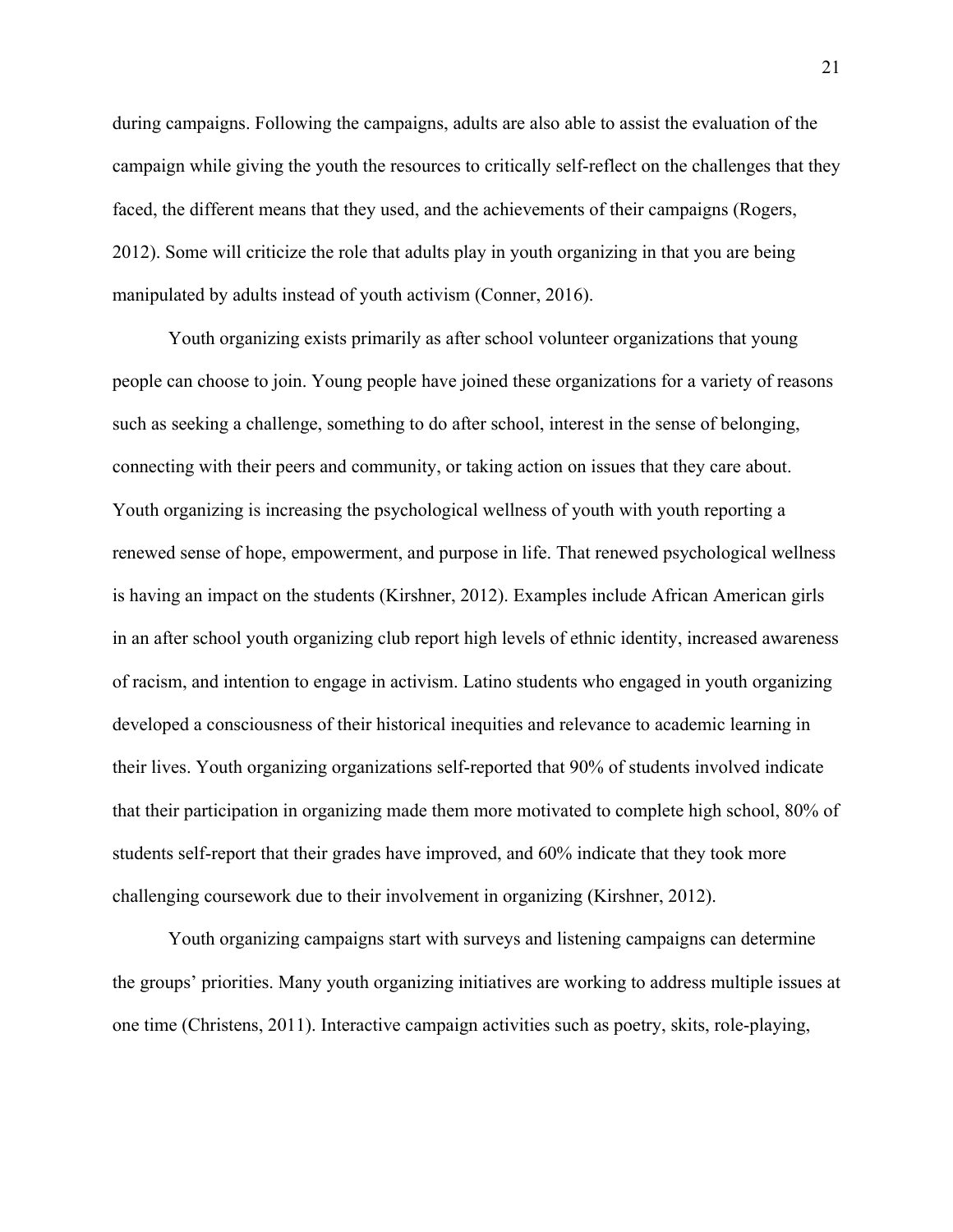and cultural activities are important parts of campaigns that give youth engaging ways to articulate their experiences and invite participation from their peers (Rogers, 2012).

Youth organizing provides an opportunity to equalize the opportunity for civic learning and energize civic participation. Youth organizing organizations target most frequently lowincome urban neighborhoods due to those youth often having the least access to quality civic learning opportunities (Rogers, 2012). Due to most often working in those neighborhoods these organizations highlight social injustice with a focus on racial oppression. Students are given opportunities to locate their personal experiences within broader patterns of inequality. Youth are engaged in relevant campaigns that are addressing the social problems in their daily lives that transform communities and institutions. In transforming these communities, communities become more responsive to the needs of its young people (Rogers, 2012).

One example took place in Denver with the youth organizing organization Padres y Jovenes Unidos examining the disciplinary practices with Denver Public Schools (Rogers, 2012). The organization combined with the Advancement Project a national civic rights organization found that police ticketing in schools had increased 71% between 2000-2004 and expulsions had increased by 30% with half of those expulsions for subjective and nonviolent offenses. Students of color were also 70% more likely to be disciplined than their white peers for similar offenses (Rogers, 2012). Padres y Jovenes Unidos organized public meetings and media events to bring attention to the data and pressure local district leaders along with the teacher union to enact reforms. As a result, the district committed to funding programs that increased student access to counseling and conflict resolution. The district formed a working committee of students, parents, teachers, community members, and Advancement Project researchers to revise the discipline code within Denver Public Schools. The working committee with input from students not on the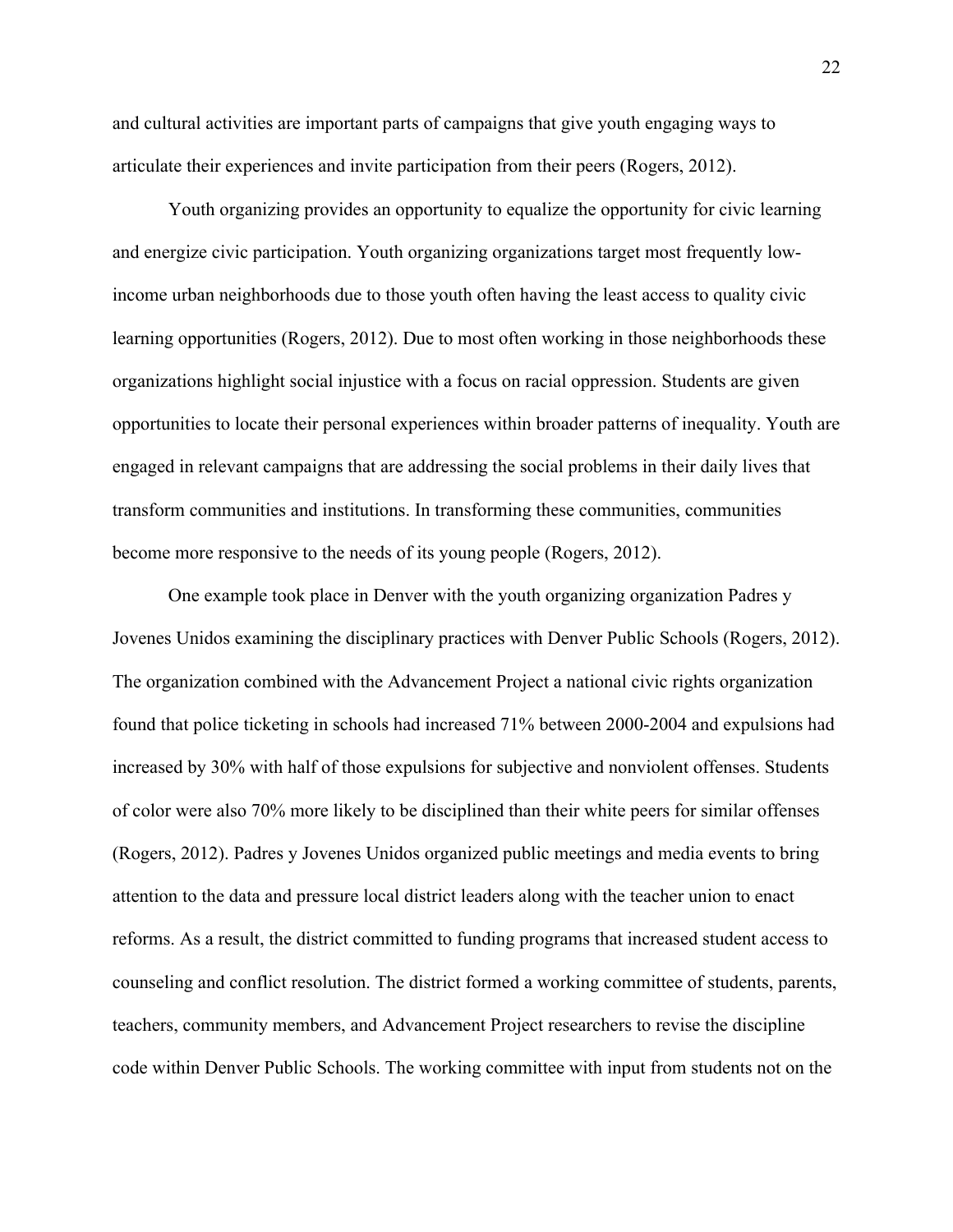committee was able to persuade the district to enact new discipline policies in 2008 that limited out of school suspensions, expulsions, and police tickets in school. The district also pledged to work on eliminating the racial disparities in discipline and allowed for students who missed classwork due to suspension to make up that work without penalty. Since those changes took effect in the 2008-2009 school year, Denver Public Schools has seen a 68% reduction in police tickets, and a 40% reduction in the use of out-of-school suspensions (Rogers, 2012).

Youth organizing organizations like Padres y Jovenes Unidos creates a place for youth to practice politics, and stretch their skills, perspectives, and social networks. Youth can develop leadership opportunities with experience negotiating with different political and institutional leaders. Youth organizing also supports young peoples' understanding of the various cultural and political forces that shape young people's lives. Young people also learn how to participate in the political process through the development of the skills that build their sense of identity that places them within their larger communities.

As youth participate more in the political spectrum participants can reexamine their own experiences through the lens of power. By looking through the lens of power students can see past an experience of one or two but at the overall structure dynamics. Political education also has youth direct their attention to the root of social problems. As youth examine the roots of the social problems they begin to see themselves as agents of change with an appreciation of collective civic agency with members seeing the value of joint agency (Rogers, 2012).

Communities and schools that develop social studies curriculum that focuses on youth organizing develop a critical civic identity within the students. Critical civic identity involves students developing an awareness of structural injustices and motivation to address them (Moya, 2017). Critical civic identity differs from civic identity because students do not necessarily have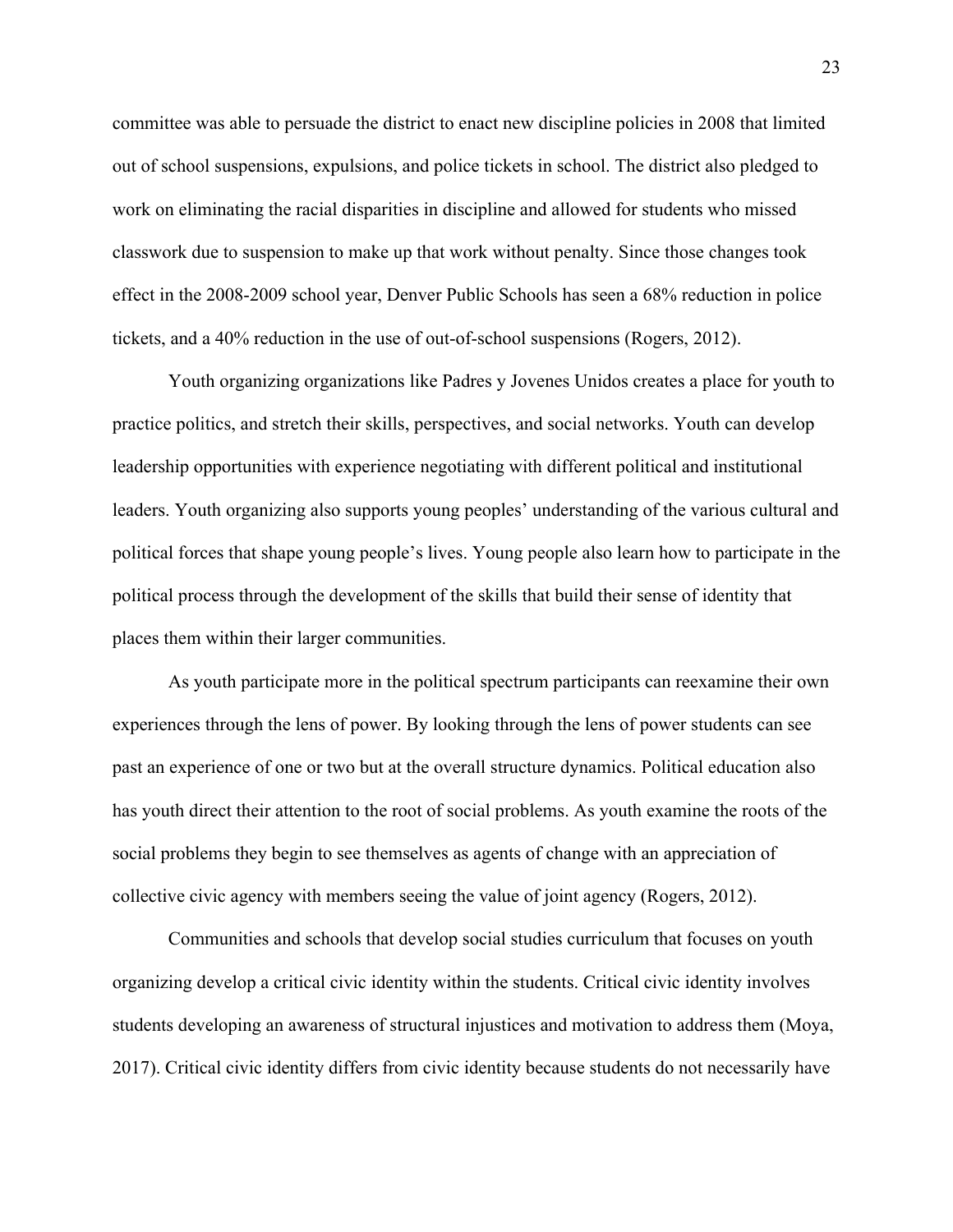an attachment to that injustice but instead develop a sense of solidarity with those that are oppressed by injustice. Students are empowered with a critical agency that allows them to not only feel effective in one's community but also the feeling of being able to address local and structural injustices (Moya, 2017).

Educational spaces that have engaged students with not only the critical content but also civic action have found a shift in critical civic identities. Students who are taught civics from social justice and youth organizing perspectives seek out the root causes of social injustices and have the motivation to address those injustices (Moya, 2017). Students who develop this perspective report an empowerment and collective belief that they are the ones that can bring about change within their communities (Conner, 2016).

Two different approaches to creating a youth organizing curriculum that focuses on creating critical civic identities have been established. The first approach is to combine social criticism with efforts to reimagine a variety of solutions and enact change. This approach guides youth in expanding their awareness of social injustices and increases their commitment and agency in addressing those injustices. The second approach is combining student agency with guided opportunities to impact change. This approach develops a sense of power and influence within the students while also combining their collective agency with larger youth organizing groups (Moya, 2017).

Contra Costa Interfaith Supporting Community Organization (CCISCO) based out of Contra Costa, California, began as a youth organizing initiative with the idea that those closest to the problem should be involved in the solution to that problem (Christens, 2011). CCISCO started to mount campaigns to bring awareness to the racial achievement gaps in local schools. Results of the organization include more credentialed teachers and lower teacher turnover, an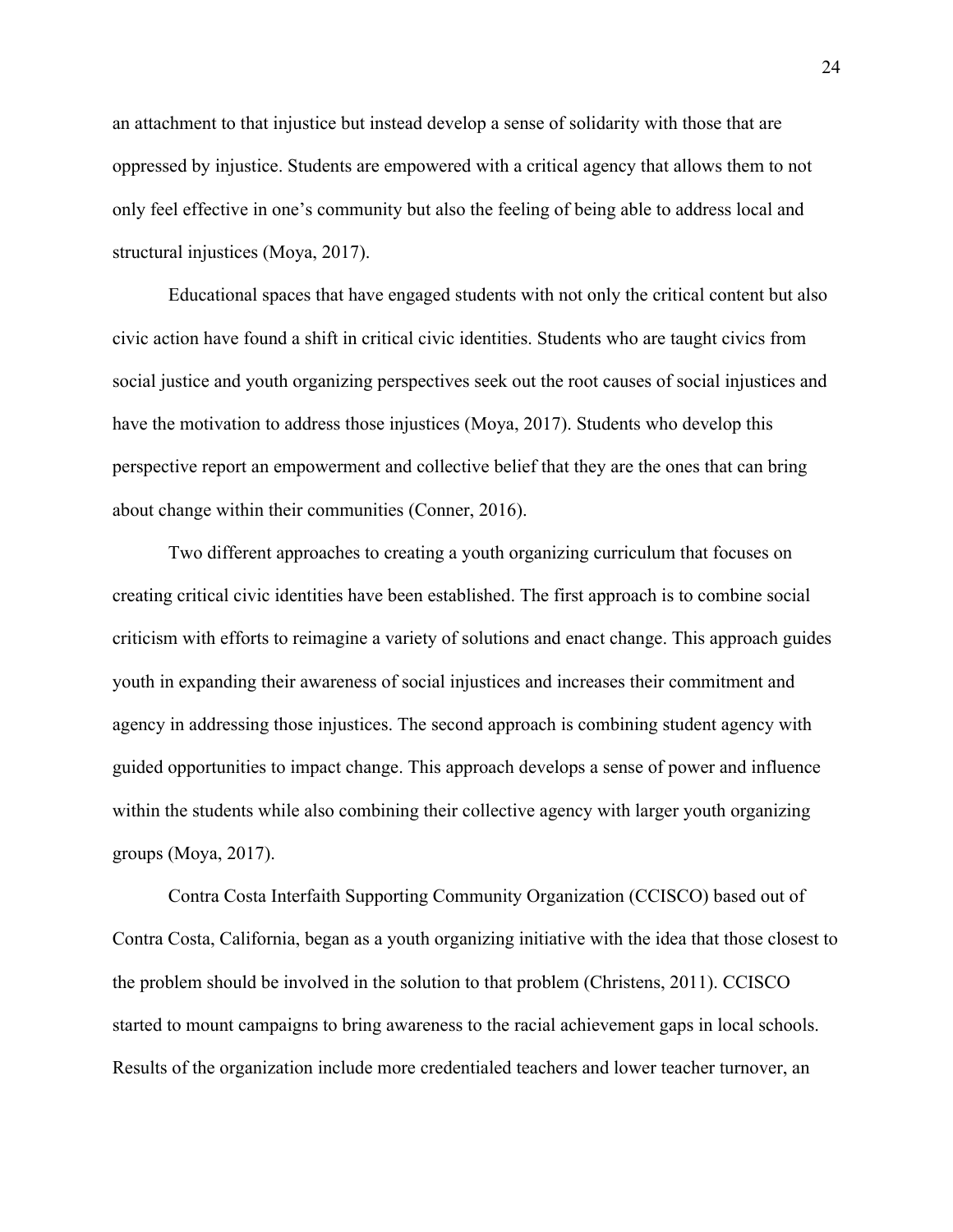after-school youth center, and for the schools to have a tracking system for students who are in the English as a Second Language class (Christens, 2011).

The social justice education project in Tucson, Arizona, is an in-school youth organizing project for 11th and 12th graders that started in 2003 in Tucson Unified School District (Christens, 2011). The social justice project emphasizes students to learn critically about their surroundings, identify shared experiences, and work together to advance social justice within their schools and communities. While in 11th-grade students meet state standards for American history and government and in 12th grade develop social activism projects based on their education and personal experiences (Christens, 2011).

In one year of the social justice education project, the students researched the segregation that existed in Tucson, Arizona, between the main campus of Cerro High School and the newly built "law magnet school", which was a much larger and nicer campus. Social mapping showed that the magnet school was mostly enrolled with white students from the middle-class neighborhoods and the main campus of Cerro High School was made up of mostly poor, lowincome Mexican American students. For their project students created a video that contrasted the advanced learning opportunities (AP classes, new computers, and elective law classes) and technology that existed at the magnet school versus the deteriorating facilities that existed at Cerro High School. The project brought mixed results but the most problematic issues were addressed such as the dangerous machinery that was present in the main campus' special education classrooms removed from the classrooms. Other projects that students have taken on include media representations of youth, the cultural assimilation of Latino youth, and improving the opportunities for active learning (Christens, 2011).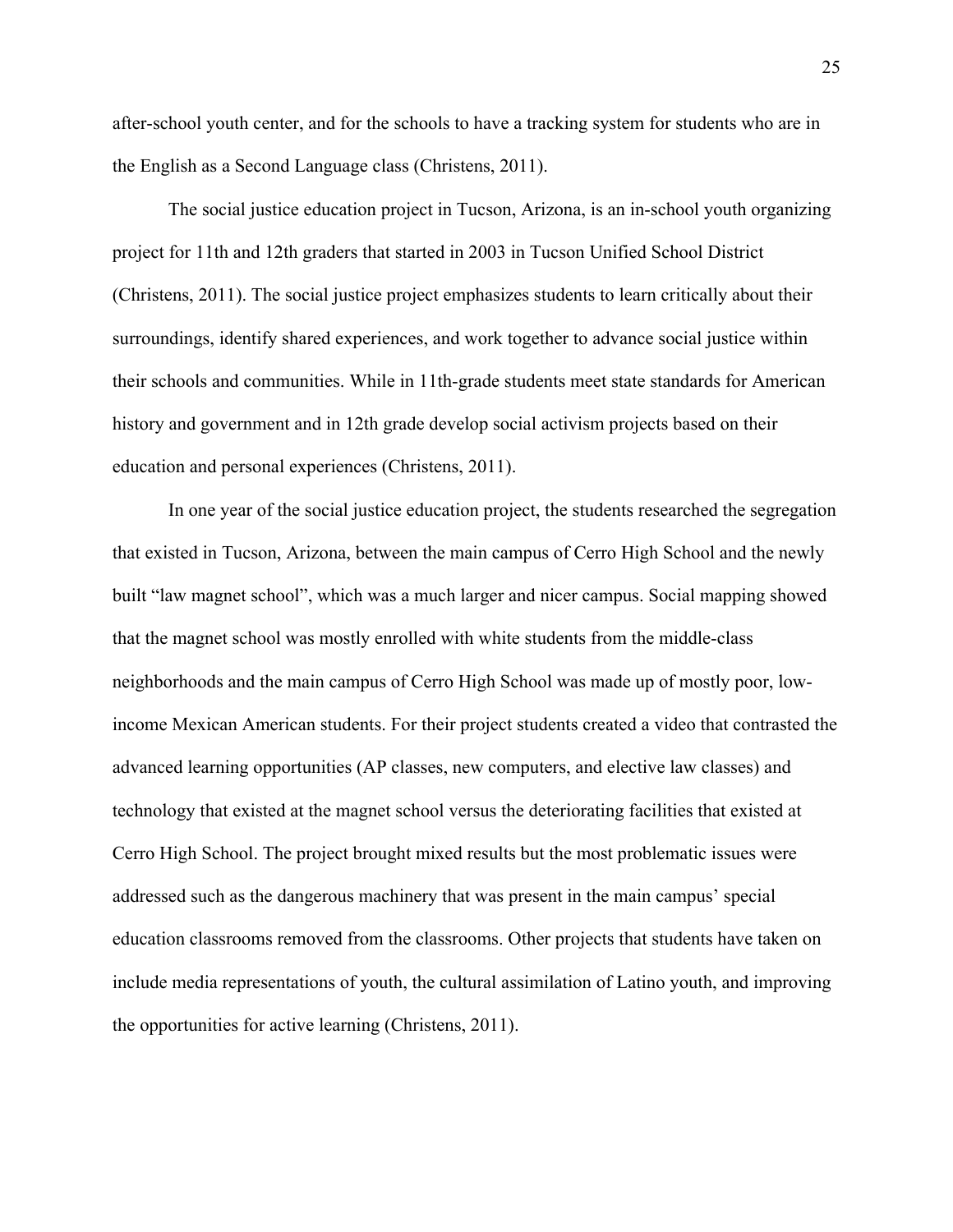Students who participated in the Tucson Youth Participatory Action Research Project described shifts in the content knowledge as well as their belief in their abilities to bring about change. Students who once felt alienated or disconnected from school now have a deep engagement in their learning due to them being able to recognize the relevance of education to their lives. Students also report being able to interpret data to challenge real discrimination and inequality within systems. Finally, students see that academic content is the true vehicle for them to accomplish their goals (Christens, 2011).

All versions of youth organizing incorporate relationship development, education, social action, and research evaluation. Students in CCISCO, Tucson, and Padres y Jovenes Unidos are developing relationships around a common issue that requires a network of trusting relationships. Youth organizing gives students opportunities to form supportive, working relationships that cross generations including the ability to form formal and informal mentoring relationships. Youth feel that school is relevant and connected to their personal experiences. Youth use that content knowledge and use it for social action that alters the power relationships in the communities that they live (Christens, 2011). That social action requires to be meticulously planned and choreographed to achieve policy and systems change. Youth organizing develops youth research and evaluation skills including interviewing, designing surveys, collecting data, analyzing that data, policy and program research, and public presentations on those findings (Christens,2011).

#### **Debate**

Civic education is a combination of developing knowledge, skills, and values within students that will allow them to be productive members of society. One system that educators and communities can implement is guided debates. Debates allow students to participate not only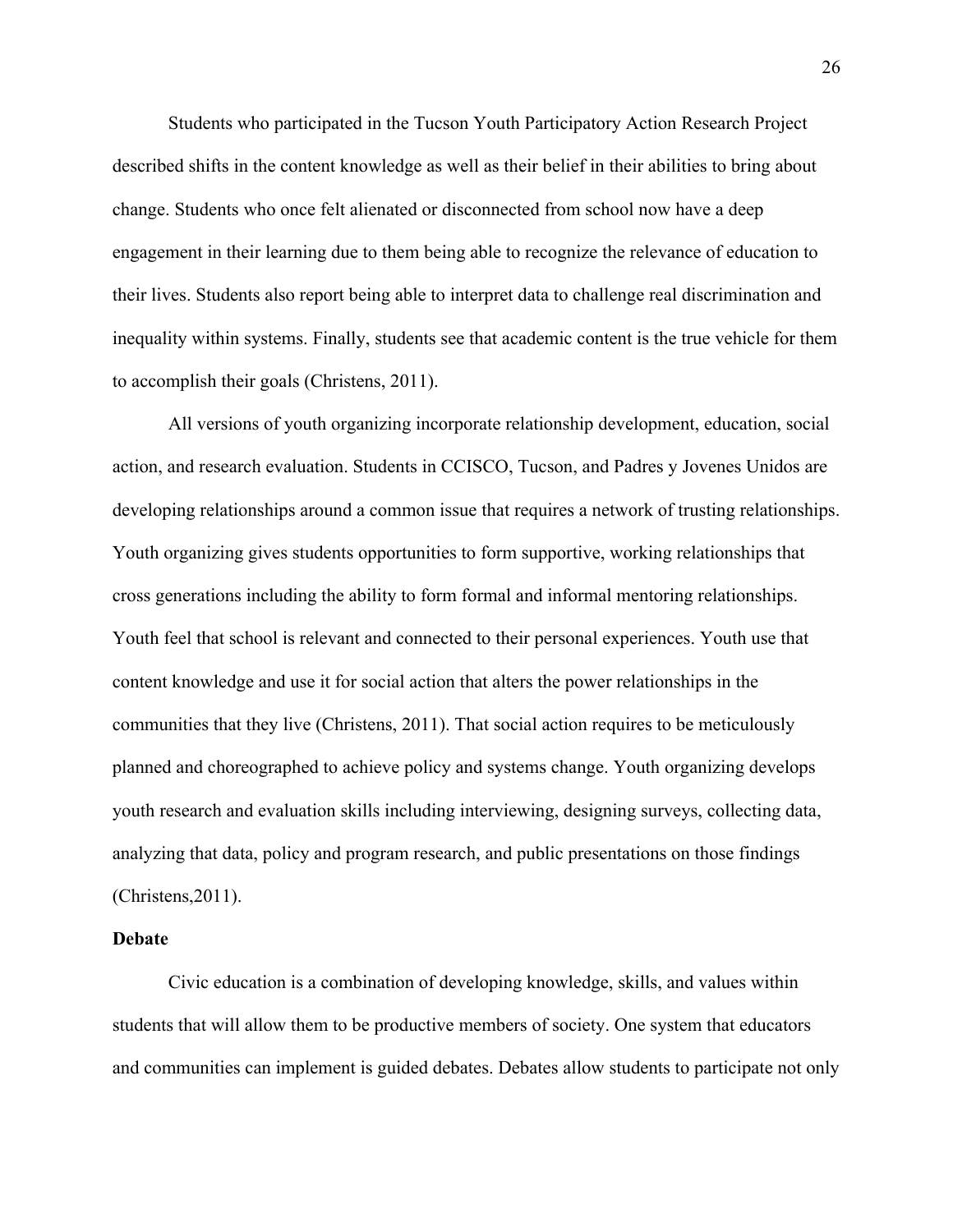in academic conversations but also develop the vital communication skills that make civic education successful. If those communication skills and civic education are successful then students can participate and thrive in public discourse within our democratic society. Those communicative skills that are developed in debate settings allow students to apply their critical thinking in a civic context. Students are asked to listen effectively, articulate their thoughts clearly, and communicate within diverse environments that teach students how to communicate their ideas respectfully and with flexibility. Students will be required to practice self-discipline as they apply their critical thinking skills to truly work and listen to others as the students agree and disagree with ideas in a respectful way, not people.

Introducing guided debate in a classroom is having students engage with real political issues in a safe environment where students develop skills for effective political engagement (Hogan, 2016). Instituting a debate program within the classroom can facilitate the political learning of students and build their political efficacy as well as their capacity for political engagement. Political learning must be more than acquiring a list of facts but rather guiding the students in making connections between policy, institutional practice as well as the status quo (Zorwick, 2016). As students make those connections true political engagement happens and students will develop the skills that will help make political change possible. Students will find issues that they can be passionate about and stay open to opposing viewpoints (Hogan, 2016).

Educationally, debate improves content knowledge, students' grade point averages, their reading and speaking skills, student conduct, their critical thinking skills, self-confidence as well as the potential for students to develop vigorous free thought and dialogue (Zorwick, 2016). Students get a sense of energy for participating in a clash of debate ideas that taps into their competitive spirit. Debate also develops the students' appreciation for well-informed arguments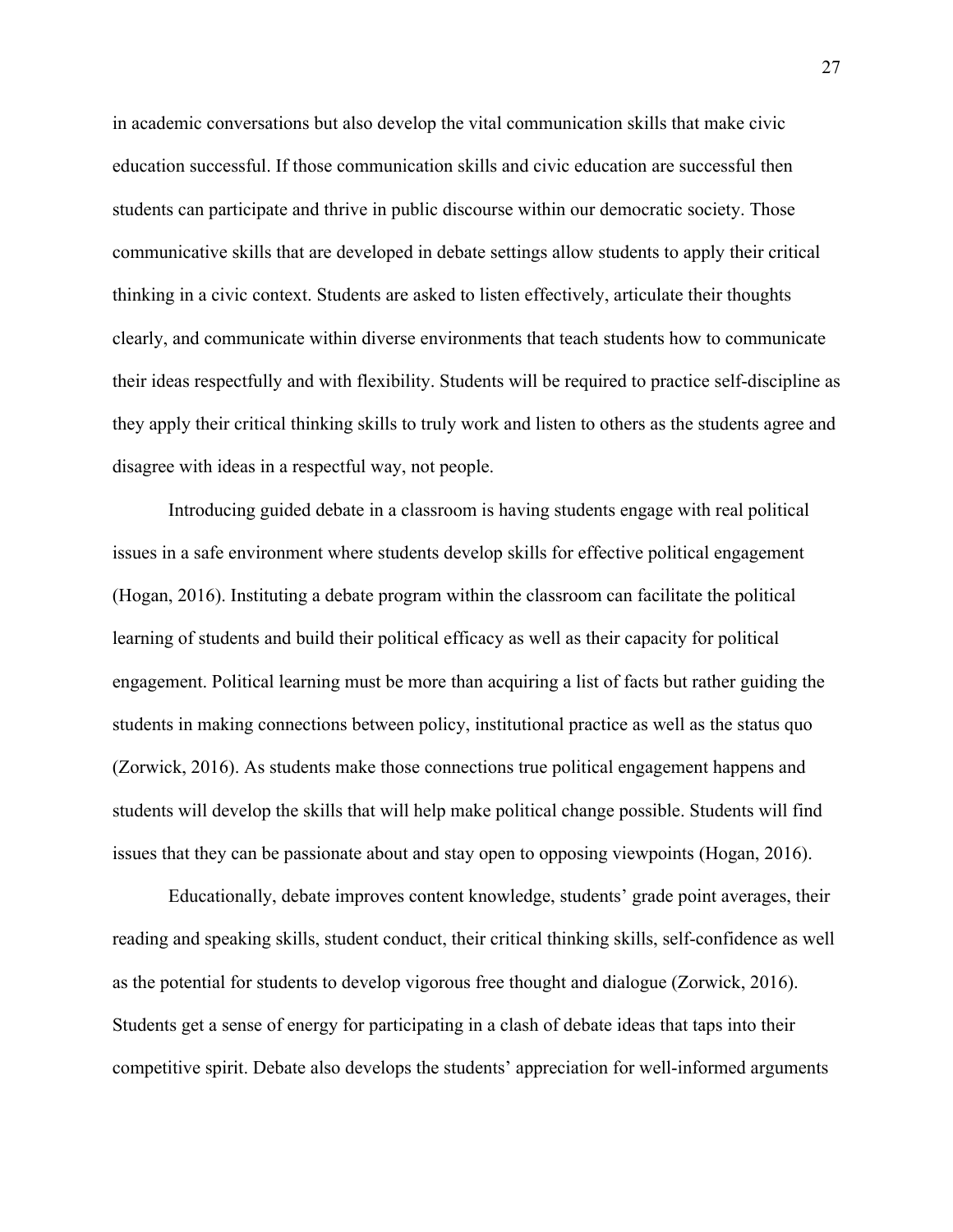with effective delivery that are supported by facts and research by fostering a critical and cooperative ethos for education which prepares students to be engaged citizens that are guided by an ethical code emphasized by reasoning and respectful debate and value guided citizens. (Hogan, 2016).

Within the safety of the classroom, students are introduced to that habit of participating in discussions, centered around public policy, that ask them to wrap their minds around a variety of perspectives. When providing students the environment to safely explore a variety of perspectives students can respect the opinions of others and, more importantly, the ability to disagree based on real concerns that deserve consideration.

The system of adding debate to the classroom gives students the process of giving reasons to support a particular idea or position. Students are required to make a claim while providing evidence and reasoning that supports their claim. Students become advocates for their position in which they have to identify, organize, and explain their evidence reasonably and persuasively. With this advocacy, students become active in their position. Students need to identify the facts supporting all the positions to actively participate in the debate and teachers should encourage an atmosphere of dynamic exchanges that promotes critical thinking.

Boston Public Schools implemented an Evidence-based Argumentation Program (EBA) (Zorwick, 2016). For teachers to qualify to participate in the program they were sent to teacher summer programs. Of those teachers that participated in the summer programs 99% reported that students' understanding of class content increased, 97% reported seeing an increase in student engagement, and 95% of the teachers reported seeing their students' reading and writing skills improve. An independent consultant's report showed that students who participated in an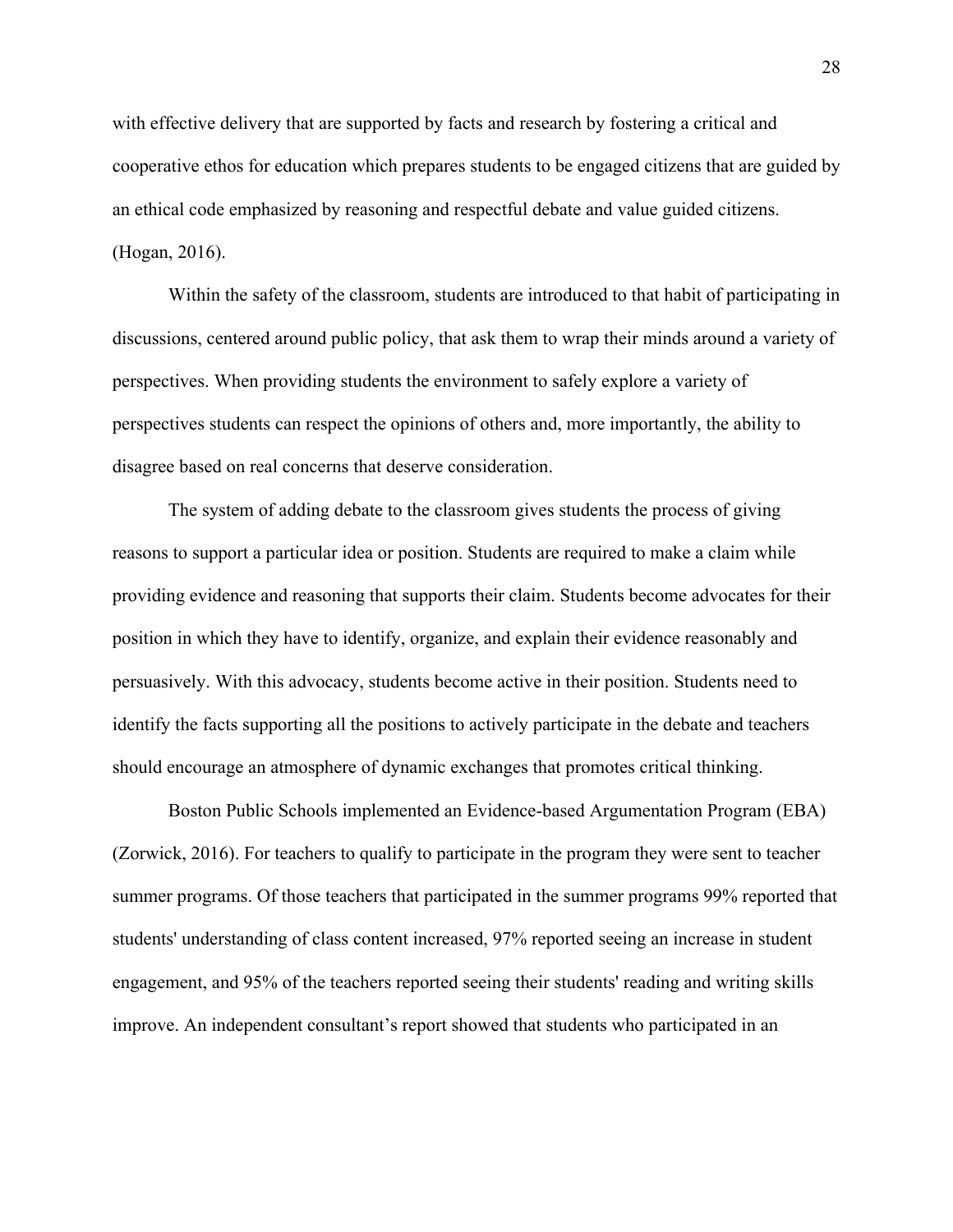evidence-based argumentation program showed a 64% improvement in clear and coherent writing and a 37% increase in their ability to evaluate an argument (Zorwick, 2016).

#### **Constructive Controversy**

Constructive controversy is an inquiry-based debate that schools can implement to develop civic skills within students. The teachers will pose a question that is related to the topic that they are studying. Students will be divided into teams of four and then those teams will be split into two. Each team of two will take a position on the question. The teams will be given time to gather information to support their position as well as information that counters the other team's information. Once enough time has been allotted for the students to gather information then they will be given time to present their information. Once each side has been given time to present their information then both times have an open discussion questioning and challenging the information that was presented. Students will be engaged in a debate of ideas using wellresearched information. After a time of open discussion, the teams will reserve their perspective on the question. Students will use notes from the first round of debate and have time to add information to present the best case possible. After the second round of debate, the students will now come together to create a joint position. The students will drop their advocacy for any position and now develop a report incorporating supporting evidence and rationale.

As an inquiry-based advocacy project that engages students in political discourse. This style of debate engages students in a way that forces them to use rationale to support their position. As students research and strengthen their position within the project, students become advocates for their position researching the information that strengthens their argument through seeking to learn the necessary information (Johnson, 2014).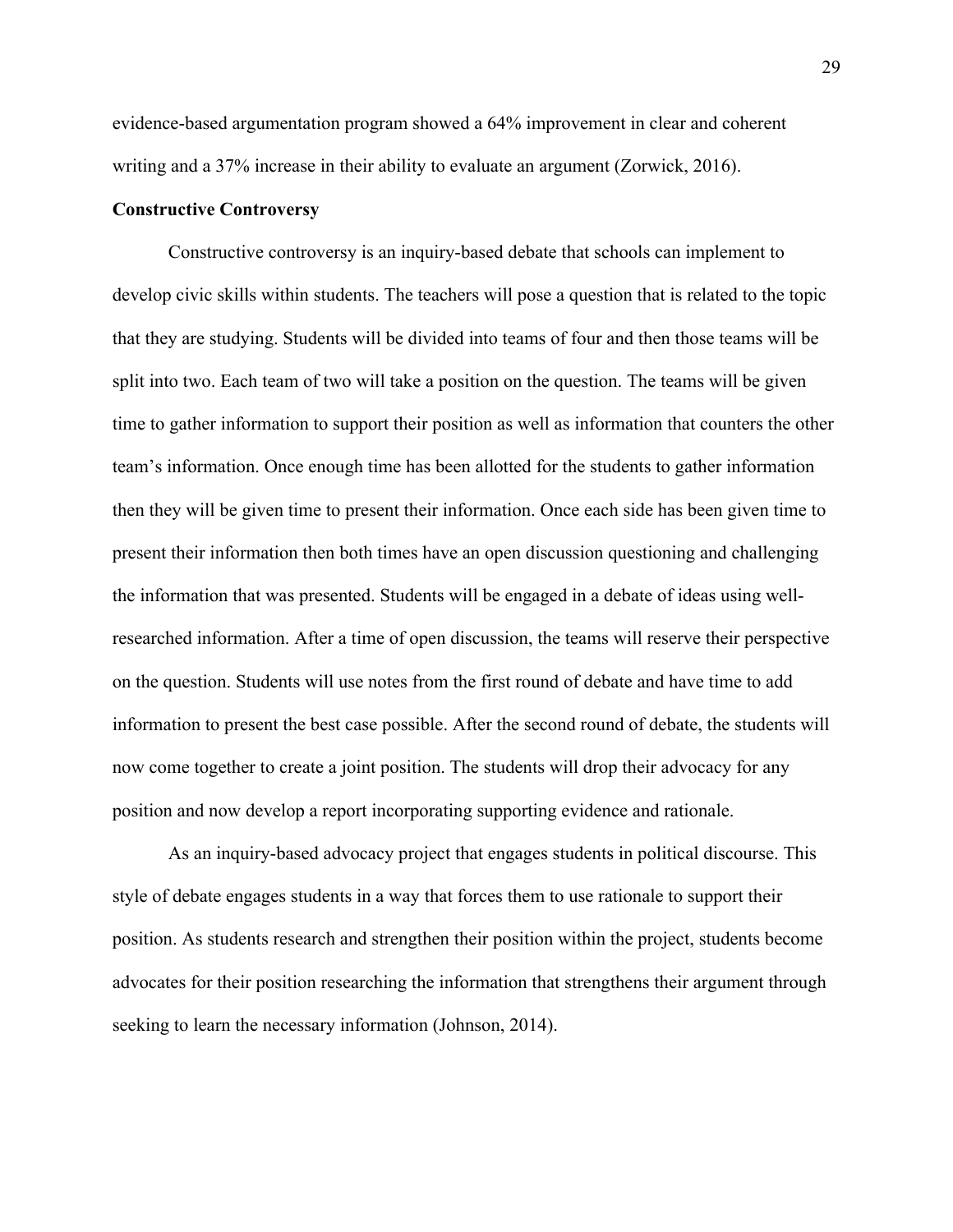When students are presented with the initial problem or decision they have an already formed conclusion in which they have a high degree of confidence based on their limited knowledge and experience. By forcing students to engage in research to strengthen their position and counter-argue the other team the students are engaging in a process that deepens the understanding of the issue. They are also engaging in a higher level of reasoning as they use that information in an argumentative fashion as they attempt to persuade others to agree with them. As students are engaging in that high level of reasoning they become more committed to their position (Johnson, 2014).

As the debate starts and students are confronted with different conclusions, information, experiences, and perspectives they become less confident in the correctness of their view and enter into a state of disequilibrium. This state of disequilibrium motivates a curiosity that students will be actively searching for more information and experiences that will resolve their state of uncertainty (Johnson, 2014).

As students gather new information and different perspectives by listening to other classmates and arguing both sides of an issue the students will develop a new conclusion. Students will also have a positive bond that is formed between the group mates as they work together to come to a consensus position to present to the class (Johnson, 2014).

Introducing this style of debate within the curriculum increases student academic achievement but also socializes students in positive civic-minded discussions that build civic knowledge, skills, and values which leads to students to become productive members in a democracy.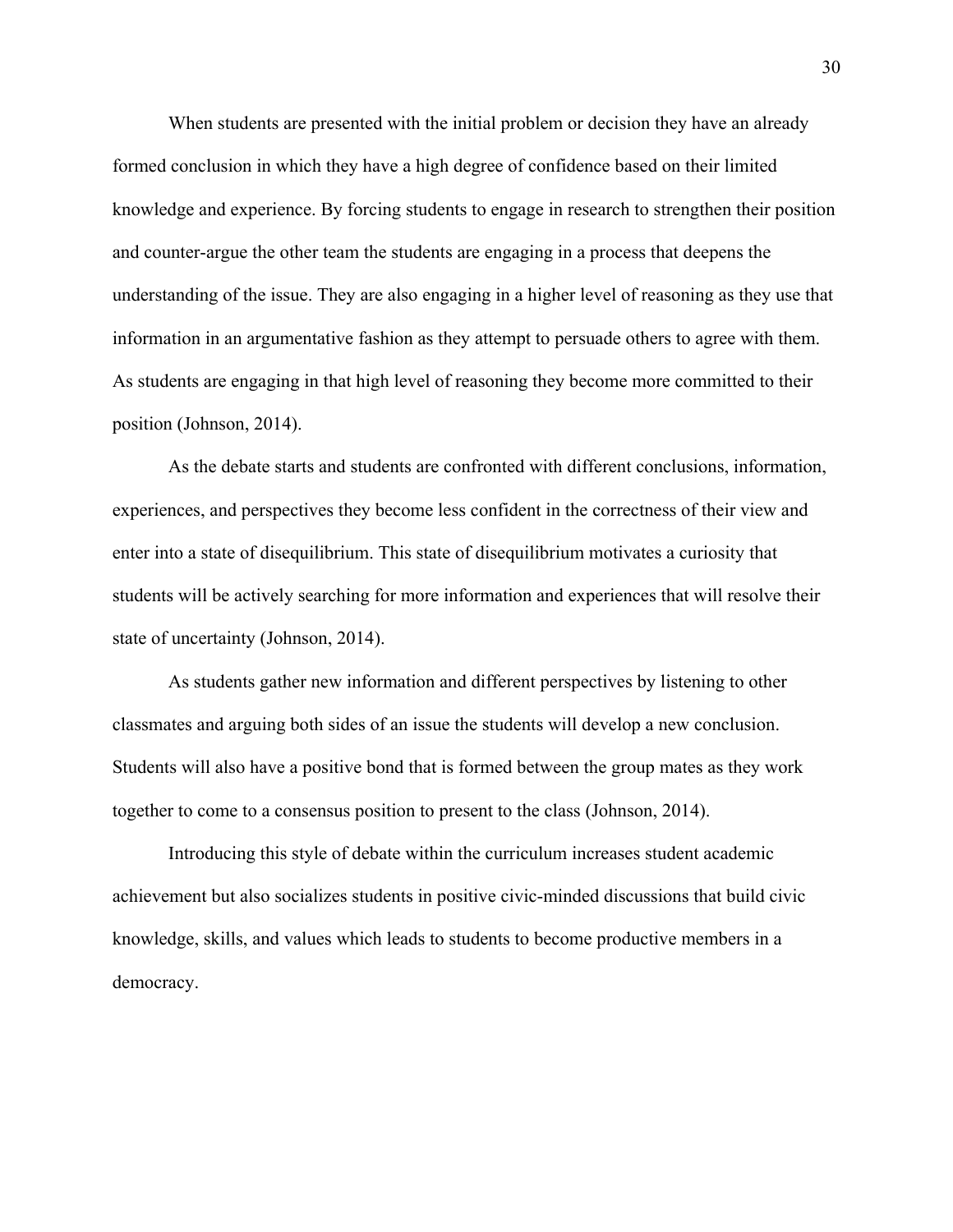#### **Policy Debate**

Another style of debate that can be introduced in the class and develops students' political learning and engagement is policy debate. Policy debate is tasking the students to consider a course of action that a state or federal institution should take such as the Supreme Court, Congress, or an institutional actor such as FEMA, UN, or a criminal court. Educators who combine policy debate with a service-learning experience promote opportunities for students to apply real-world experiences with their in-class experiences. It also allows for students to develop their information literacy skills, how to make critical arguments based on facts, and apply their knowledge across a variety of platforms This style of debate empowers students to build confidence for political engagement (Leek, 2016). Students will be able to improve their learning by developing the skill of information literacy. Students will be able to recognize what information is needed, how to locate, evaluate, and use that information as needed for problemsolving as well as decision making (Leek, 2016). Students will be required to understand a variety of policy issues by contemplating a wide range of materials including news media publications, court proceedings, research data as well as different institutional propaganda. Students will be required to move beyond basic information and attempt to move into an advanced level of expertise and credibility on the topic. Advanced research will task the students with researching contrary evidence rather than just researching the evidence that supports their argument (Leek, 2016). Communication skills will also be developed as students will need to listen effectively, articulate their well-reasoned arguments, and communicate in diverse environments while working respectfully with others.

The challenge of instituting policy debate and all debate styles in the classroom is that politicians and the press have misrepresented the role debate has in civic engagement. Younger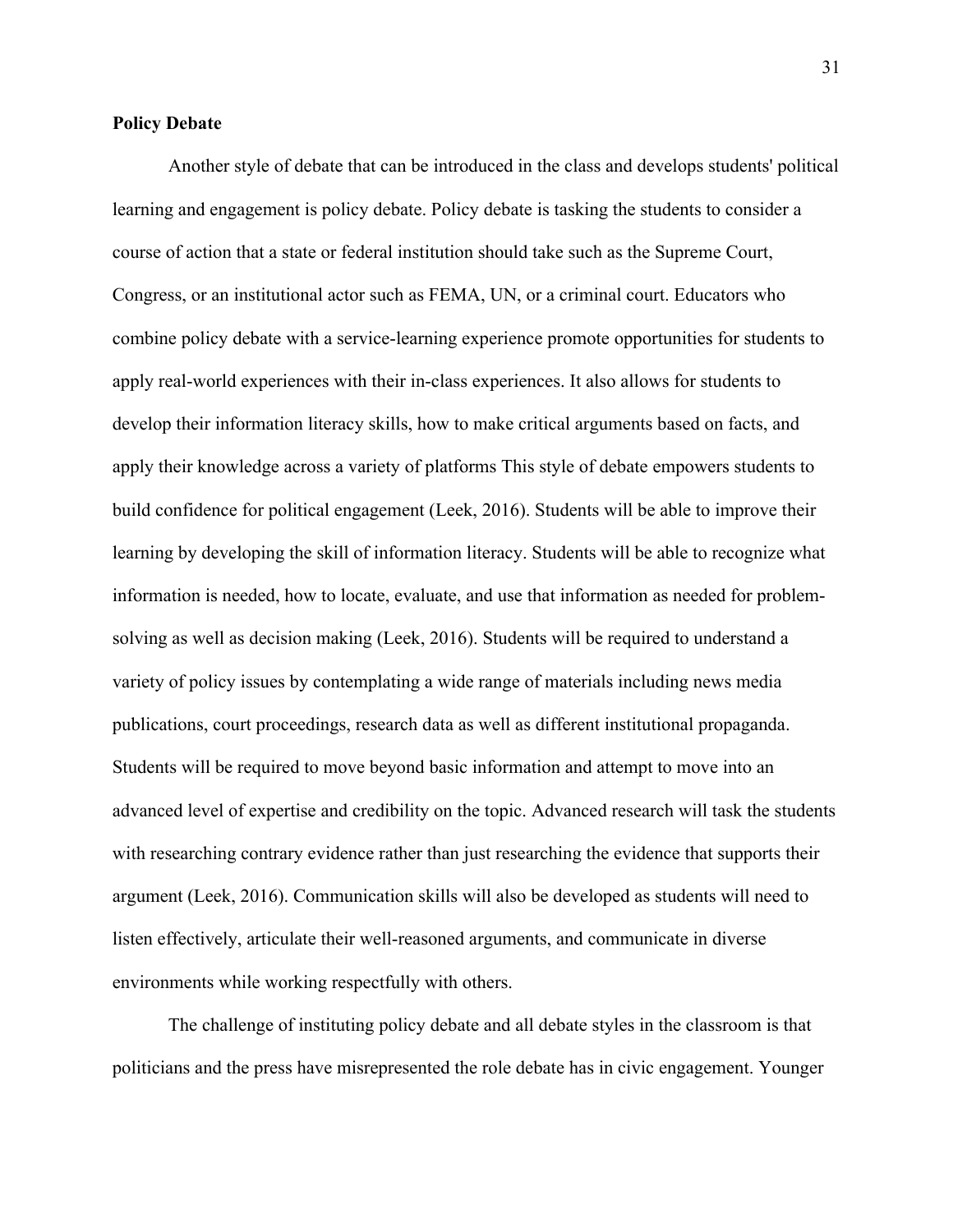generations can see that debate is counterintuitive to the goal of tolerance for differing opinions. Those generations feel less obligation to states or traditional modes of policymaking to bring about change. The lack of faith in government and media outlets as institutions who once served as authoritative and trustworthy services of information have lost credibility within the last forty years. Today media, politicians, and media pundits are viewed as political actors that are more interested in the spectacle, power, and profit rather than seeking the truth and the common good (Leek, 2016). The challenge with policy debates as well as all styles of debates will be forcing the students to make the argument solely about evidence. Students will also be required to show respect for others, a moral responsibility towards others, and self-discipline. Students will need to be shown how to disagree with others based on ideas and facts not about the person. Students will need to be shown how to make a logical argument that is supported by evidence (Zorwick, 2016). Within an environment that students can identify the different positions and debate ideas, the students will feel safe to examine arguments and reasoning. To keep students open to new ideas is for the teacher to introduce alternative positions that will promote critical thinking for both speakers and listeners as they participate in dynamic exchanges (Zorwick, 2016).

Overcoming the hurdles of encouraging students to participate in disagreements and advocacy teachers will be able to facilitate a civil classroom that increases student civility, knowledge as the tolerance for a variety of positions and dissent (Zorwick, 2016). Debate gives the students their voice and a way to interact with the bigger world that surrounds them. They will have opportunities to practice civil discourse by sharing their ideas as well as hearing the ideas of others. They will have to consider the evidence that is offered and the reasoning that supports the variety of sides of an issue. In this civil discourse, teachers will be assured of student learning and developing the skills to be active citizens. It will be important for debates to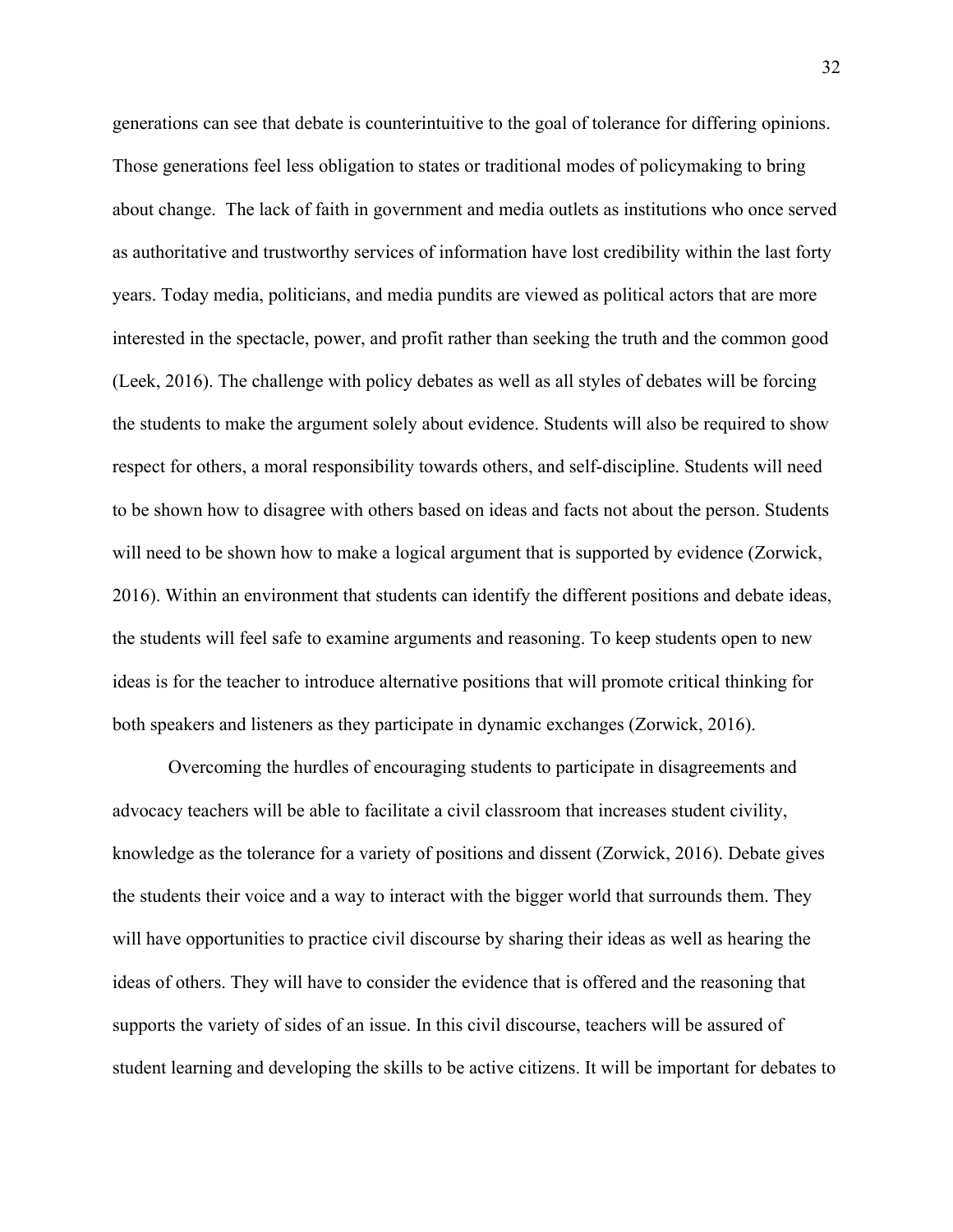not be isolated activities but sustained experiences within diverse settings. Students will develop a comfortable understanding of a world where ideas can be shared and explaining and disagreement are natural and not threatening (Leek, 2016).

#### **Youth Participatory Action Research**

Youth Participatory Action Research (YPAR) is a collaboration between youth and adults to assist the sociopolitical development and civic engagement that promotes the power and sociopolitical voice of youth with an emphasis on marginalized groups through the process of inquiry and action (Kornbluh, 2015). This process empowers students to create knowledge, foster critical thinking, and develop an awareness of issues surrounding their communities and society. Students who engage within this process can develop a critical awareness of the social issues in their communities. This awareness brings a sense of community that their personal experience is part of a larger collective experience. This awareness contributes to the sociopolitical development within students with the means of developing action-oriented solutions.

YPAR also develops relationships with a diverse set of people including formal and informal intergenerational relationships between youth and adults. Adults are present within the YPAR as intentional members to scaffold support for young people to receive training and support to do their work effectively (Kornbluh, 2015). Within this support system, young people can develop a voice to express their experiences within the safety of a support system. This sort of relationship-building has led to a significant increase in sociopolitical development within students compared to that of students to participate in traditional leadership development courses. Students by building these new relationships also open up employment opportunities for young people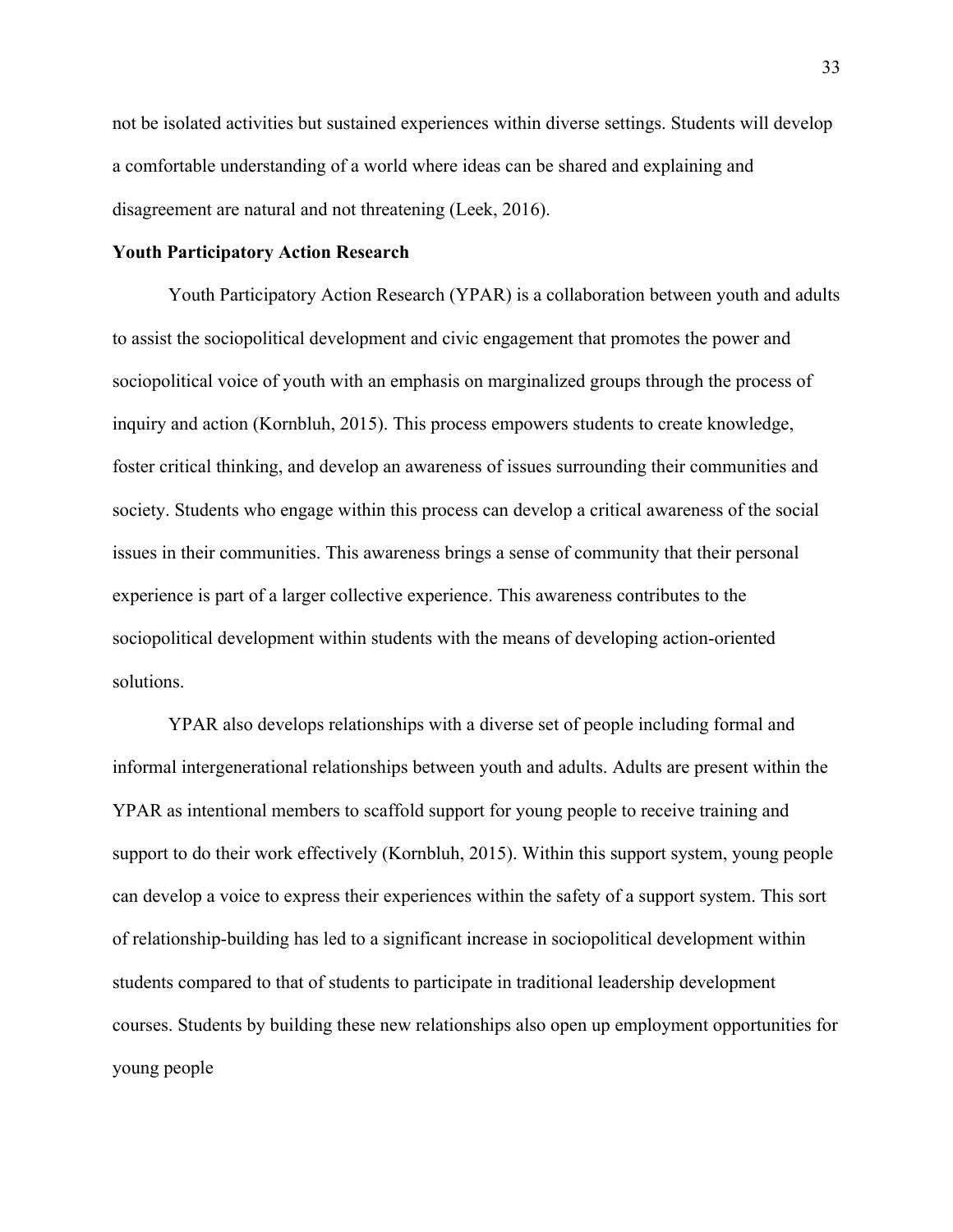YPAR is a system that works within schools or through the communities. Within the community the focus is on understanding the issues that are relevant to the community, building rapport within the community, and building leadership skills. Students put together campaigns that address the issues that are facing their communities (Kornbluh, 2015).

Schools on the other hand emphasize teachers partnering with the students to conduct an action research project within elective or required courses. Contrasted with YPAR within community programs school-based YPAR may or may not focus their energy on issues that are in direct relevance to the community (Kornbluh, 2015). Arizona school systems that incorporated YPAR within elective courses. Students' participation in these courses is a strong indicator of passing the Arizona state standardized test as well as graduating high school (Kornbluh, 2015).

YPAR is not without its challenges. Students and young people within the YPAR system are challenging historical power relationships within their schools and communities. Within a school system, this could mean challenging the system of students being the recipients of information dependent on the teacher to become actual contributors to their school environments. Teachers who use this process also may feel that they are taking a professional risk by having a lack of control on the process of which decision making is youth-driven.

Administrators and schools can assist teachers in overcoming this challenge by providing teachers with professional learning communities and resources tied to specific academic standards. Professional learning communities will allow for teachers to have a sense of community and take away the feeling of isolation. Teachers will also have access to information and support to implement YPAR.

Another challenge is teachers being resistant to politically sensitive topics. As society is becoming more politically divisive teachers are wary of topics that are related to social justice.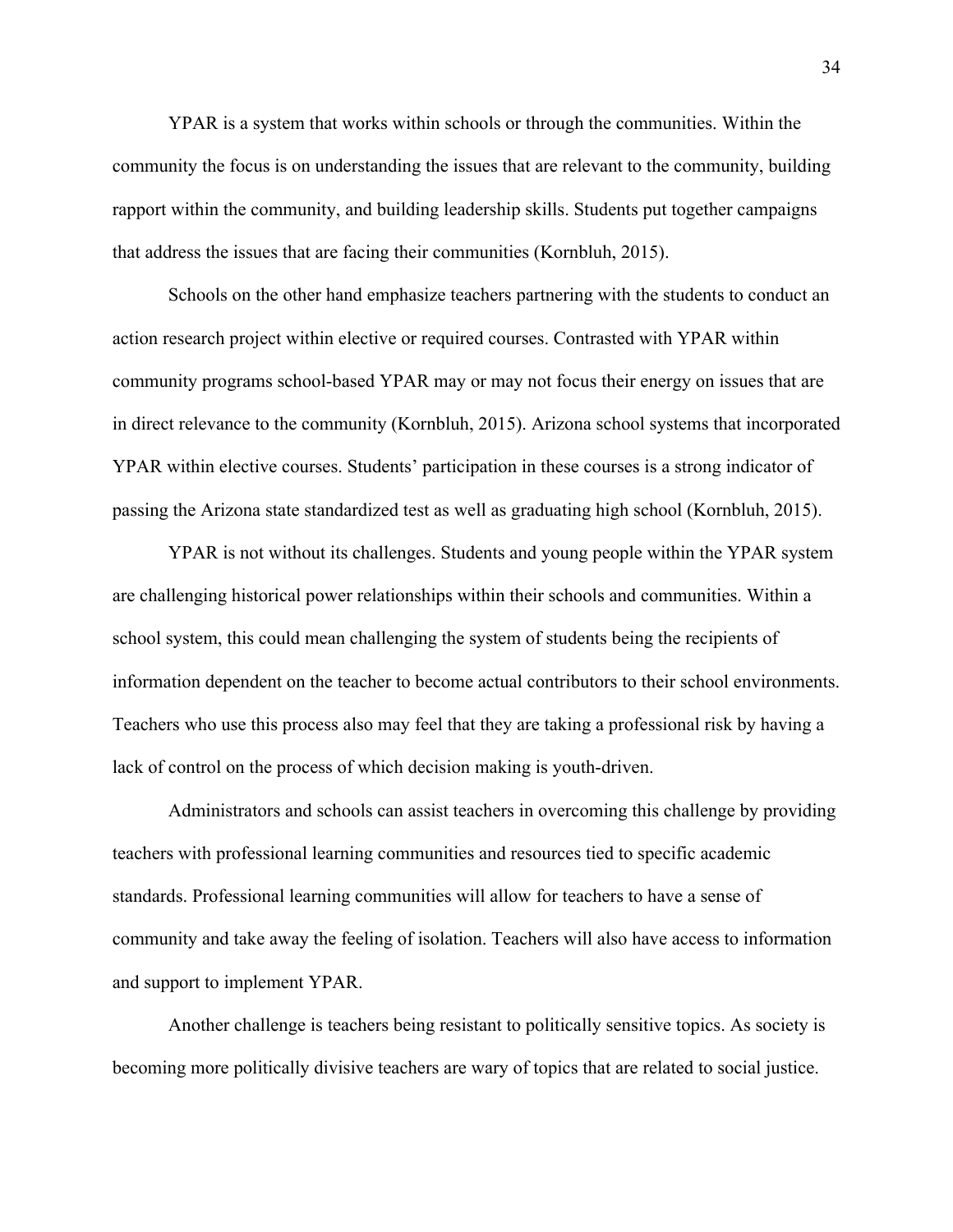Teachers may be reluctant to discuss controversial topics such as race for being afraid of saying the wrong thing or being criticized for indoctrinating students with one viewpoint.

Administrators who provide their vocal support for teachers and young people will create an atmosphere of comfort in utilizing YPAR in the classroom. Youth will also have a greater opportunity to explore and challenge the existing structures or policies that maintain inequality.

The final challenge of the YPAR model is the amount of time and resources that are required for planning, designing, and executing the research plan. Students will require ample time to properly follow the steps of identifying, collecting, and analyzing data and then develop an action plan that responds to the data. This approach is in the Minnesota Civics Skills substrand for grade nine, as follows:

9.1.1.1.4 - Examine a public policy issue by defining the problem, developing alternative courses of action evaluating the consequences of each alternative, selecting a course of action and designing a plan to implement the action and resolve the problem (MN Department of Education, 2013).

## **Steps of Youth Participatory Action Research**

YPAR is a four-step process of identifying problems that young people want to see improvement within their schools and communities. The process has young people research to inform their actions to best address the problems within their school or community depending on the context (Kornbluh, 2015).

The first step of the YPAR process is for youth to assess their community and identify a problem of interest. Students during this part of the process gather information from a variety of sources such as school reports, newspaper articles, and census data. Students are tasked with critically reviewing that data to determine the position of the sources, any biases, and their main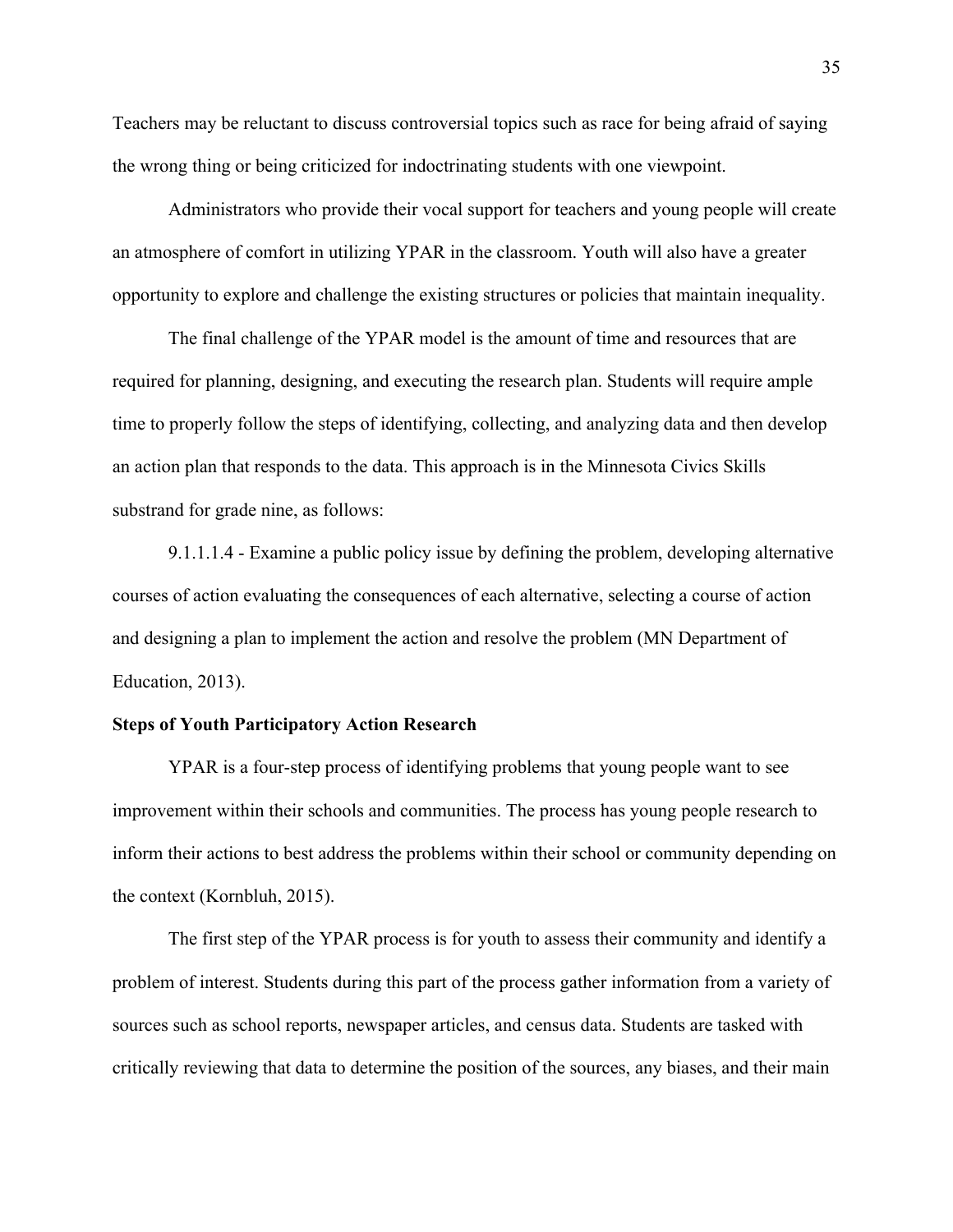arguments. Students will be able to assess the reasoning of the author and whether or not the information supports critical thinking. Students then will determine what gaps currently exist, if there are missing perspectives, and what areas require further inquiry. This first step supports the ability of students to paraphrase information and to develop a critical lens to name and describe issues surrounding inequity (Kornbluh, 2015).

The second step of YPAR is collecting data. Students plan and carry out investigations and strategically design their research to gather the appropriate information from members of the community. This step will task the students with designing surveys, one-on-one interviews, and group interviews. This part of the process has the students developing their data collection tools, assessing, and revising their tools to best answer their research questions. This system of planning, revising, editing, and rewriting their approach supports the mastery of students in revision (Kornbluh, 2015).

The third step of YPAR is to have the students analyze their data. Students will learn the process of critically examining the data to identify themes developing within their data. Students will need to clearly define the process of including and excluding information from their research. Tasking the students with determining the value of their research will develop skills on how to use evidence to support or dispute claims. Students will also be able to draw connections between their personal experiences and existing larger social structures. Placing the students' experiences within a larger social context will inspire students to develop strategic action areas and create critical discussions surrounding that social action (Kornbluh, 2015).

The last piece of YPAR is action. The students take their data-driven conclusions and develop strategic actions to address a particular social issue. Within the action phase of YPAR students will develop skills tied to social justice such as organizing, leadership, communication,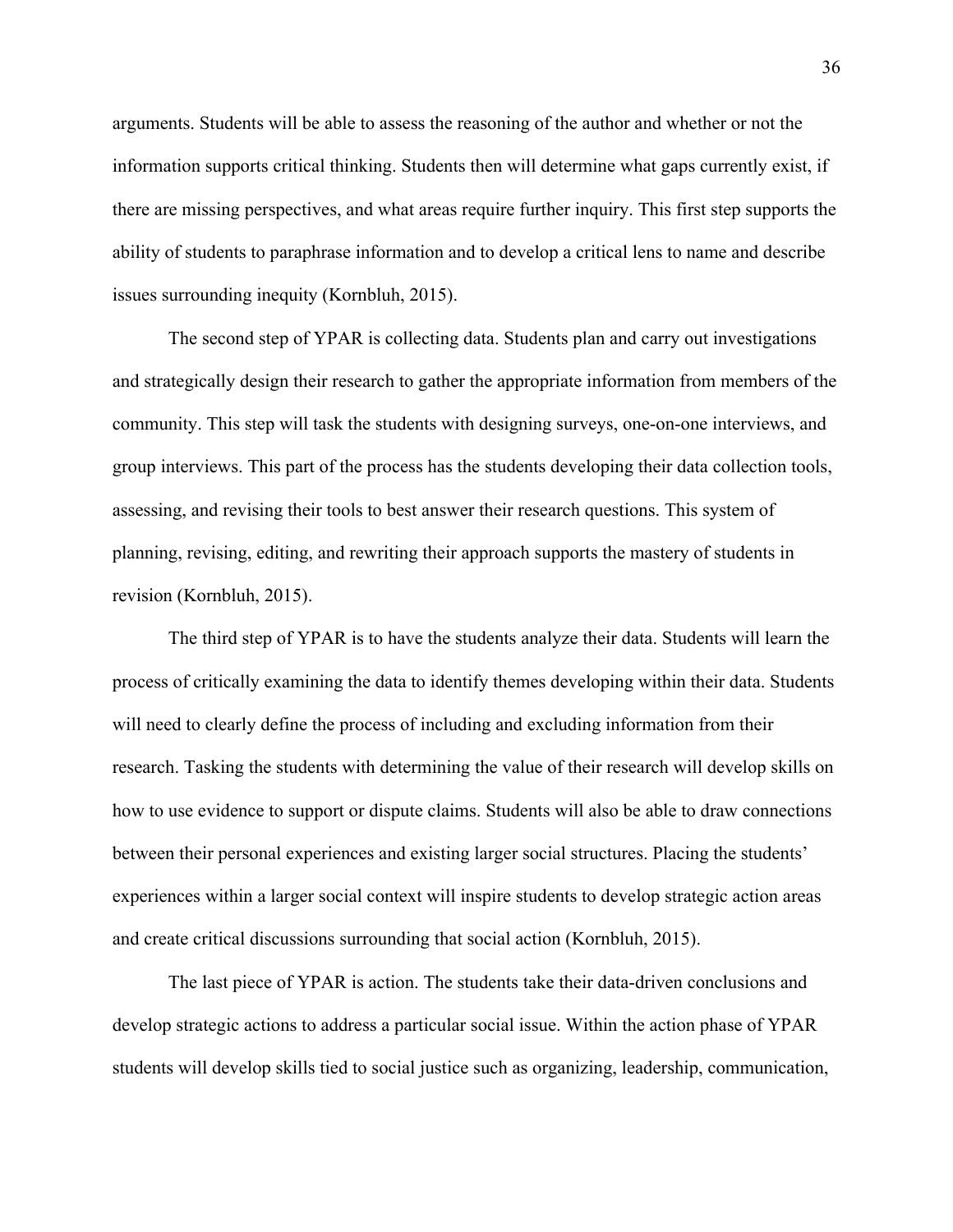and partnership. Students will also develop skills by turning data into inspiration for others to engage in collective action for the betterment of their school or community (Kornbluh, 2015).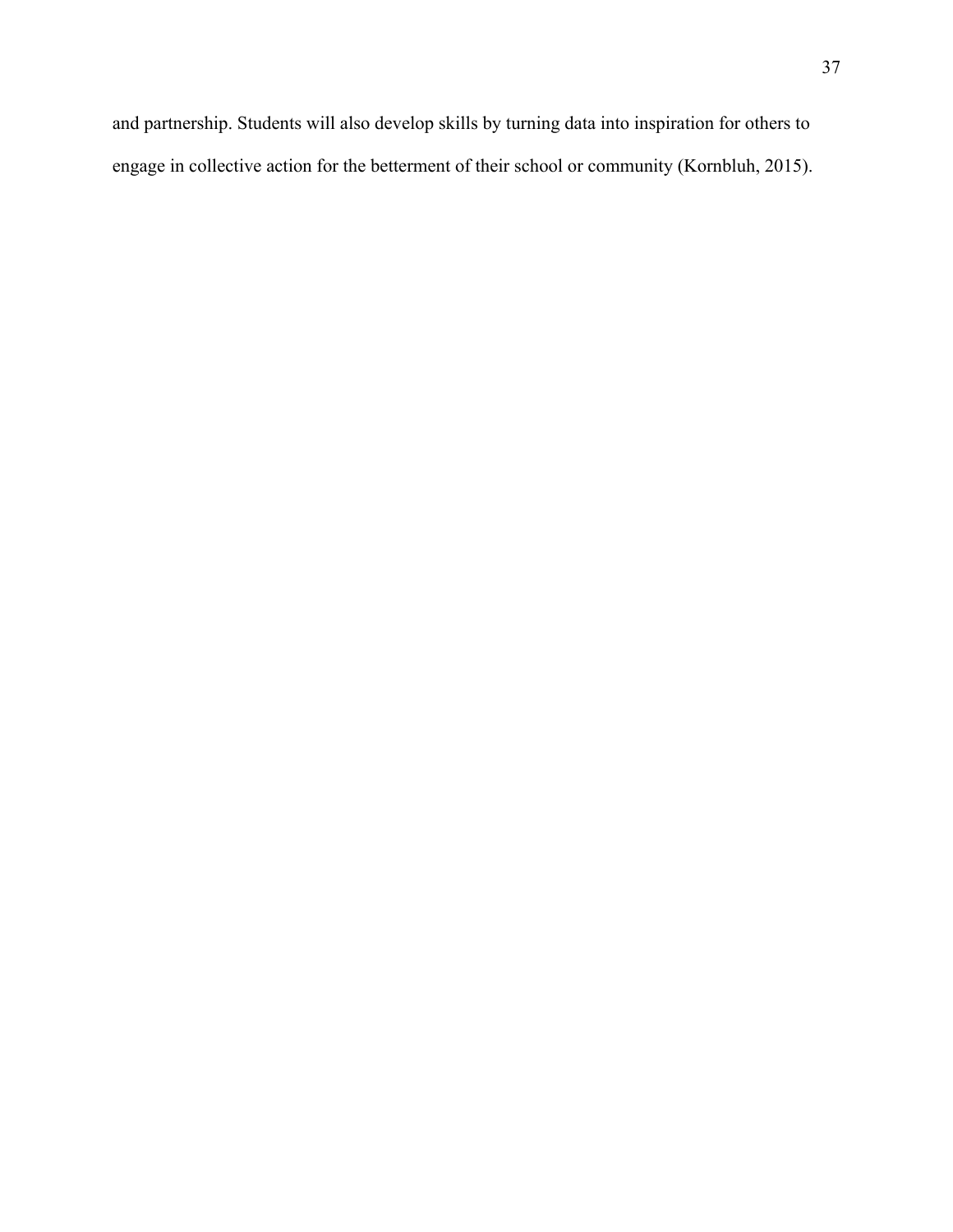#### **Chapter III: Application of the Research**

The purpose of this chapter is to outline how research supports the application of civic education in a 7th and 8th grade classroom, and introduces the audience that the applications were developed for as well as the resources that are required.

#### **Purpose of the Application of the Materials**

Schools and communities are trying to find ways to promote a deeper understanding of civics while pushing students to become more engaged, lifelong civic leaders. The use of a variety of different civic education methods develops a deeper knowledge and appreciation of our democratic system as well as the skills and values to participate within the students' community as well as society. Research shows that students are more likely to have a sense of social responsibility, work within their communities to address various social problems, and are more likely to demonstrate political efficacy when they engage in structure, reflective experience in their larger community (Saltmarsh, 2004). The application of these methods allows for students to identify societal problems and the ability to address them appropriately in a structured and reflective experience.

The purpose of the service-learning application is for students to connect knowledge of voting rights to practice within their community. The students can see the practice of certain rights and duties within the community and how governments make it easier or harder for groups to participate. This experience will allow students to understand the factors that lead certain communities to have high or low participation voting rates. Understanding this will lead students to understand the social environment of their communities and ways to address issues through civic participation (Saltmarsh, 2004).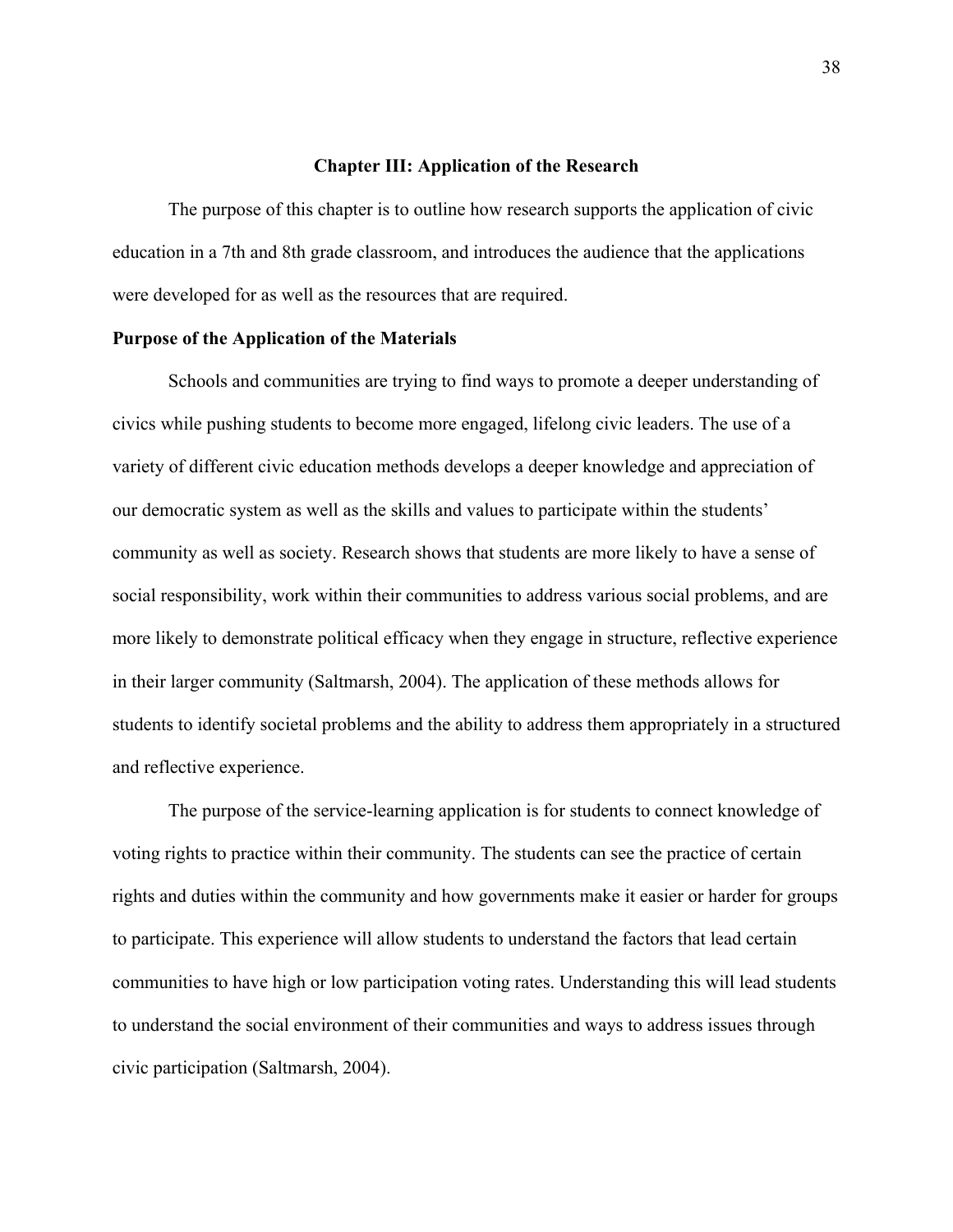The youth organizing application having students explore effects and responses to climate change students exposed to current research through an inquiry-based learning approach. The students will see climate change as a critical problem that requires an investigation, analysis of the data, and a way to take action to create change within their communities and the United States. This open-ended inquiry will stretch young people's cognitive ability and their social interaction skills (Rogers, 2012). This exercise will provide students with the opportunity to develop complex action plans based on the research of what other countries are doing. Students will be able to use their communication skills to persuade audiences using reliable evidence to change their actions (Rogers, 2012). Youth organizing in this framework will develop their civic knowledge, skills, and values.

There are two applications for debate: a constructive controversy application and a policy debate application. The constructive controversy debate surrounding the current application of the 15th amendment to the Constitution will allow for students to advocate both sides of this issue that will challenge their perspective and their established information. When students finish the debate, they will present their cooperative assignment on how to guarantee the 15th amendment rights to all. A cooperative assignment tasks the students to incorporate all their information in a safe and structured manner to promote creativity and distribution of knowledge (Johnson, 2009).

The second application for debate is a policy debate where students will debate whether or not to tear down Confederate and other historical monuments. Students will be able to connect historical background knowledge to current events. Students in this debate will also explore how the democratic system of government works and how the government can protect the rights of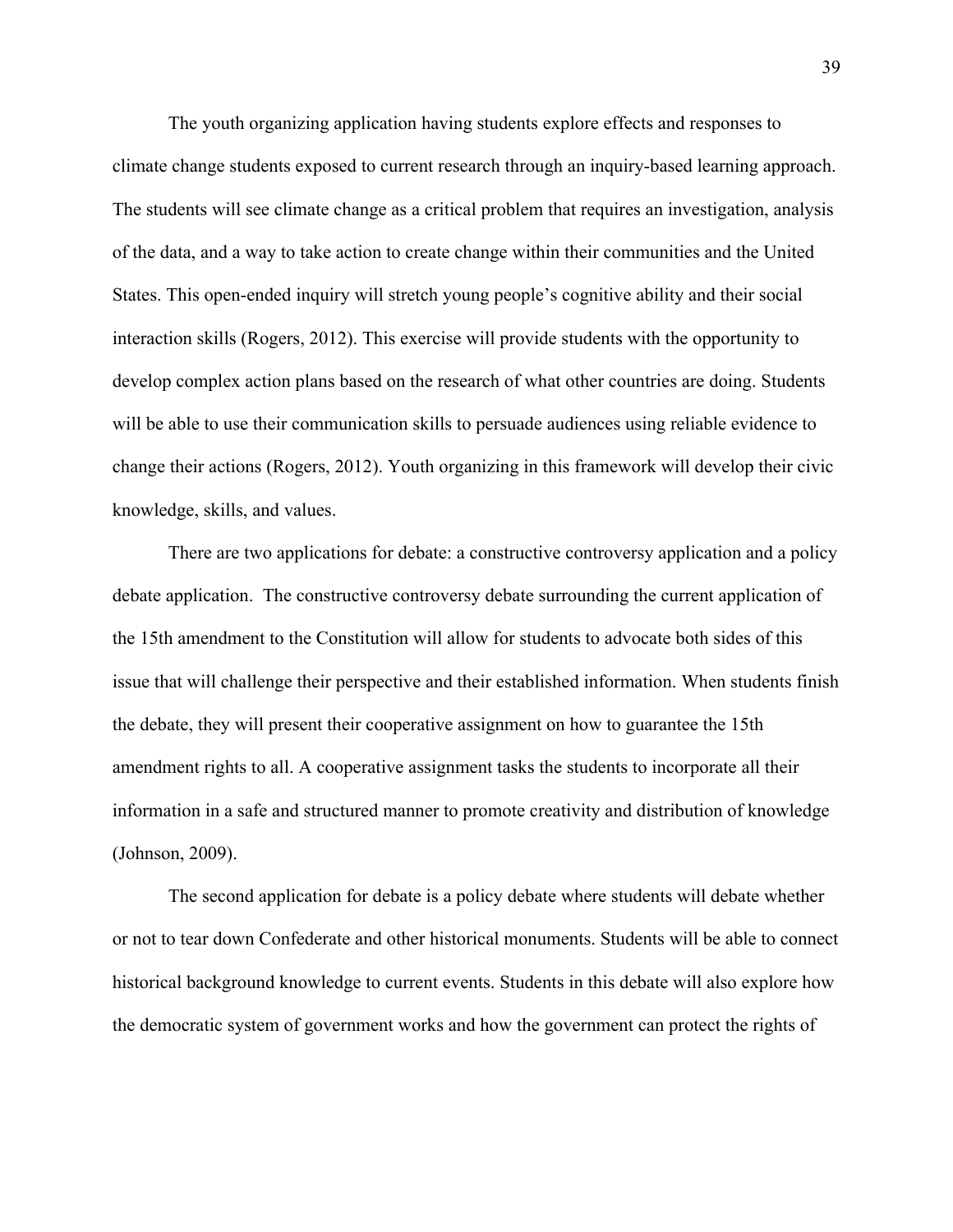minorities. In practicing policy debate students will develop their communication skills as well as their information literacy skills that will allow them to practice political action in the future.

The Youth Participatory Action Research application tasks the students with researching the immigrant community within Minneapolis. Students will be able to research the reasons why immigrant groups are specifically leaving their home country and coming to Minnesota. Students are able to identify the needs of those immigrants that are coming to Minnesota based off of that information and develop a plan in order to address those needs. Possibilities include researching and petitioning for more English language inclusive classrooms and accommodations. Other possibilities include working with established immigrant organizations to develop ways to identify needs and develop a plan of action.

Providing an opportunity for students to work within their own communities to identify the needs and develop an action plan gives those students a stronger belief of their own capacity to participate in politics and be those avenues of change. Those strong feelings in their capacity to bring about change were bolstered by civic education (Hope, 2014).

#### **Audience**

The applications have been developed for the 7th and 8th-grade students at Global Academy in New Brighton, Minnesota. Global Academy has an 84% Black or African American population. Global Academy's student population is 32.6% English Language Learners and 83.6% qualify for free/reduced-price lunch. Seventh and eighth-grade students at Global Academy are first or second-generation immigrants predominantly from regions in East and North Africa. The students at Global Academy are required to complete three action service projects per year, K-6, which typically are viewed as more community service projects guided by teachers than service-learning projects that are connected to the content. By participating in these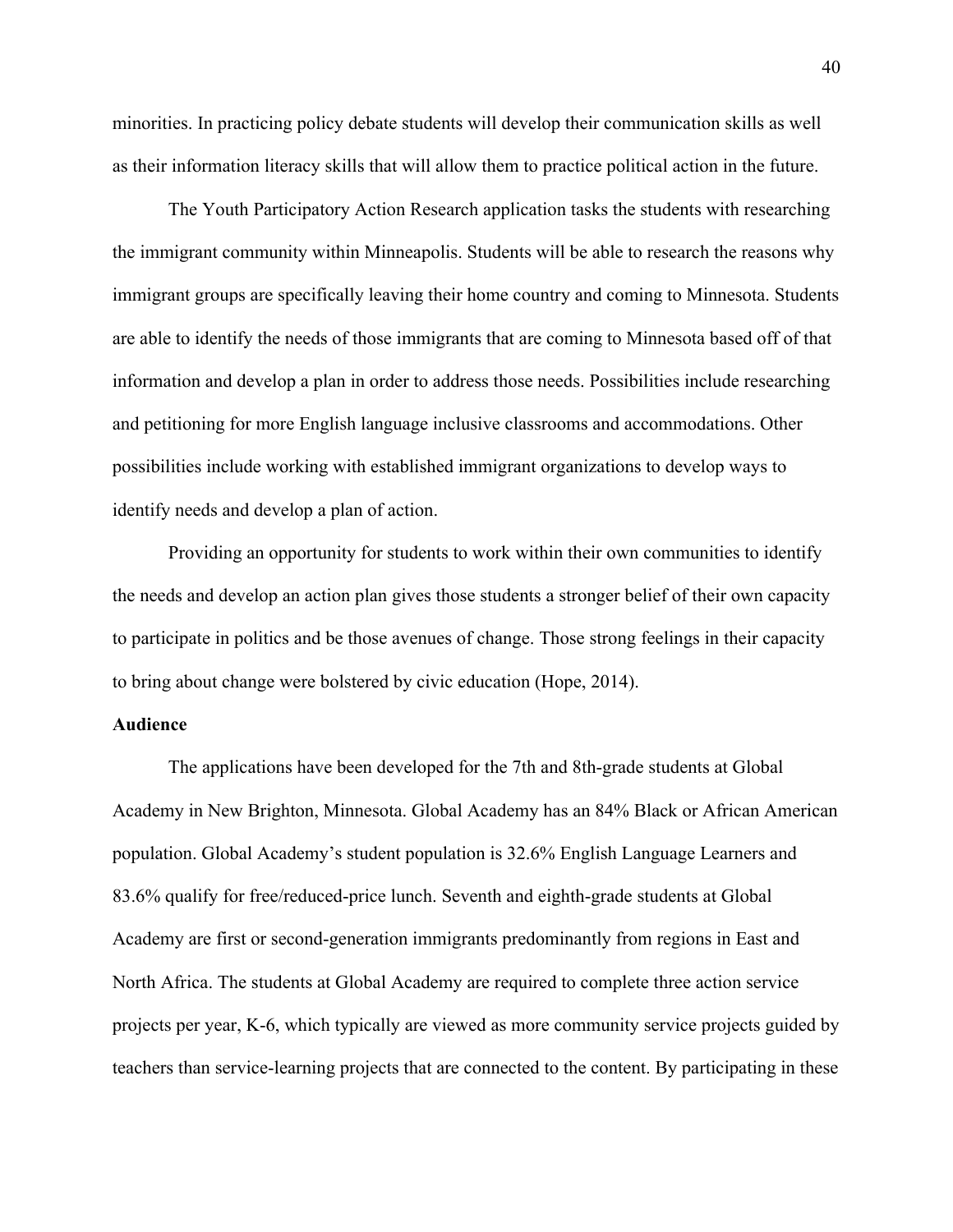civic education projects in the social studies curriculum the 7th-grade students at Global Academy will have fulfilled their action service project requirement. The 8th-grade students will be required to do at least 1 more action service project as this curriculum only has 2 applications geared specifically towards them. The curriculum can be modified to add one more application to fulfill their action service project requirement.

#### **Resources Needed**

To efficiently and effectively engage students in these activities will require students to have the means to conduct research. At Global Academy students are provided with a school iPad. Students will need to have additional training on proper researching skills and proper online resources. With a high rate of English Language Learners students will need further education on creating thinking maps and organization of notes to best use their information within a debate. This training will occur in the 7th and 8th grade Humanities classes.

A get out and vote drive organized by students would require multiple class periods dedicated to student-led research of communities of high participation versus communities of low participation. Following student-led research students would be required to organize a plan and place to conduct the get out and vote drive with particular focus on communities with low participation. With the assistance of teachers, paras, and volunteer parents, students would have the opportunity to focus their drive-in community events, festivals, or in high foot traffic areas. This service-learning opportunity would have the highest success in the fall before general elections.

All civic education methods require open communication with the different administration within the school. These methods will challenge the existing power structures within communities and empower students to develop methods to bring change within their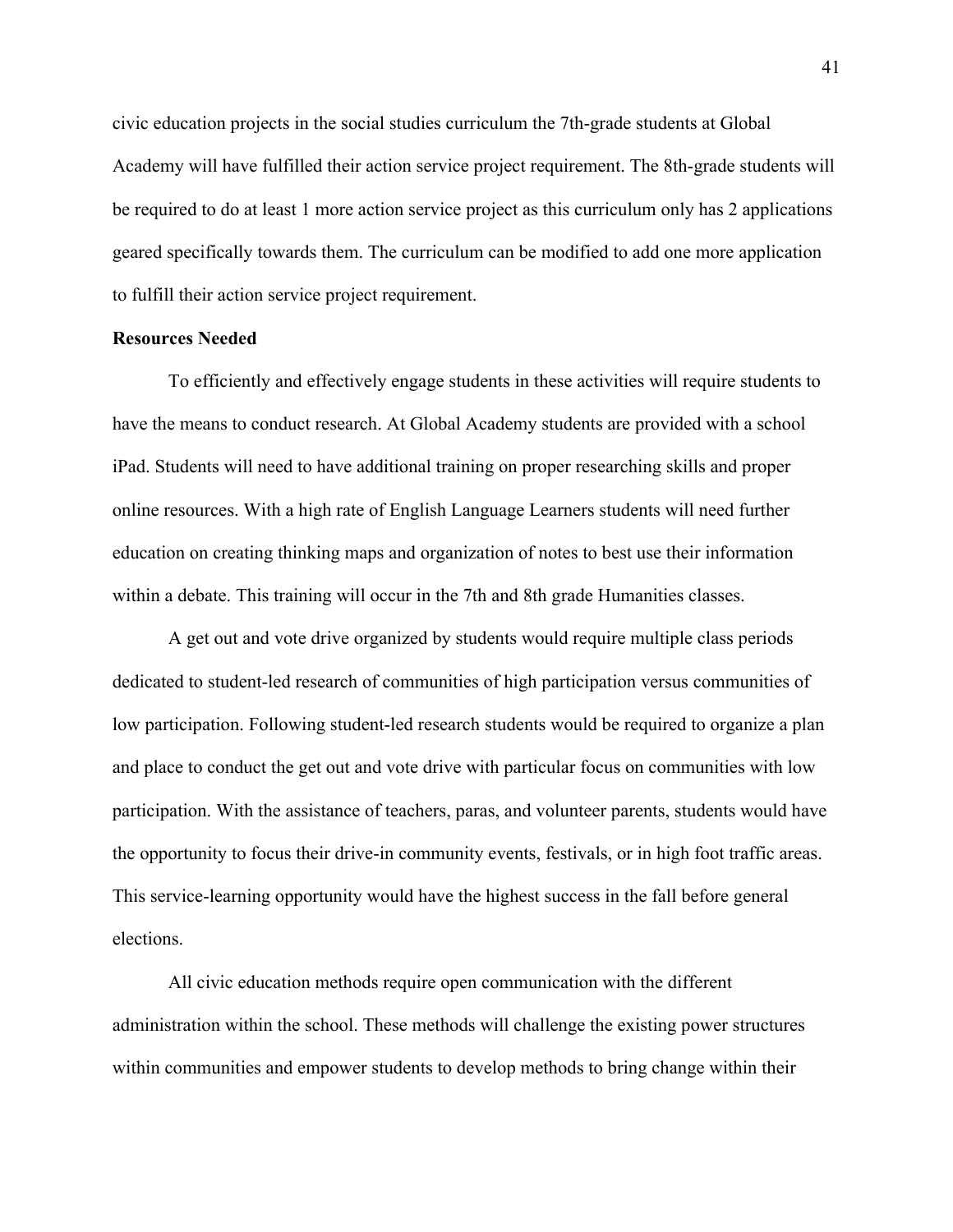communities. As the teacher responsible for these new initiatives, it will be important to have regular communication with the administration. Also, communication with fellow grade level teachers is important for interdisciplinary collaboration or in the youth organizing, service learning, and youth participatory action research projects may need possible schedule changes.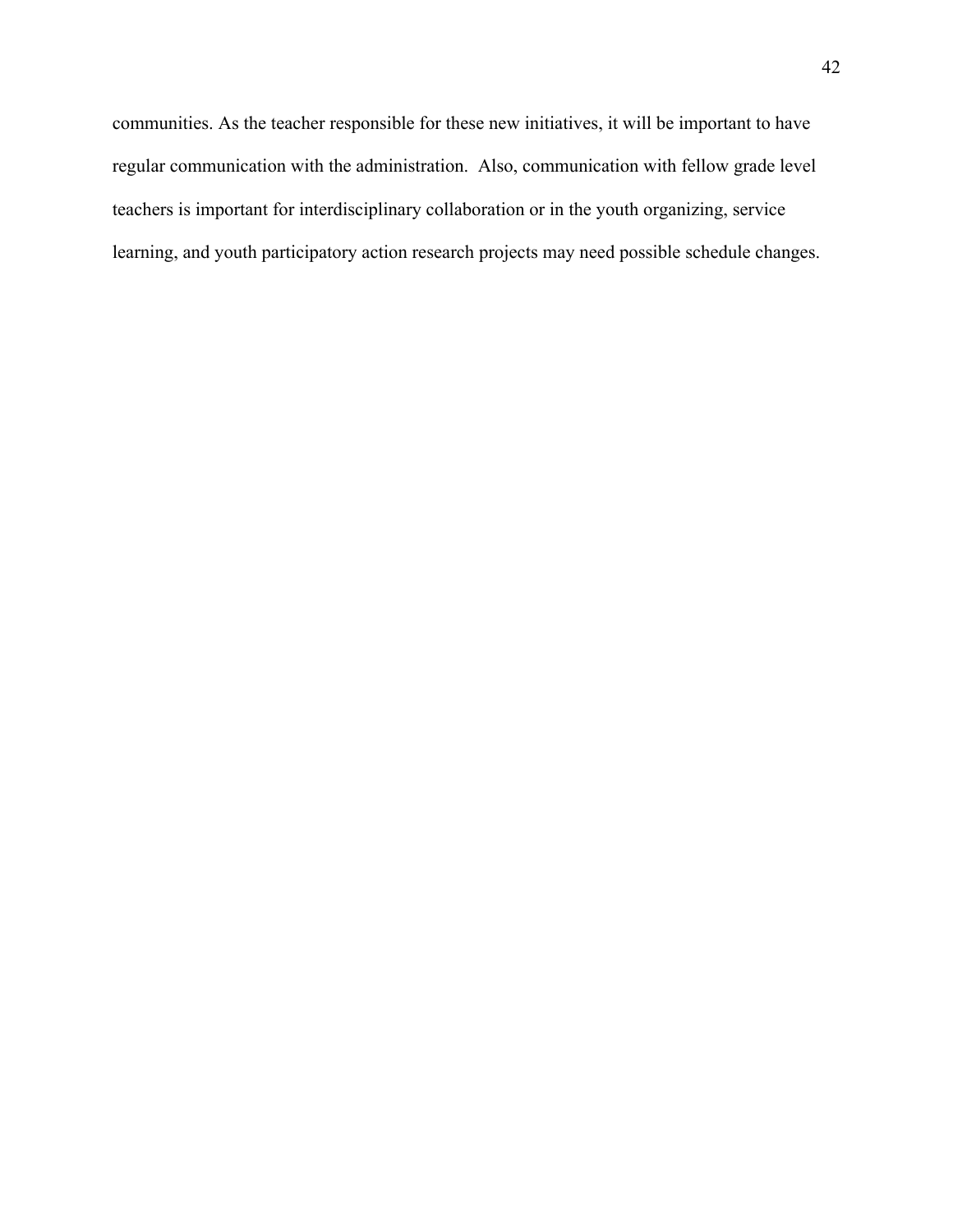#### **Chapter IV: Discussion and Conclusion**

Utilizing civic education in a secondary social studies classroom develops the knowledge for students to participate within their community and society as a whole. Civic education develops the skills to develop new knowledge through identifying and analyzing the various positions on an issue. Then students have the confidence to evaluate the evidence to take and defend their position. In being able to take and defend their position the students will also be able to value other sides of the argument with an open mind. The development of these knowledge, skills, and values come from incorporating various civic education methods.

Each civic education method has its benefits and challenges that teachers will be able to examine to bring into the classroom. Using each method will allow students to have various opportunities to apply their knowledge in real-life situations. Service-learning will give students opportunities to use their knowledge that they build within the classroom out in their community. Debate develops the skills to advocate for a position using evidence as well as develop the skills to listen to other positions with an open mind. Youth Organizing and Youth Participatory Action Research give students the opportunities to place their own experience within their community and society as a whole. Students can develop ways to combat injustices through the safety of the classroom with the guidance of trusted adults and other classmates. Each method is a way that develops knowledge, skills, and values through practice, discussion, and reflection that will allow students to become active members of society.

#### **Professional Application**

Using various methods of civic education is a challenge that requires time, patience, and strong relationships with students. A strong teacher-student relationship will allow for students to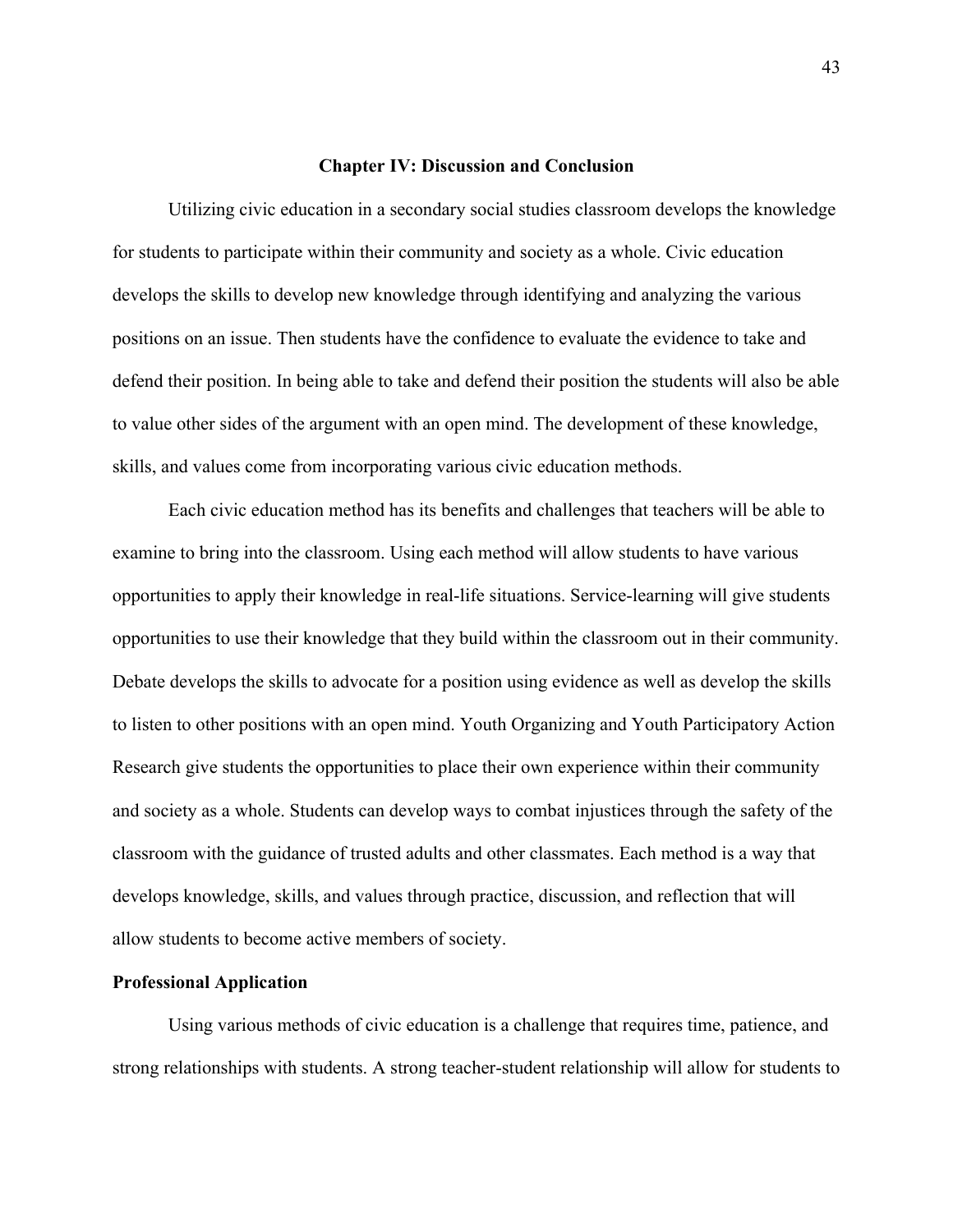truly take leadership during these applications. Developing strong teacher-student relationships will also assist in teachers developing a sense of how to scaffold properly the various civic education opportunities. When introducing service-learning the students will need the knowledge to make the proper connections between the service-learning and their education.

Teachers will need the courage to take risks and place their trust in the students as they guide themselves through these different opportunities. Students will be tying in their own experience to guide their youth organizing project and youth participatory action research project. Teachers will need to have open communication with their students, other teachers, the administration, and parents. An open communication plan with all involved will alleviate the risks as everyone will be working towards accomplishing the same goal.

My goal in my classroom is to provide opportunities for students to use the knowledge in a way that connects history and geography to the experiences of students. I have found that building excitement for students for history and geography can be a challenge, especially for middle school students. Using civic education opportunities such as service-learning, debate, youth organizing, and youth participatory action research ties the content knowledge from the classroom into real-world experiences. My desire from my students in connecting their content knowledge and real world experiences is finding safety within the classroom to take risks with the education to become active citizens as they enter high school and eventually pursue college and/or careers.

## **Limitations of the Research and Future Research Needs**

Research on the benefits of youth civic engagement is quite plentiful. However, research about the challenges of youth organizing was virtually non-existent. More research is needed to understand what the challenges are of incorporating youth organizing into curriculum and real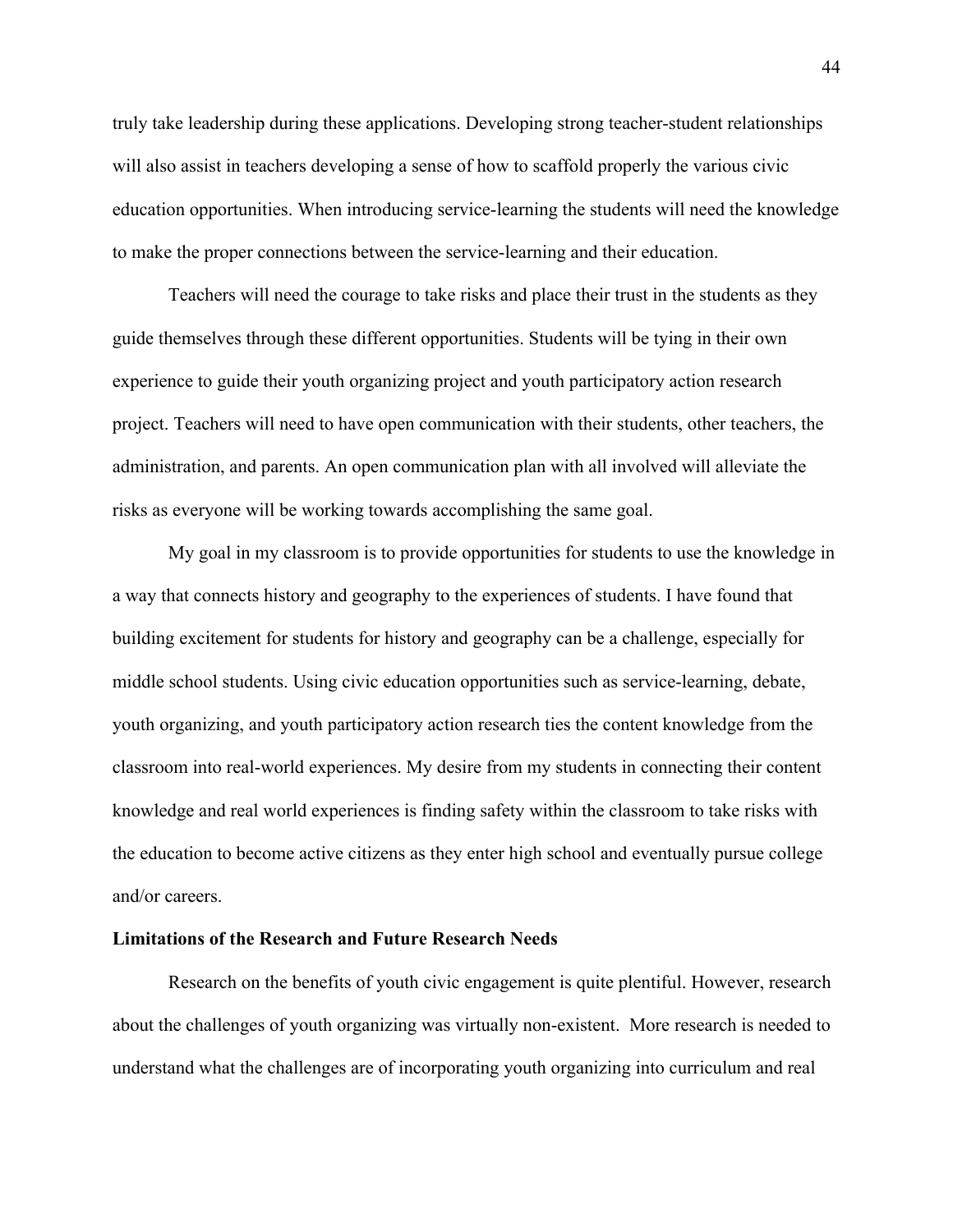world processes and how to overcome those challenges. Research on how to overcome challenges would be especially helpful to educators who work in schools where there may only be one teacher per content area, as the research would substitute for the collaboration that could take place if there were several teachers in the same content area.

A second limitation is the lack of information on how youth civic engagement impacts test scores. A bit of research exists showing the impact debate and service-learning have on test scores but more research is needed explicitly connecting methods of civic education and test scores. To create buy-in from parents and administrators, more research is needed on the connection between civic education and test scores.

A third limitation is updated research on service-learning. Service-learning has a long history in the United States with a push to use service-learning in schools in the 1990s. However, it was difficult to find current research about civic education as a service-learning approach in secondary classrooms and it was also difficult to find research about service-learning's effectiveness when civic education approaches were used.

A fourth limitation is that this thesis is not an exhaustive list of all methods to promote youth civic engagement. Further research could examine how simulations of democratic process promote civic engagement. Other research could also examine how bringing in outside experts promotes civic engagement.

#### **Conclusion**

The purpose of this literature review with application emphasis was to apply knowledge gained on current civic education and how it develops current and future civically engaged citizens. A literature review was undertaken to find answers to these guiding questions: What are the various methods civic engagement inspires secondary students to develop socio-political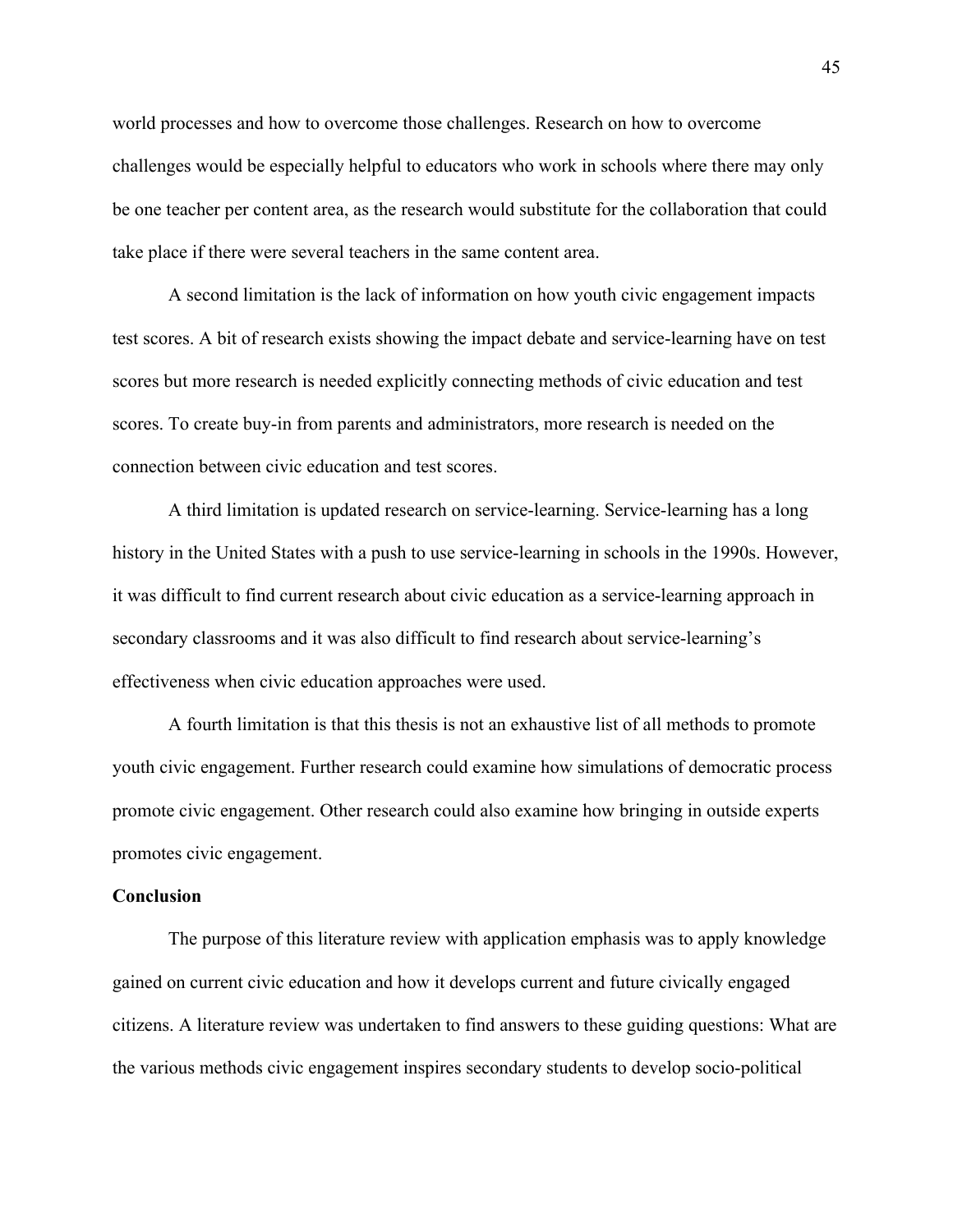attitudes and engage in communities? What are the benefits and challenges of each method? How do methods of civic engagement impact second social studies students' knowledge, skills, and values?

The literature review was used to write five applications to integrate the knowledge into a secondary social studies classroom. The first application is to create a service-learning opportunity that guides students in researching voting rates within Minneapolis communities and organize a get out and vote drive based on historical laws that encourage and suppress voting rates. The second application is to create a youth organizing opportunity for students to address climate change within their communities and the United States. The third application is to engage students in a constructive controversy debate debating the practice of instituting the 15th amendment to the United States Constitution. The fourth application is for students to engage in a policy debate on tearing down Confederate and other historical monuments. The fifth application is for students to participate in a Youth Participatory Action Research project researching the needs facing immigrant groups within Minneapolis and how to address those needs.

Integrating these five applications based on the literature review will develop the civic knowledge, skills, and values necessary for students to become active and engaged citizens within society. As students are the future of the United States and the world they are the ones that will be deciding to move society forward using the knowledge, skills, and values that they develop in school.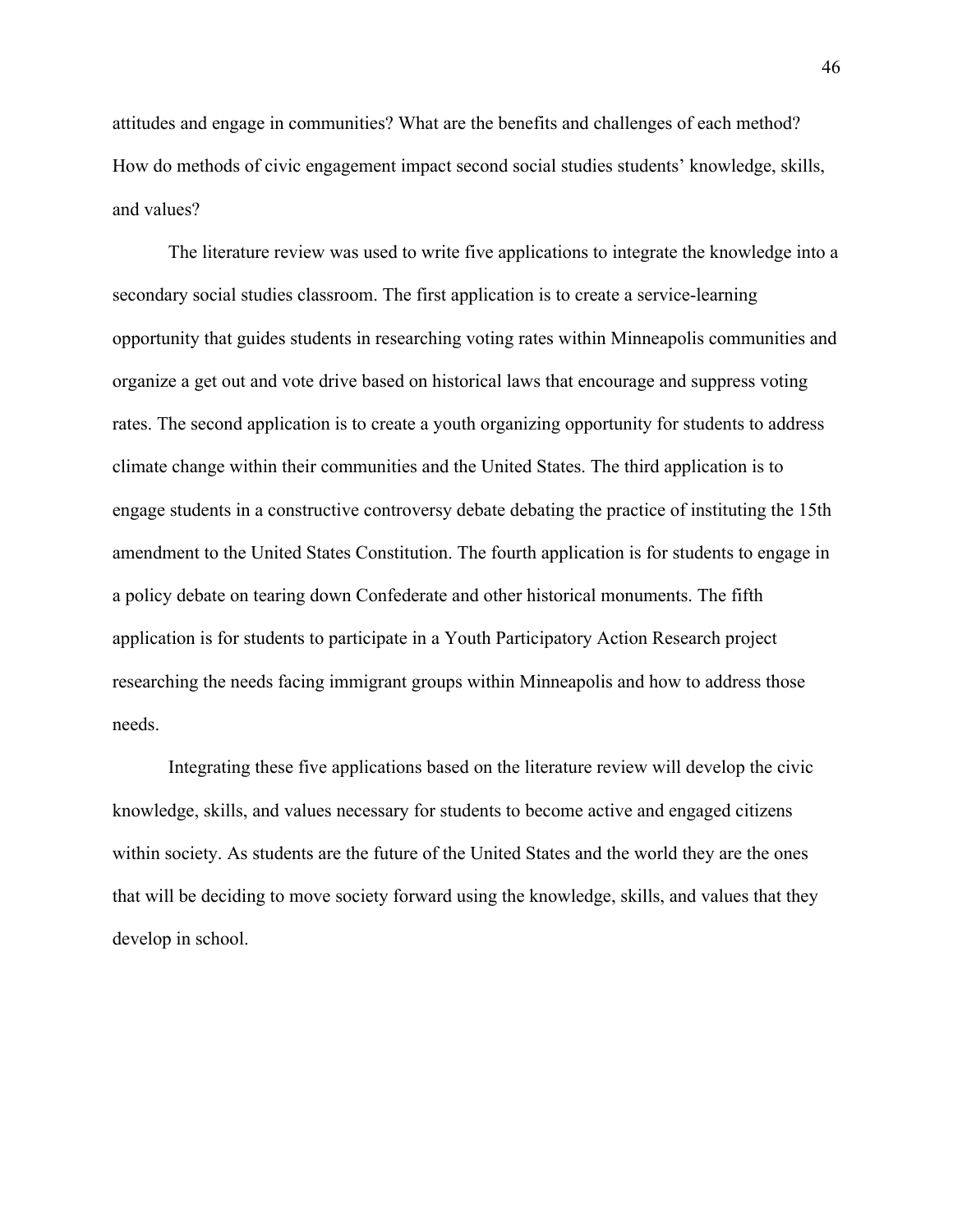## **Appendix**

## **Application 1: Service Learning**

## **Class: 7th-grade History**

## **Standard 1:**

Democratic government depends on informed and engaged citizens who exhibit civic skills and values, practice civic discourse, vote and participate in elections, apply inquiry, and analysis skills and take action to solve problems, and shape public policy.

## **Benchmark:**

7.1.1.1.1 Exhibit civic skills including participating in civic discussion on issues in the contemporary United States, demonstrating respect for the opinions of peoples or groups who have different perspectives and reaching consensus.

### **Standard 2:**

The United States is based on democratic values and principles that include liberty, individual rights, justice, equality, the rule of law, limited government, common good, popular sovereignty, majority rule, and minority rights.

#### **Benchmark 2**

7.1.2.3.1 Identify examples of how principles expressed in the Declaration of Independence and Preamble to the Constitution have been applied throughout United States history, including how they have evolved (if applicable) over time.

## **Standard 3**

Citizenship and its rights and duties are established by law.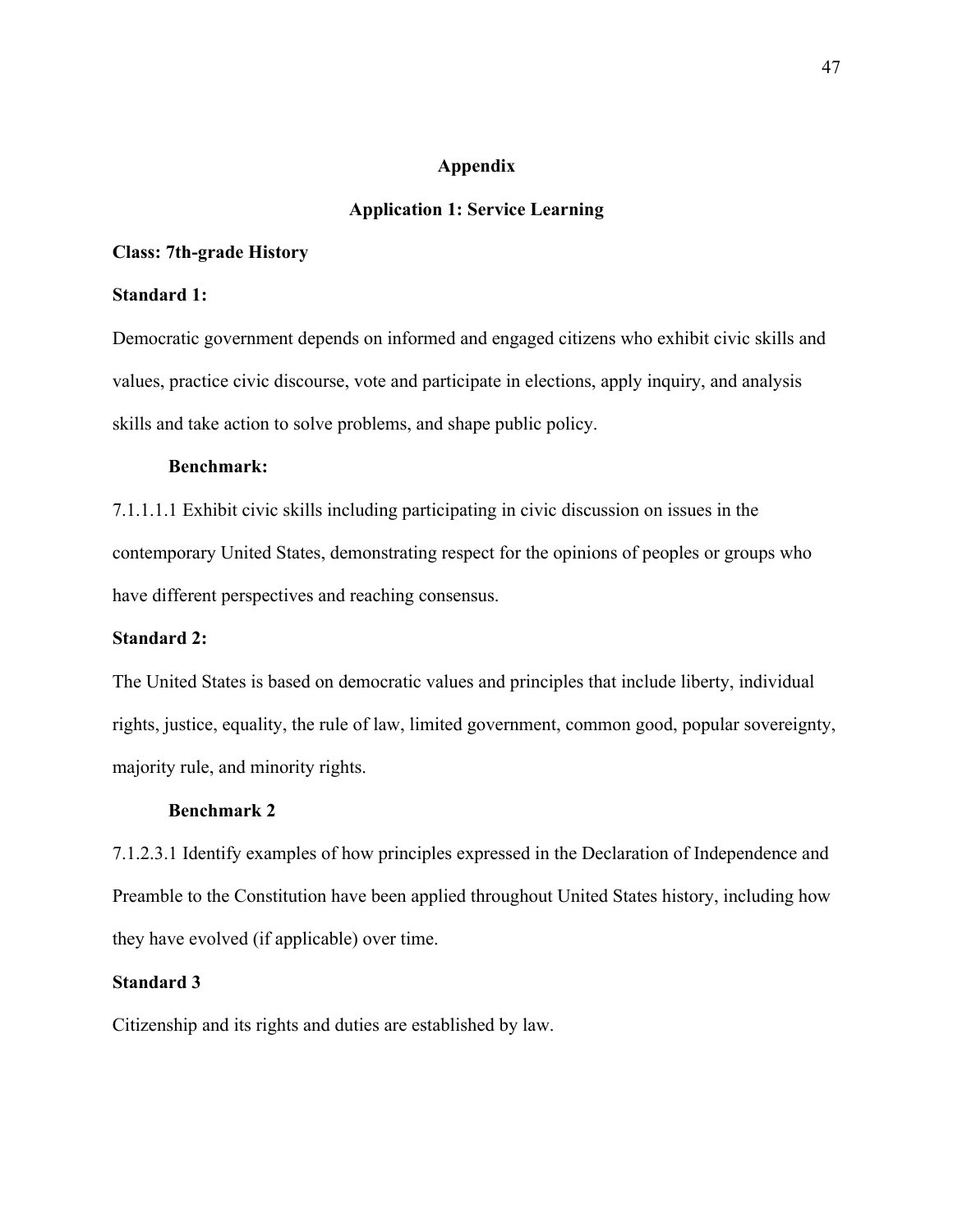## **Benchmark 3**

7.1.3.5.1 Describe the components of responsible citizenship including informed voting and decision making, developing and defending positions on public policy issues, and monitoring and influencing public decision making.

## **Benchmark 4**

7.1.3.5.2 Compare and contrast the right and responsibilities of citizens, non-citizens, and dual citizens.

## **Standard 4:**

Historical inquiry is a process in which multiple sources and different kinds of historical evidence are analyzed to draw conclusions about how and why things happened in the past.

## **Benchmark 5**

7.4.1.2.1 Pose questions about a topic in United States history, gather and organize a variety of primary and secondary sources related to the questions, analyze sources for credibility and bias; suggest possible answers and write a thesis statement; use sources to draw conclusions and support the thesis; present supported findings, and cite sources.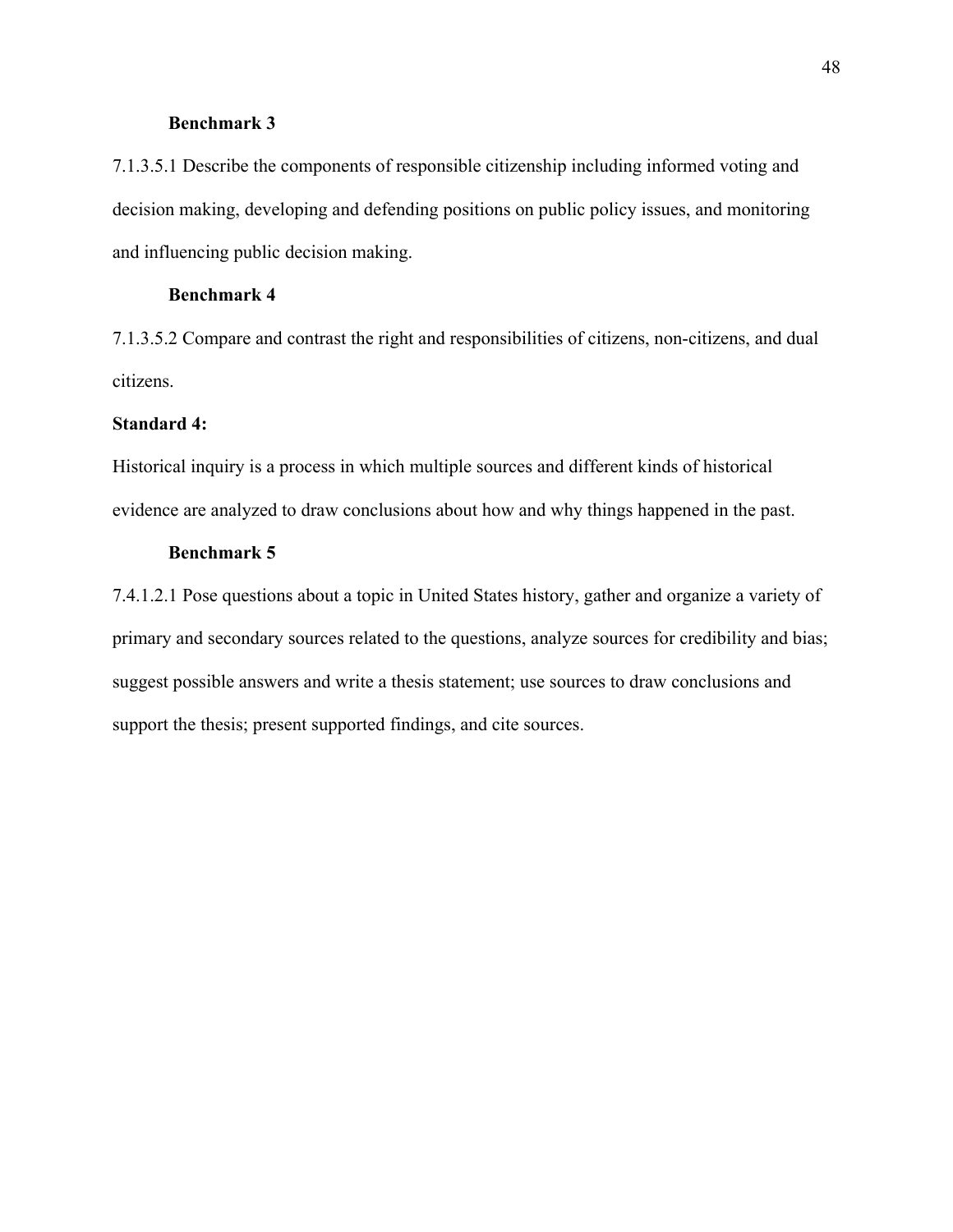## **Description of Project**

Students will examine the rights and responsibilities of citizens within the United States including various Constitutional amendments that have expanded voting rights to different groups of people. Students will also look at Supreme Court rulings and laws that have impacted the various groups of people and their participation in elections. Students will need to come up with a service-learning project that will encourage voting in different communities that have high participation and low participation. Opportunities could include a "get out and vote" drive, writing letters to the Secretary of State, making contact with local organizations that are promoting voter participation, or participating in the Minnesota Secretary of State's mock voting process.

## **Steps of Project**

- 1. Students will research Constitutional Amendments such as the 13th, 14th, 15th, and 19th **Amendments** 
	- a. Constitutional Amendments will fit within the timeline of the Civil War and Reconstruction unit.
	- b. The 19th Amendment will fit in the Gilded Age unit.
- 2. Students will combine the research of voting participation with possible reasons for nonparticipation.
	- a. Supreme Court rulings
		- i. Voting Rights Act
	- b. Laws passed by Congress
		- i. Voting Rights Act
- 3. Students will need to research methods to promote voting in different communities.
	- a. Students can put together an effective get out and vote drive.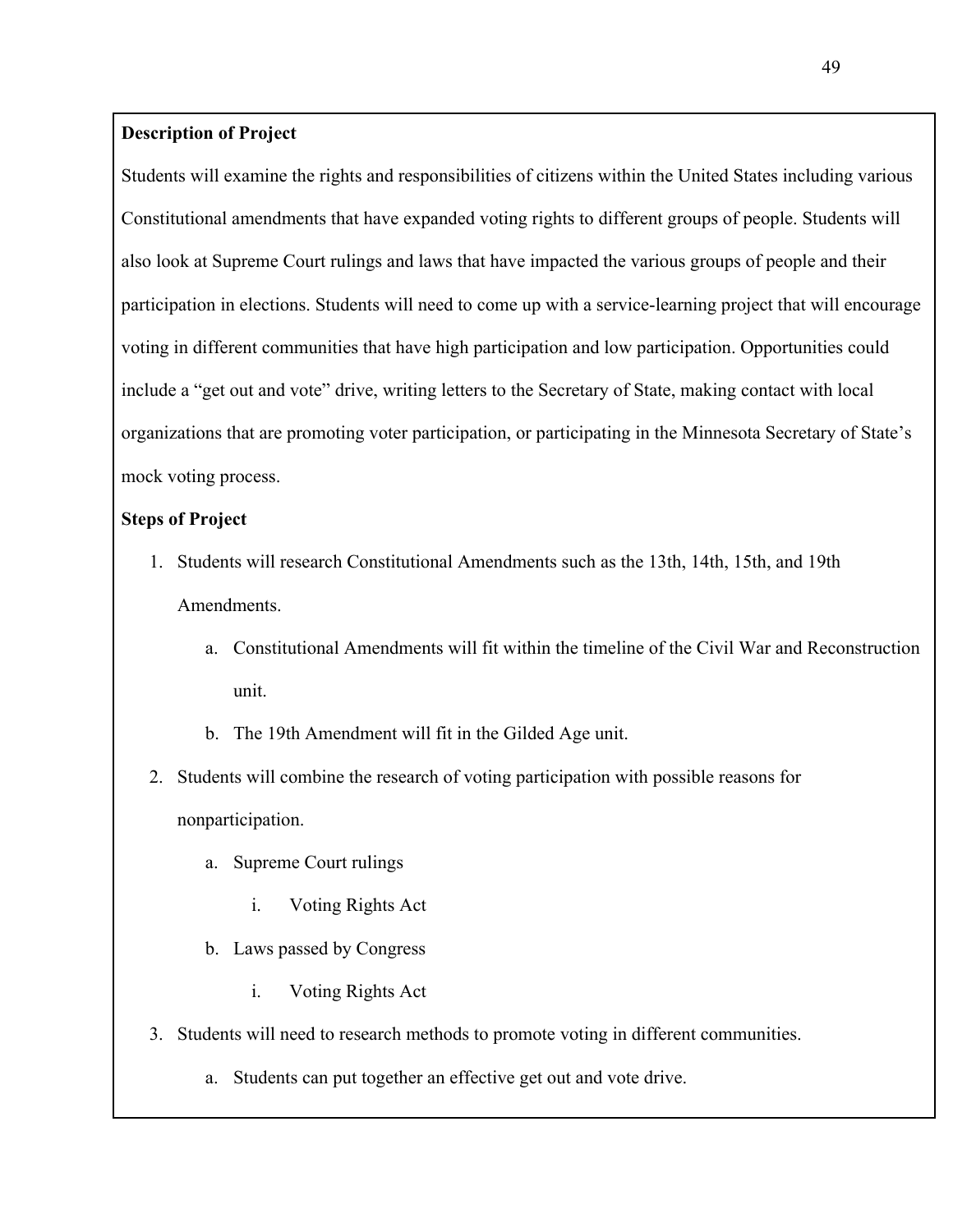- b. Can be combined with letters to the Secretary of State of Minnesota.
- c. Combination with local organizations that are promoting voter participation.
- 4. Students will need time to reflect after the service-learning project to connect the content knowledge of ways to promote and suppress voting rights through various ways with their experience in promoting voting participation.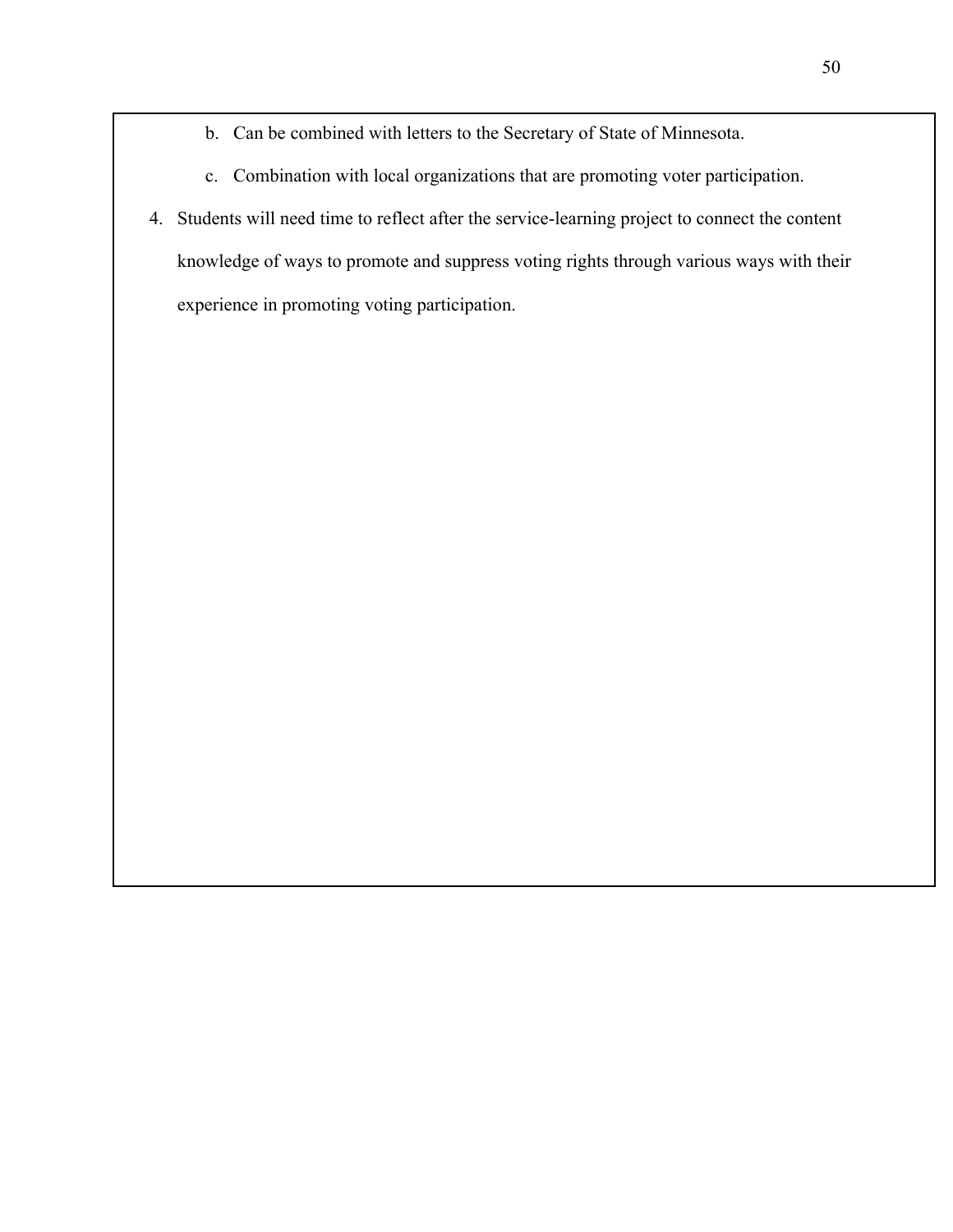## **Application 2: Youth Organizing**

## **Class: 8th-grade Geography**

## **Standard:**

Geographic factors influence the distribution, functions, growth, and patterns of cities and human settlements.

## **Benchmark 1:**

## 8.3.3.6.1

Describe how the physical and environmental features of the United States and Canada affect human activity and settlement.

## **Benchmark 2:**

8.3.3.6.2

Describe how the physical and environmental features of Latin American affect human activity and settlement.

## **Benchmark 3:**

8.3.3.6.3

Describe how the physical and environmental features of Europe and Russia affect human activity and settlement.

## **Benchmark 4:**

## 8.3.3.6.4

Describe how the physical and environmental features of Southwest Asia and North Africa affect human activity and settlement.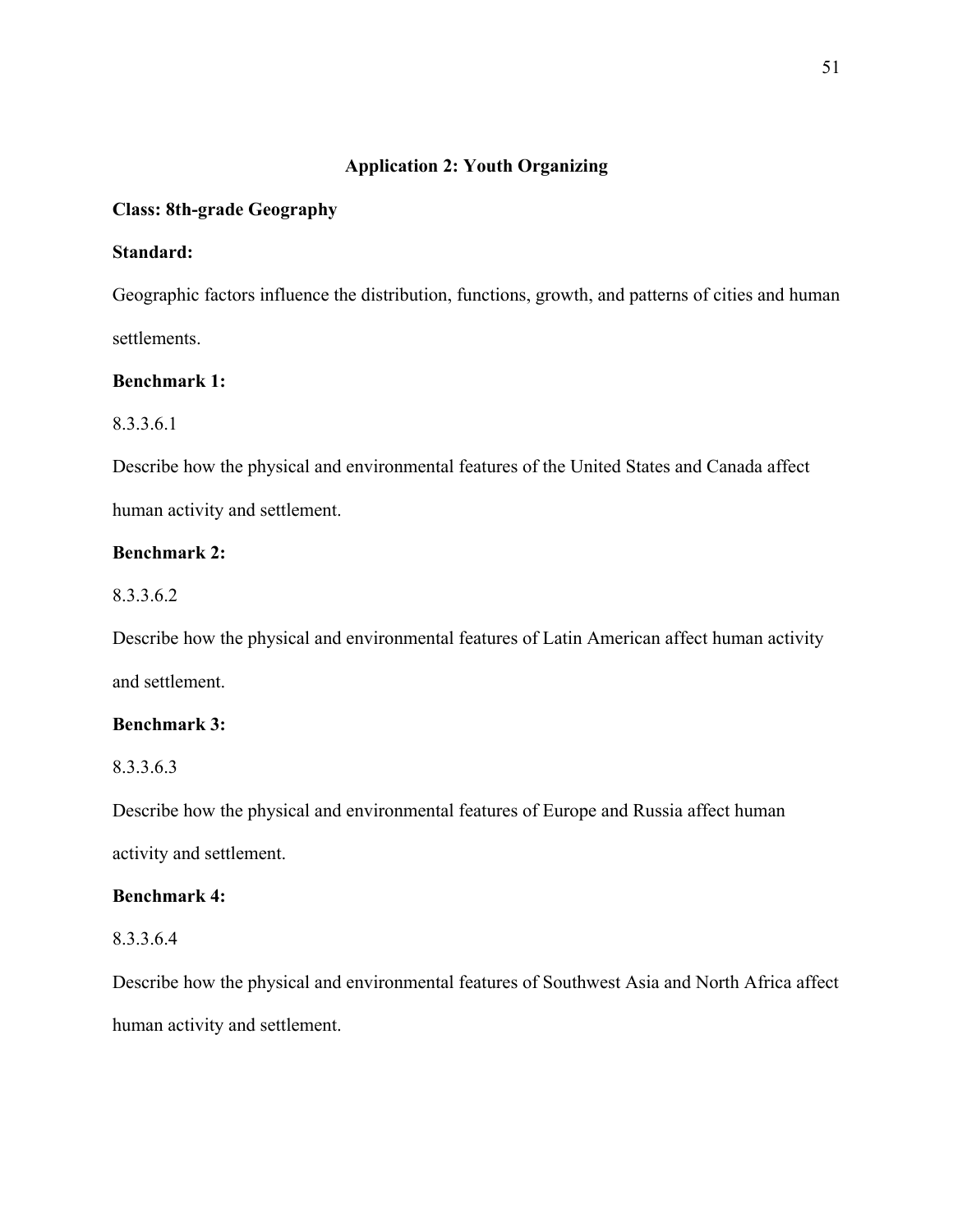## **Description of Project**

Climate change has an impact on the world that differs depending on the location. Climate change has forced the population to change the way that they do things to survive. The first part of the youth organizing project will be for students to identify those ways that climate change has impacted different locations and the ways that populations have had to adapt. Based on those impacts and the ways that humans have had to adapt, the students will organize a way to encourage governments and societies to address climate change.

## **Steps of Project**

- 1. Students using their foundation of TODALS and the five themes of geography to look at ways that climate change has impacted different locations.
	- a. Locations could include a specific country, region, or multiple regions.
	- b. Impacts could include physical characteristics of the location or human characteristics.
- 2. Students will analyze the ways that different countries have responded to those various impacts of climate change.
	- a. Promotion of public transportation in Latin America.
	- b. Laws that force companies to reduce emissions.
	- c. Investing in renewable energy.
- 3. Based on the research of climate change and ways that other countries have responded to climate change the students will develop an action plan to encourage their communities or the United States to combat climate change in their area.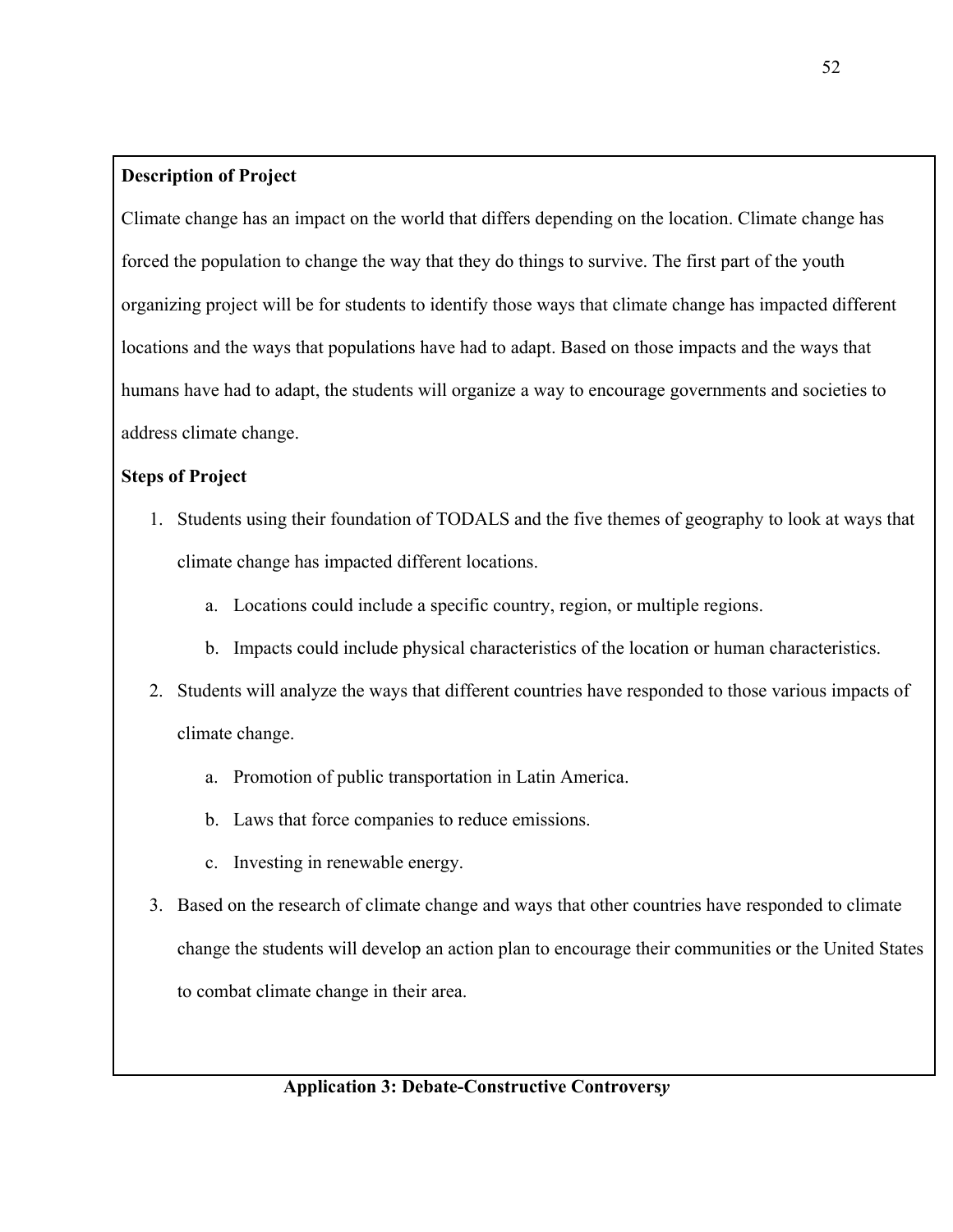#### **Class: 7th Grade U.S. History**

#### **Standard 1:**

Democratic government depends on informed and engaged citizens who exhibit civic skills and values, practice civic discourse, vote and participate in elections, apply inquiry and analysis skills and take action to solve problems and shape public policy.

## **Benchmark 1:**

Exhibit civic skills including participating in civic discussion on issues in the contemporary United States, demonstrating respect for the opinions of people or groups who have different perspectives, and reaching consensus.

## **Standard 2:**

Free and fair elections are key elements of the United States political system.

## **Benchmark 2:**

Analyze how changes in election processes over time contributed to freer and fairer elections.

#### **Standard 3:**

Historical inquiry is a process in which multiple sources and different kinds of historical evidence are analyzed to draw conclusions about how and why things happened in the past.

#### **Benchmark 3:**

Pose questions about a topic in United States history, gather and organize a variety of primary and secondary sources related to the questions, analyze sources for credibility and bias; suggest possible answers and write a thesis statement, use sources to draw conclusions and support the thesis; present supported findings and cite sources.

#### **Standard 4:**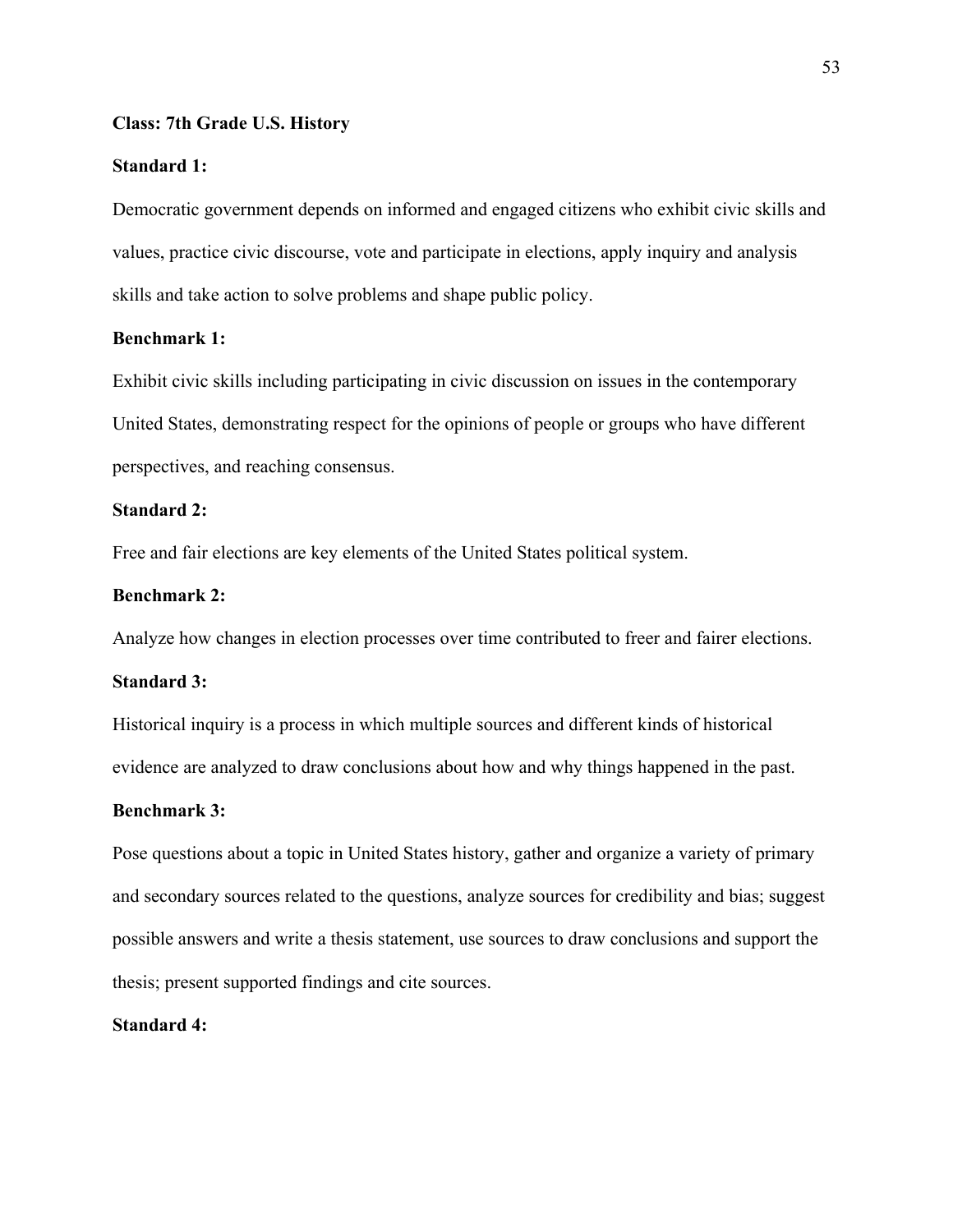Regional tensions around economic development, slavery, territorial expansion, and governance resulted in a Civil War and a period of Reconstruction that led to the abolition of slavery, a more powerful federal-government, a renewed push into indigenous nations' territory, and continuing conflict over racial tensions.

## **Benchmark 4**

Describe the effects of the Civil War on Americans in the north, south, and west, including liberated African-Americans, women, former slaveholders, and indigenous peoples.

#### **Standard 5:**

As the United States shifted from its agrarian roots into an industrial and global power, the rise of big business, urbanization, and immigration led to institutionalized racism, ethnic and class conflict, and new efforts at reform.

## **Benchmark 5**

Analyze the effects of racism and legalized segregation on American society.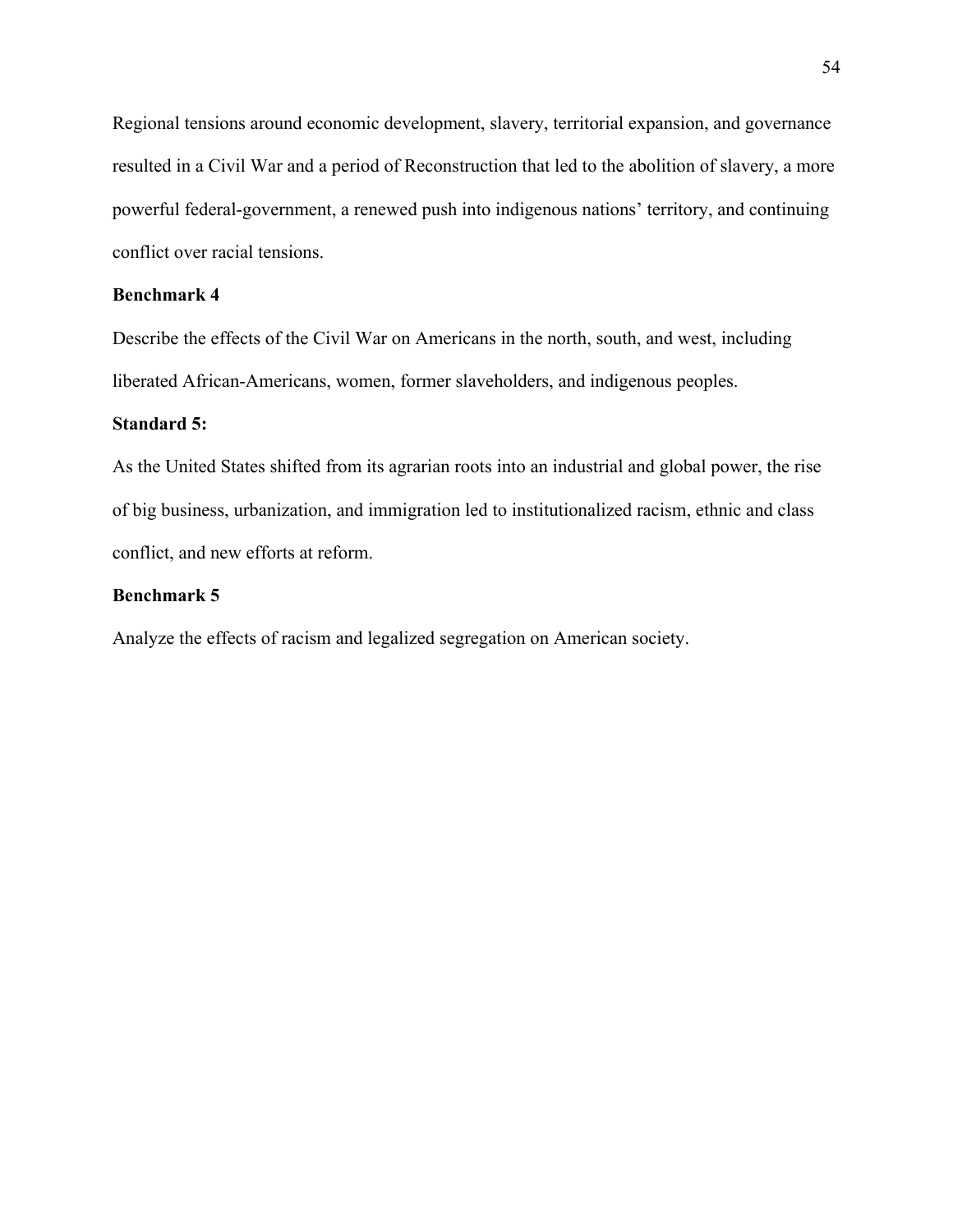## **Description of Project**

Students will participate in a constructive controversy debate. This debate will be connected with the 15th Amendment and ways that it is practiced historically and currently. Students will debate the merits of not allowing felons to vote even after they complete their sentences until they pay off fines, or are pardoned by the governor. After completing the debate students in their groups will design an opinion on whether that is a law that should be enforced and whether or not it violates the 15th amendment.

\*This debate can be combined with the service-learning project examining voting participation.

## **Steps of Lesson:**

1. Divide students into groups of 4. Within that group of 4 divide students into groups of 2.

2. Pose the question "There are several states that do not allow for felons to vote even after they complete their sentence or until they pay fines, restitution, or are granted a pardon by the governor. Is this a violation of the 15th amendment for convicts?" Each pair within the group must take one side of the issue.

3. Have each pair research evidence that supports their position, supports the other side, and refutes evidence presented by the other side. Encourage students to explore the sources that they are using to gather evidence. Each side has 20 minutes to research their position.

4. After 20 minutes the sides will come back together to debate. The team that is arguing that these restrictions do violate the 15th amendment will present their information first. The side listening is only able to listen and take notes. This side will have 5 minutes to present their side.

5. After 5 minutes the team that is arguing that these restrictions do not violate the 15th amendment will present their information. The other side will listen and take notes.

6. After each side can present their sides. Another 5 minutes of open debate. Reminding students that they are debating an idea based on evidence. Students will be able to ask questions based on the notes that they were able to take or counteract any evidence presented with the students researched.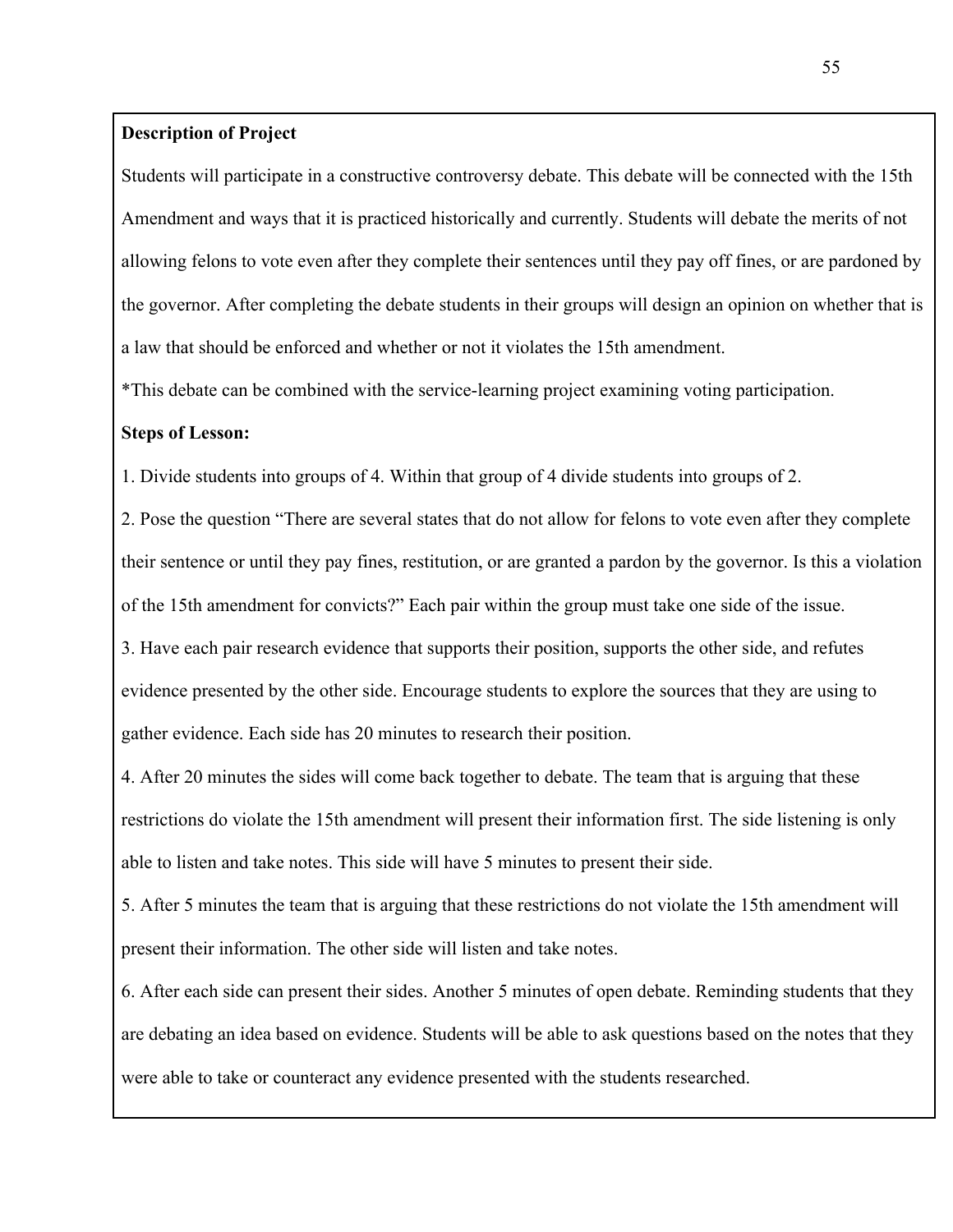7. Students will now switch positions and research for 10 minutes of evidence that will support their new position. Students can use the information that has already been presented and now expand on that information.

8. Students will come back to the debate. Repeating steps 4 and 5.

9. After each side can present their side. Groups of 4 will drop their positions and come together as a team to develop a position as a team on whether states should allow felons the right to vote. Groups will write a paper or develop a presentation on their agreed-upon position using a researched position. This activity will also help students understand democratic values, and principles through a structured constructive controversy.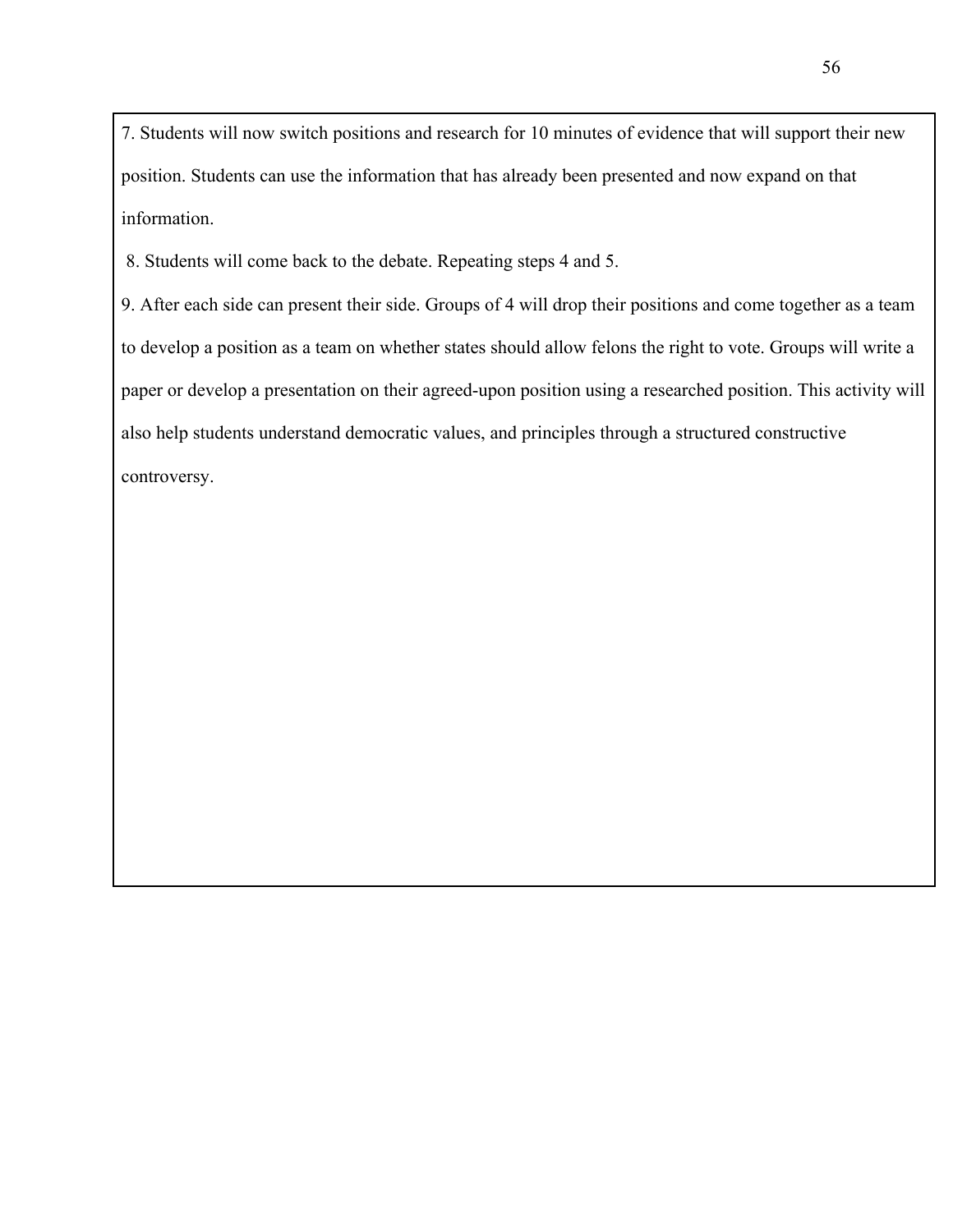## **Application 4: Debate-Policy Debate**

## **Class: 7th-grade History**

## **Standard 1:**

Democratic government depends on informed and engaged citizens who exhibit civic skills and values, practice civic discourse, vote and participate in elections, apply inquiry, and analysis skills and take action to solve problems and shape public policy.

#### **Benchmark:**

7.1.1.1.1 Exhibit civic skills including participating in civic discussion on issues in the contemporary United States, demonstrating respect for the opinions of peoples or groups who have different perspectives, and reaching consensus.

## **Standard 2**

The United States is based on democratic values and principles that include liberty, individual rights, justice, equality, the rule of law, limited government, common good, popular sovereignty, majority rule, and minority rights.

#### **Benchmark 2**

7.1.2.3.1 Identify examples of how principles expressed in the Declaration of Independence and Preamble to the Constitution have been applied throughout United States history, including how they have evolved (if applicable) over time.

#### **Standard 3**

Citizenship and its rights and duties are established by law.

## **Benchmark 3**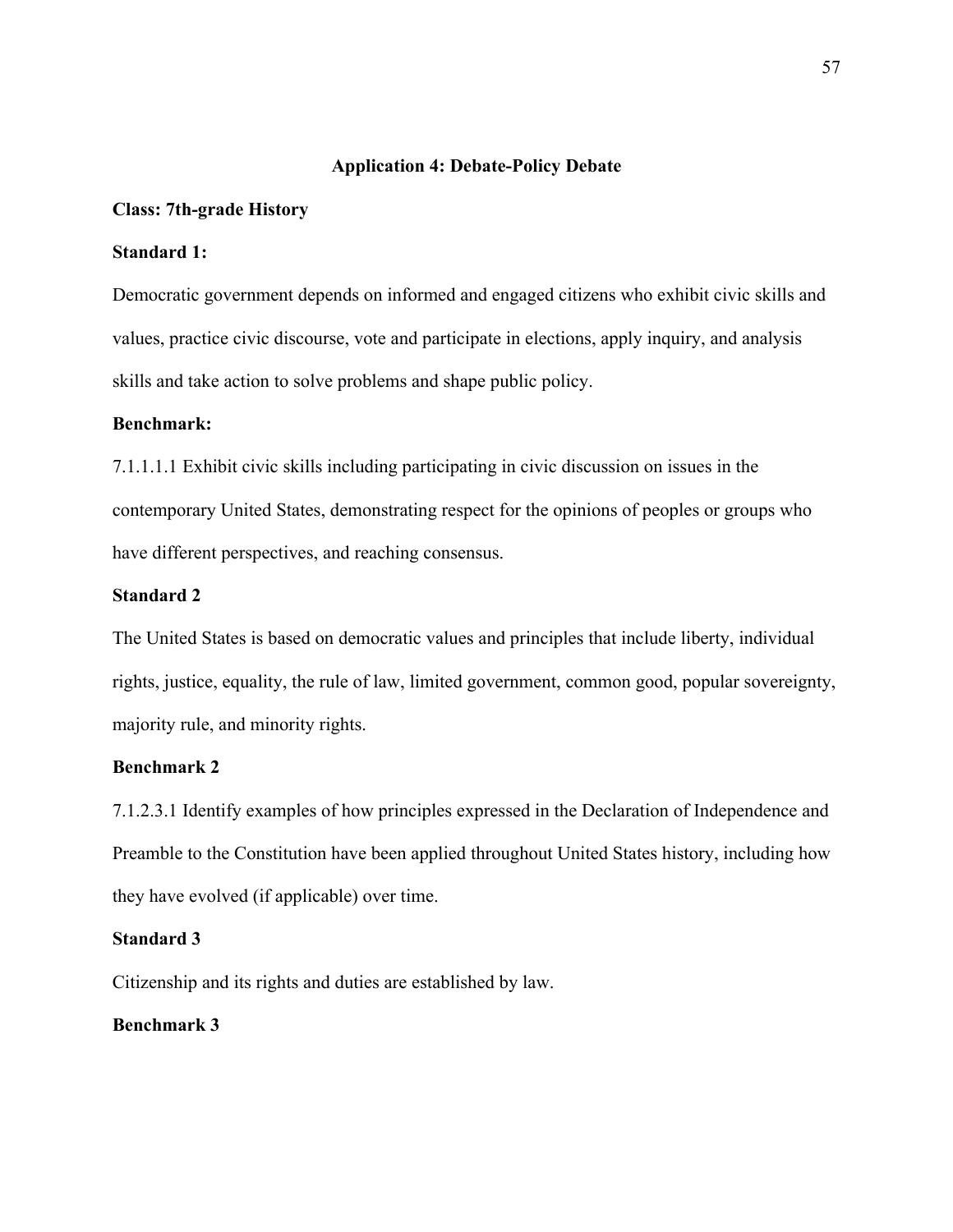7.1.3.5.1 Describe the components of responsible citizenship including informed voting and decision making, developing and defending positions on public policy issues, and monitoring and influencing public decision making.

## **Benchmark 4**

7.1.3.5.2 Compare and contrast the right and responsibilities of citizens, non-citizens, and dual citizens.

### **Standard 4:**

Historical inquiry is a process in which multiple sources and different kinds of historical evidence are analyzed to draw conclusions about how and why things happened in the past.

## **Benchmark 5**

7.4.1.2.1 Pose questions about a topic in United States history, gather and organize a variety of primary and secondary sources related to the questions, analyze sources for credibility and bias; suggest possible answers and write a thesis statement; use sources to draw conclusions and support the thesis; present supported findings, and cite sources.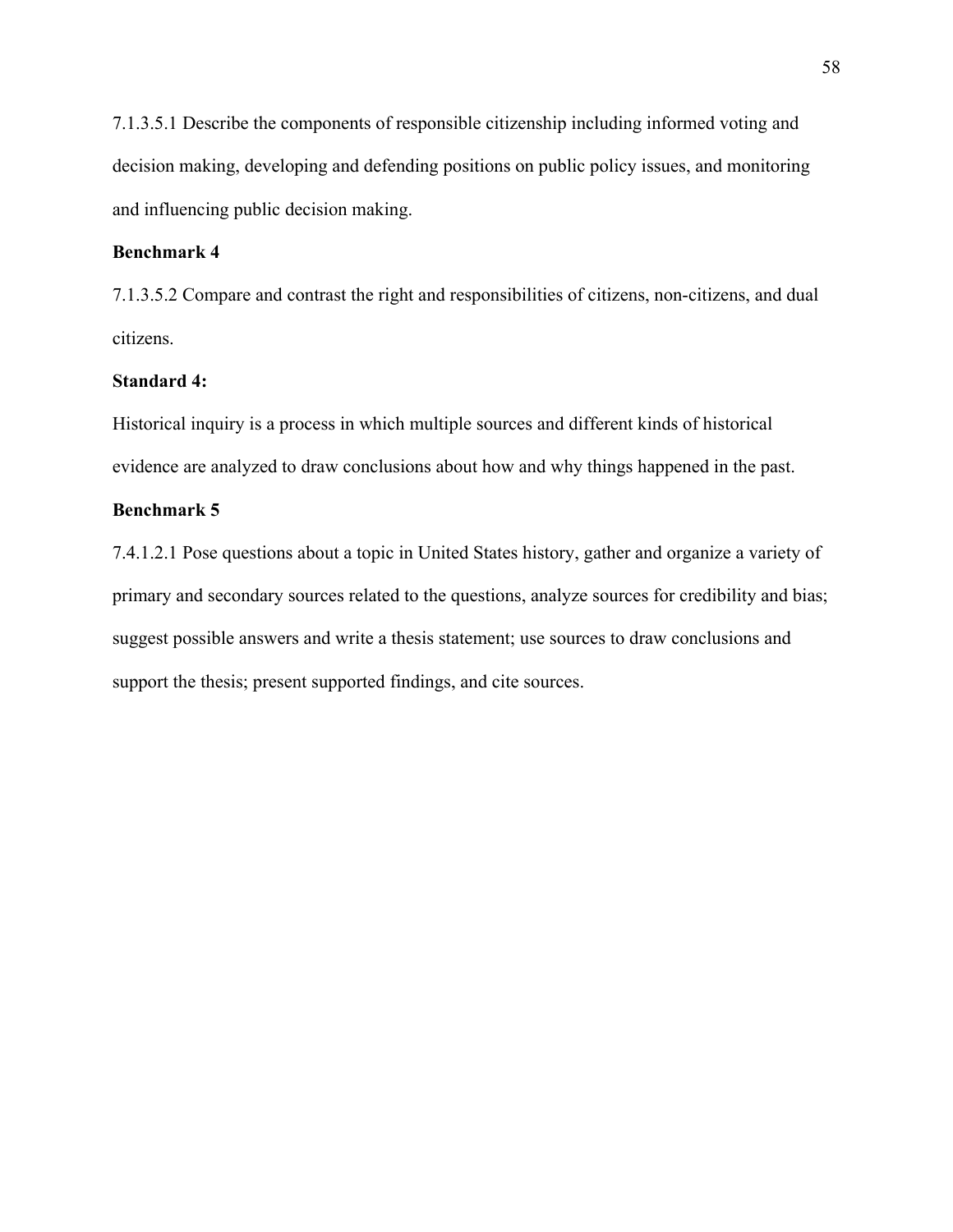## **Description of Project**

Students will engage in debate on whether states should remove historical monuments. Students could explore the historical monuments as a federal issue on federal land, a state issue of historical monuments on state land, or local issues such as a high school mascot name. Students will be divided into three groups. The first group is an elected body that will decide via democratic processes how to proceed after heading arguments. The second group will present research that the historical monument should be removed. The third group will present research that the historical monument should remain.

## **Steps of Project**

- 1. Divide students into 3 groups.
	- a. One group of 2-3 will research and prepare arguments that the statues should remain due to their historical significance.
	- b. One group of 2-3 will research and prepare arguments that statues should be taken down to that they represent oppression to certain groups of people.
	- c. The final group of students will be the students that will decide based on the arguments and evidence presented.
- 2. Gives students that are preparing arguments 1-2 days to work together in research and preparation
	- a. The students that will decide based on arguments presented will spend time researching how other countries have responded to various legacies.
		- i. How did Germany respond to Nazism and World War 2?
		- ii. How did Cambodia respond to the Khmer Rouge?
		- iii. Other countries and their tragic legacies.
- 3. Each side will have an opportunity to present their argument.
- 4. After each side has presented their side. Each side will have a chance to rebuttal the other side's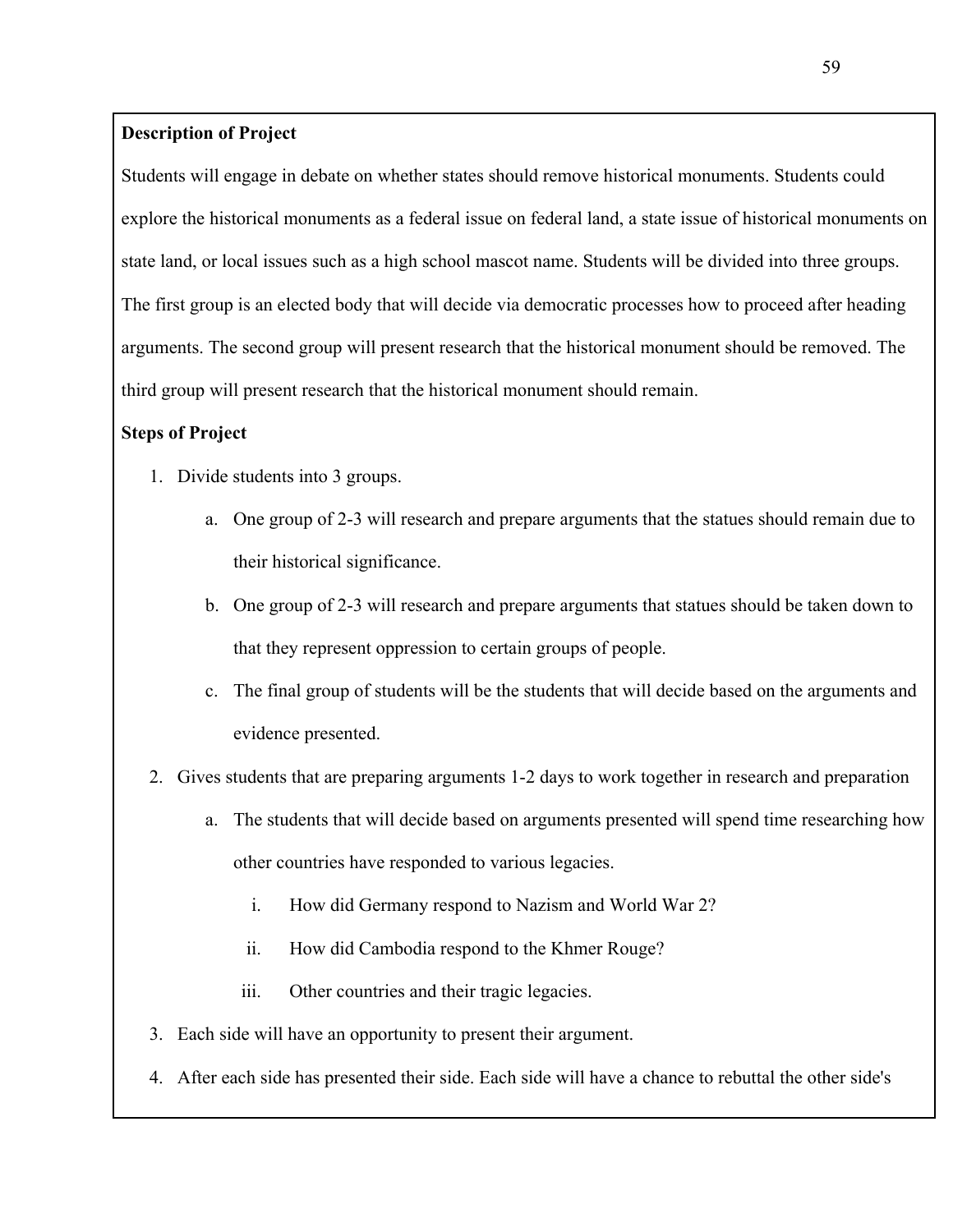argument.

5. Students will be allowed to ask any follow-up questions to each side before deciding based on evidence that has been presented.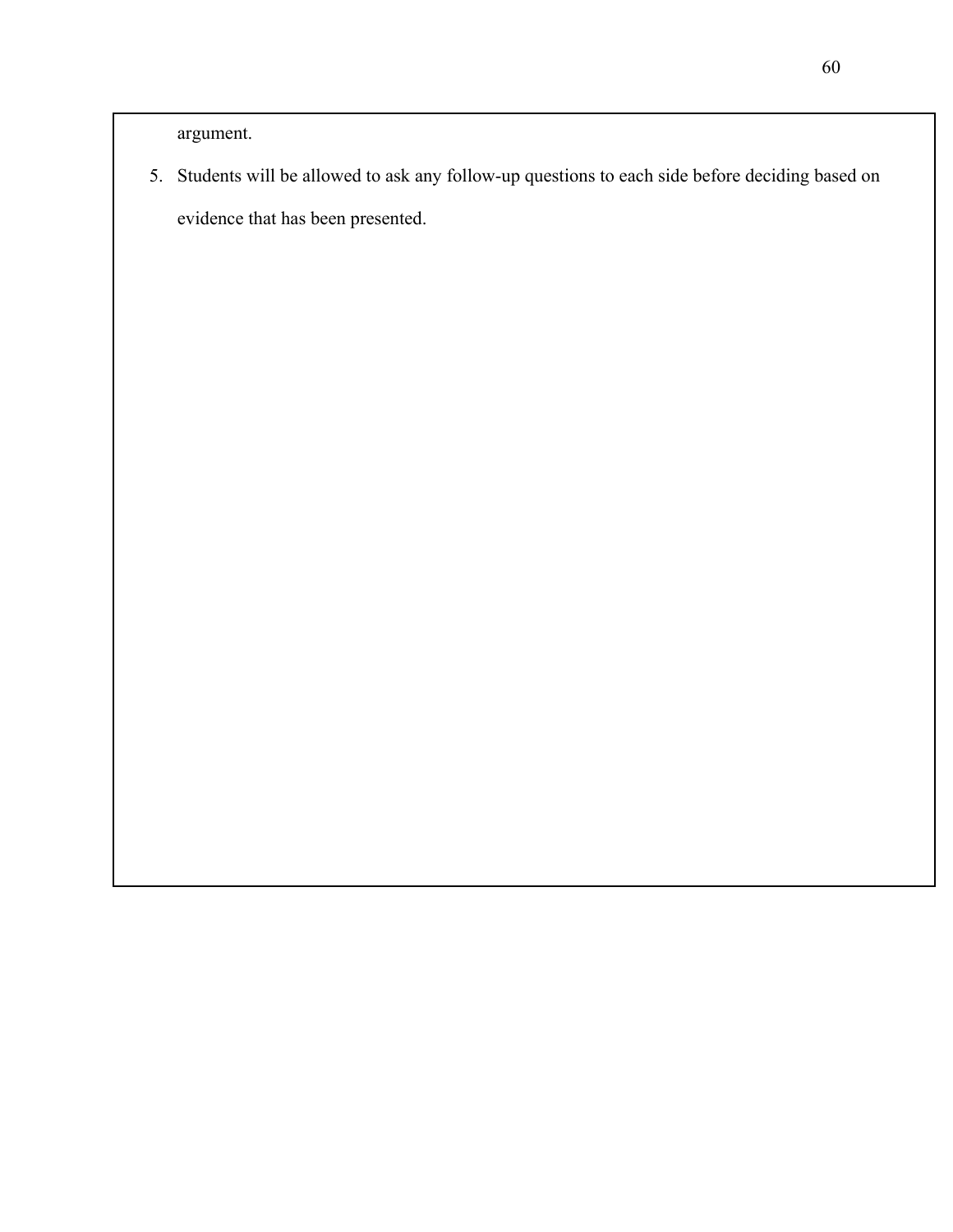## **Application 5: Youth Participatory Action Research**

## **Class: 8th-grade Geography**

## **Standard 1:**

The characteristics distribution and migration of human populations on the earth's surface influence human systems (cultural, economic, and political systems).

## **Benchmark 1:**

8.3.3.5.1 Describe the locations of human populations and the cultural characteristics of the United States and Canada.

#### **Standard 2:**

Historical inquiry is a process in which multiple sources and different kinds of historical evidence are analyzed to draw conclusions about how and why things happened in the past.

## **Benchmark 2**

8.4.1.2.1 Pose questions about a topic in world history; gather and organize a variety of primary and secondary sources related to the questions; analyze sources of credibility and bias; suggest possible answers and write a thesis statement; use sources to draw conclusions and support the thesis, and present supported findings and cite sources.

## **Standard 3:**

Globalization, the spread of capitalism, and the end of the Cold War have shaped a contemporary world still characterized by rapid technological change, dramatic increases in global population and economic growth coupled with persistent economic and social disparities and cultural conflict.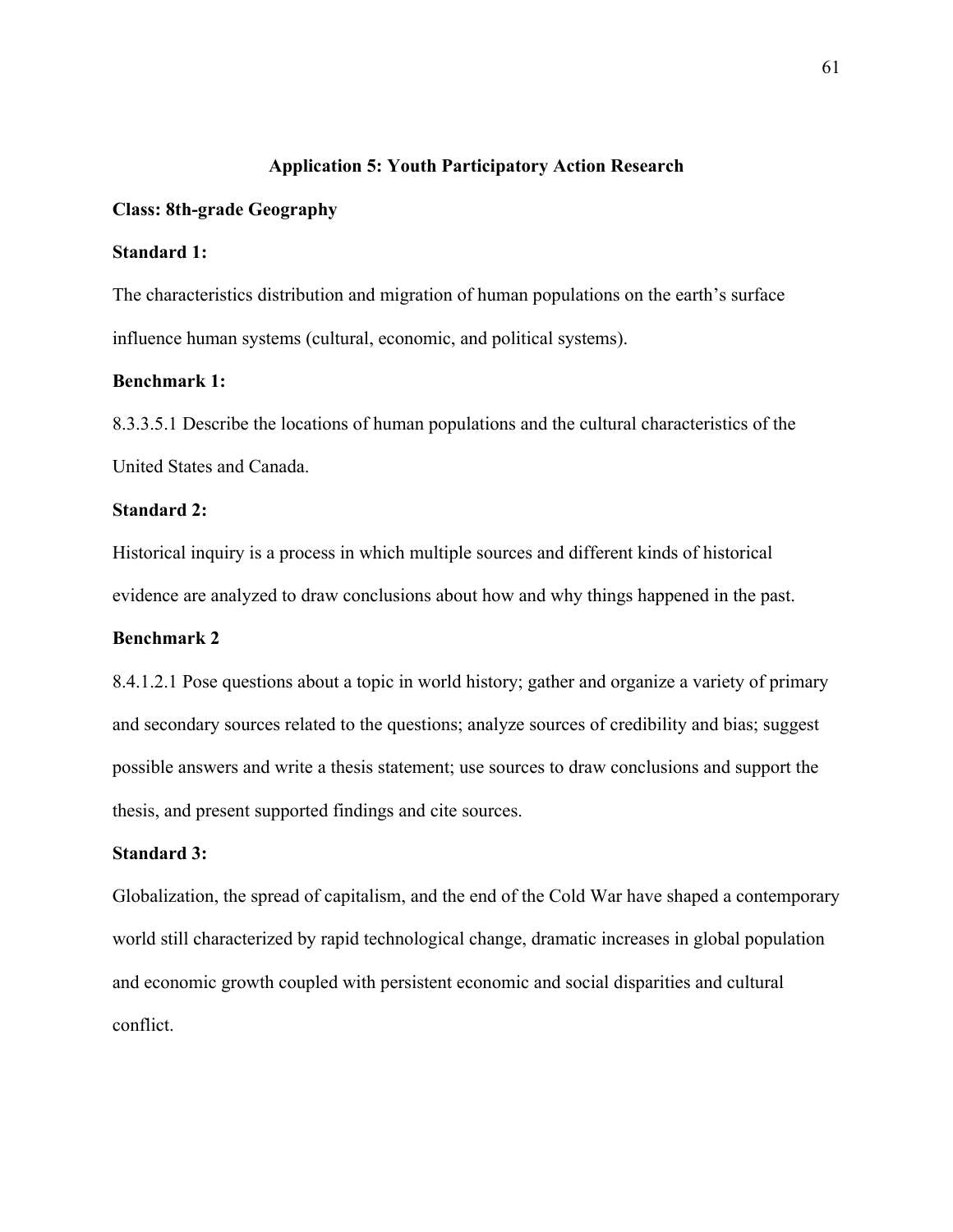## **Benchmark 3**

8.4.3.14.1 Describe causes of economic imbalances and social inequalities among the world's peoples in the post-colonial world and efforts made to close those gaps.

## **Description of Project**

Students will be spending time researching the various reasons for people to migrate to different countries. In that research to connect to the needs of the community that the Global Academy students live in and are part of the students will be able to make contact with various organizations that work with the immigrant communities and develop an action plan that meets those needs. The project can focus just at the students in Global Academy, in a larger community such as a neighborhood, citywide such as in Minneapolis, or society as a whole.

## **Steps of Project**

- 1. Students research push and pull factors for immigrants.
	- a. Students research reasons for immigrants leaving their home nation with a particular focus on Somali and African populations.
	- b. Students research reasons for the large immigrant population in Minnesota with a particular focus on Somali and African populations.
- 2. Students make contact with current immigrant organizations to understand the needs of current first and second-generation immigrants.
	- a. Possible organizations include schools, after school organizations, religious organizations.
- 3. Students work together to research to determine the greatest need facing the immigrant population within their community.
	- a. Students will need to conduct interviews, polls, and contact other officials.
- 4. Students develop an action plan based on the greatest need facing their community.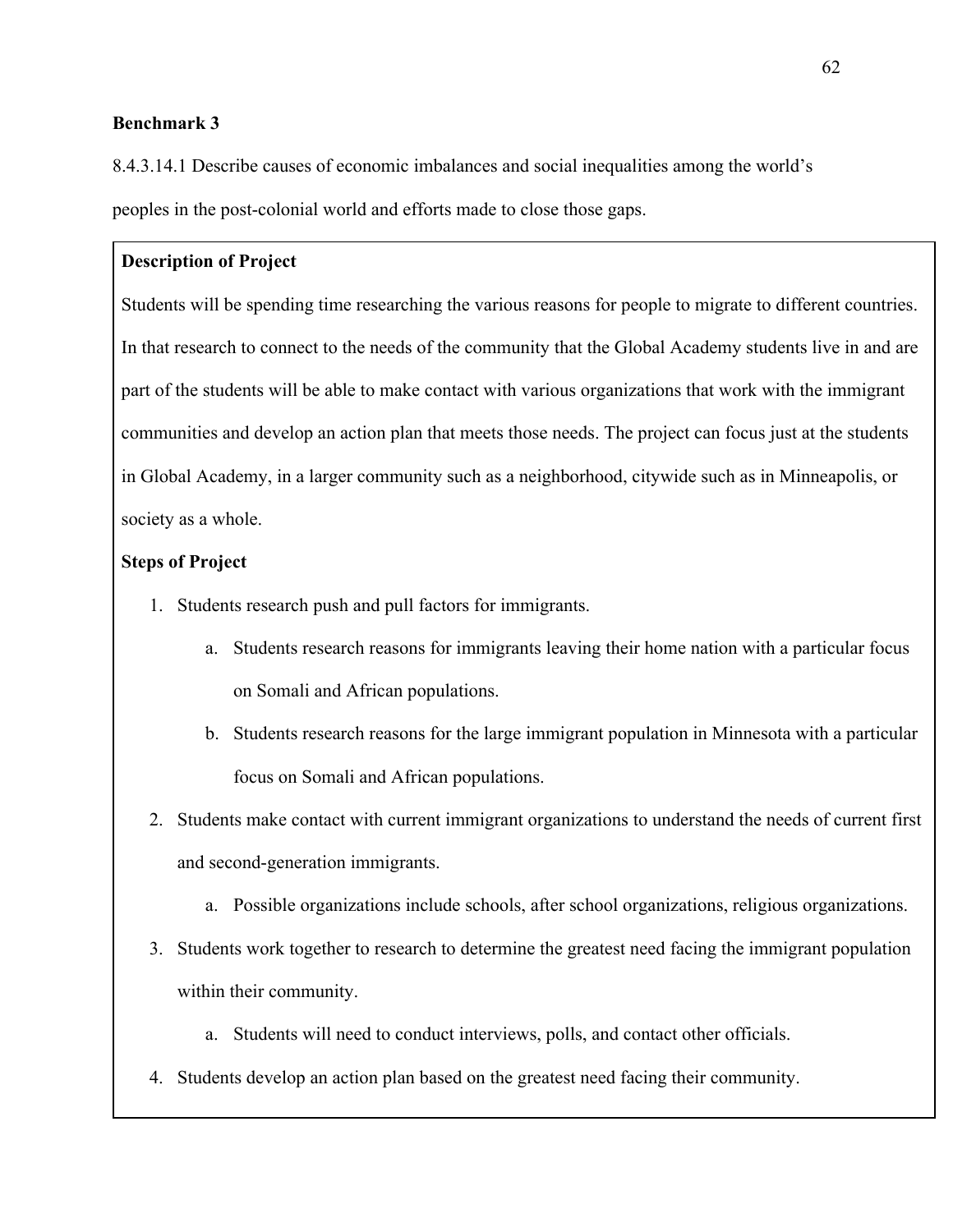- a. Students will be required to interpret the research and prioritize needs.
- 5. Students meet with current decision-makers within structures that will allow for their action plan to be implemented.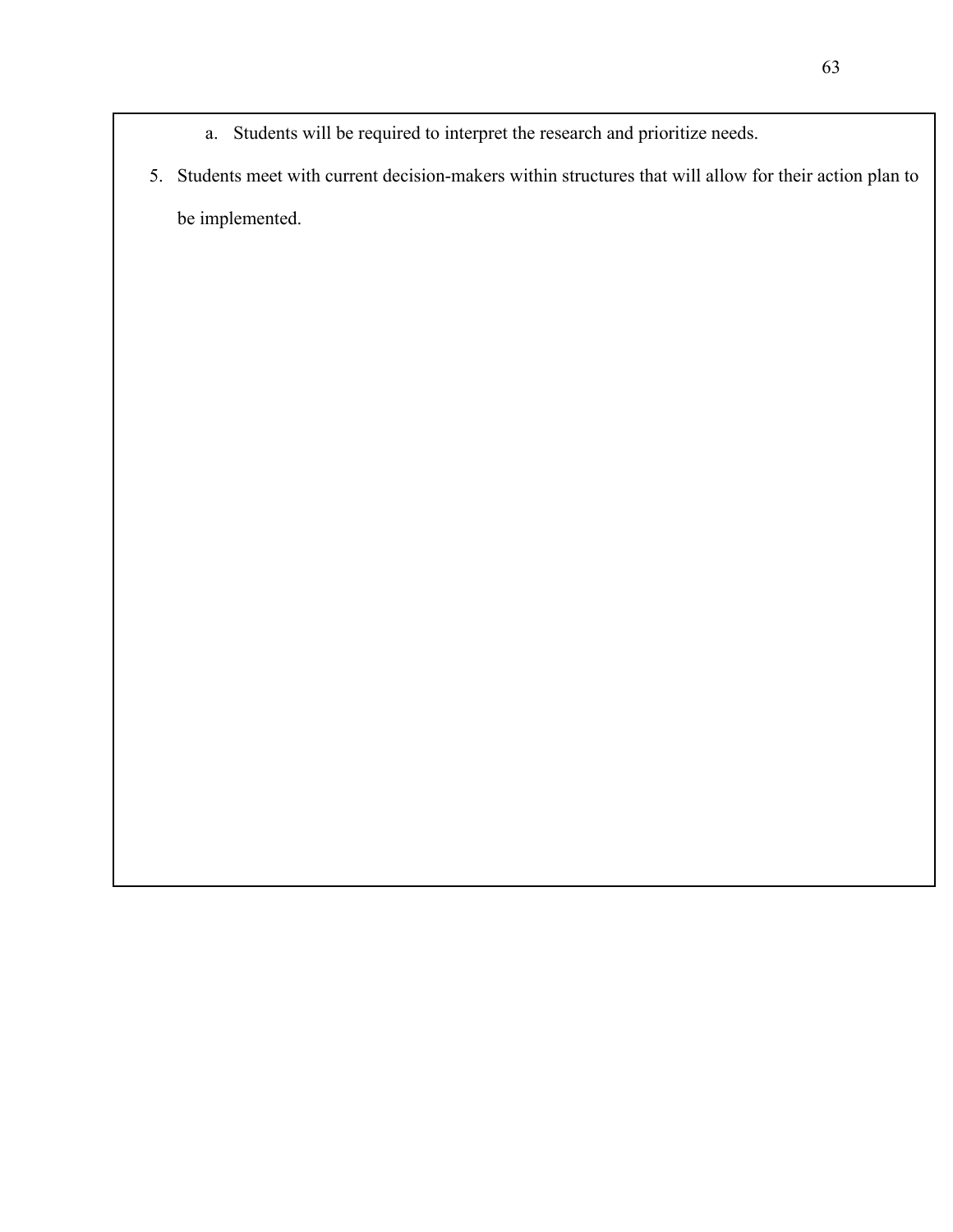#### **References**

- *A Crisis in Civic Education* (pp. 1-22). (2016). Washington DC: American Council of Trustees and Alumni.
- Augsberger, A., Collins, M. E., Gecker, W., & Dougher, M. (2017). Youth civic engagement: Do youth councils reduce or reinforce social inequality? *Journal of Adolescent Research*, 1- 22. DOI: o0r.g1/107.171/077/40374535585481461668844957
- Berson, M. J., Rodriguez-Campos, L., Walker-Egea, C., Owens, C., & Bellara, A. (2014). Youth engagement in electoral activities: a collaborative evaluation of a civic education project. *Journal of Education and Training Studies, 2*(1). DOI: 10.11114/jets.v2i1.243
- Bringle, R. G., & Hatcher, J. A. (1996). Implementing service learning in higher education. *Journal of Higher Education*, 67(2), 220-239.
- Center for Information and Research on Civic Learning and Engagement. (2013). *All together now: Collaboration and innovation for youth engagement. The report of the commission on youth voting and civic knowledge.* www.civicyouth.org/aboutcircle/commission-on-youth-voting-civic-knowledge/
- Chan, W.Y., Ou, S. & Reynolds, A.J. Adolescent Civic Engagement and Adult Outcomes: An Examination Among Urban Racial Minorities. *J Youth Adolescence* 43, 1829–1843 (2014). https://DOI-org.ezproxy.bethel.edu/10.1007/s10964-014-0136-5
- Checkoway, B., & Aldana, A. (2013). Four forms of youth civic engagement for diverse democracy. *Children and Youth Services Review*, 35(11), 1894–1899. DOI: https://doi.org/10.1016/j.childyouth.2013.09.005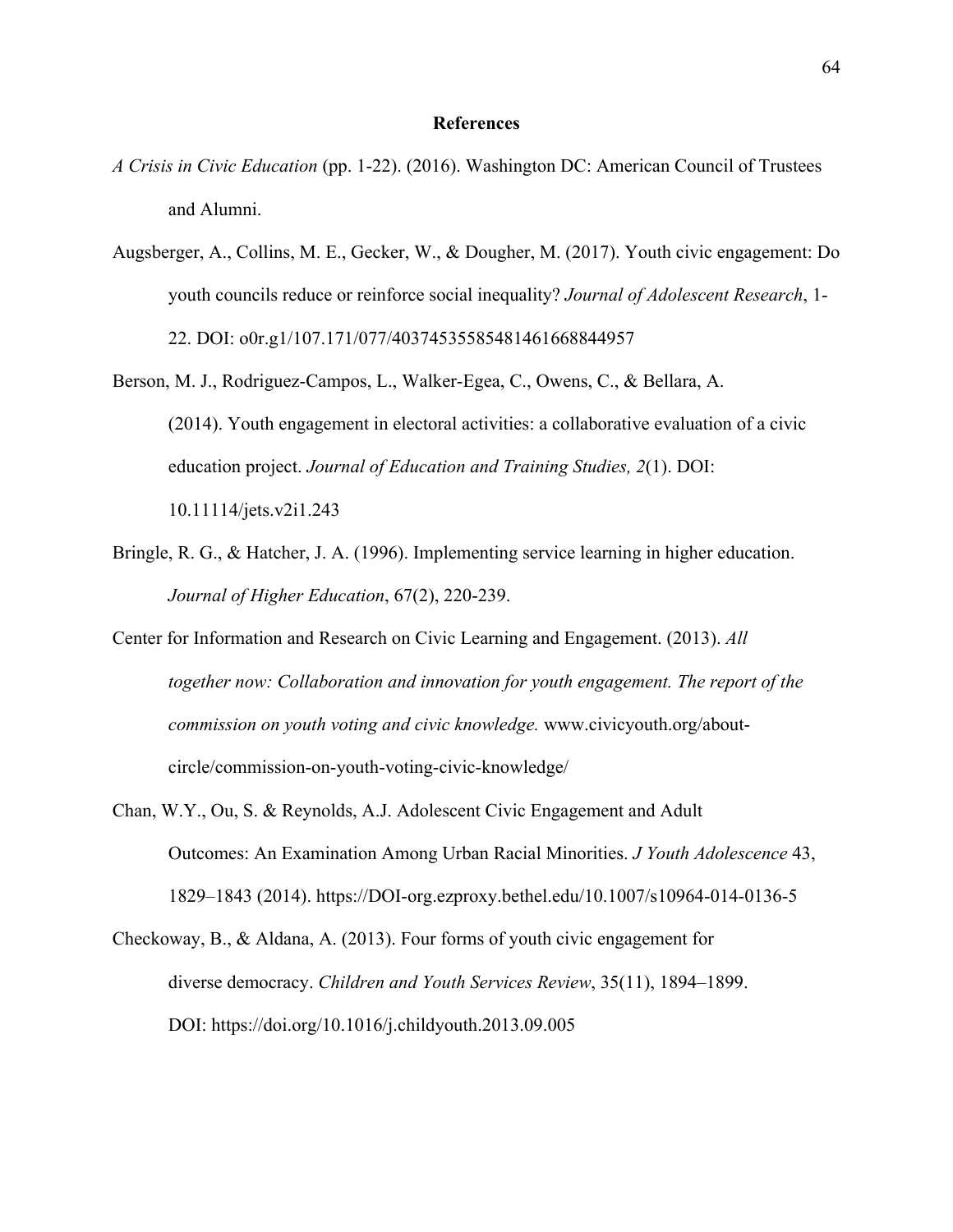- Christens, B. D., & Kirshner, B. (2012). Taking stock of youth organizing: An interdisciplinary perspective. *New Directions for Child and Adolescent Development*, 134, 27-41.
- Chung, S., & McBride, A. M. (2015). Social and emotional learning in middle school curricula: A service-learning model based on positive youth development. *Children and Youth Services Review,* 53, 192-200. http://dx.doi.org/10.1016/j.childyouth.2015.04.008
- Clark, J. S. (2016). The development of civic education in the united states, 1880-1930. *Cadernos De Historia Da Educacao*, 15(1), 40-107. DOI: http://dx.doi.org.ezproxy.bethel.edu/10.14393/che-v15n1-2016-3
- Conner, J. O., & Cosner, K. (2016). Youth change agents: Comparing the sociopolitical identities of youth organizers and youth commissioners. *Democracy and Education*, *24*(1), 2.
- Crittenden, J., & Levine, P. (2018). Civic Education. *The Stanford Encyclopedia of Philosophy.* https://plato.stanford.edu/archives/fall2018/entries/civic-education/
- Epstein, S. E. (2017). Supporting global awareness: A proposal for youth civic engagement. *Schools: Studies in Education*, 14(1), 141–154. DOI: https://doi-org.ezproxy.bethel.edu/10.1086/691258
- Gould, J. (Ed.). (2011). *Guardian of Democracy: The Civic Mission of Schools* (pp. 1-53). PA: Campaign for the Civic Mission in Schools.
- Gurin, P., Nagda, B., & Sorensen, N. (2011). Intergroup dialogue: Education for a broad conception of civic engagement. *Liberal Education*, 97(2), 46–51. http://www.aacu.org/liberaleducation/le-sp11/gurin.cfm
- Hogan, J. M., Kurr, J. A., Johnson, J. D., & Bergmaier, M. J. (2016). Speech and debate as civic education. *Communication Education*, 65(4), 377–381.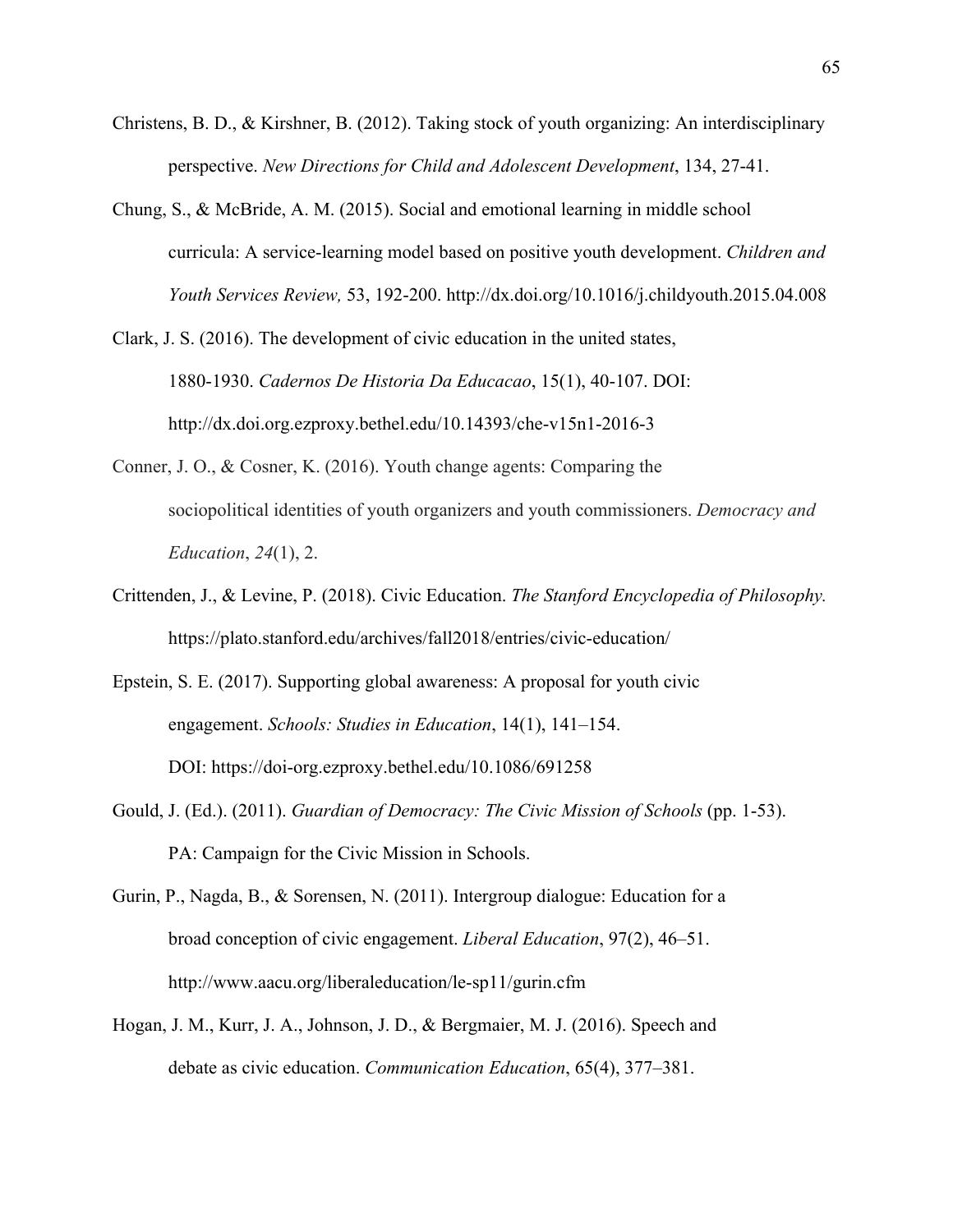- Hope, E. C., & Jagers, R. J. (2014). The role of sociopolitical attitudes and civic education in the civic engagement of black youth. *Journal of Research on Adolescence*, 24(3), 460-470. DOI:10.1111/jora.12117
- Johnson, D. W., & Johnson, R. T. (2014). Constructive controversy as a means of teaching citizens how to engage in political discourse. *Policy Futures in Education, 12*(3), 417-430. http://dx.doi.org/10.2304/pfie.2014.12.3.417
- Kirshner, B., & Ginwright, S. (2012). Youth organizing as a development context for african american and latino adolescents. *Child Development Perspectives*, (0), 1-7.
- Kornbluh, M., Ozer, E. J., Allen, C. D., & Kirshner, B. (2015). Youth participatory action research as an approach to sociopolitical development and the new academic standards: Considerations for educators. *The Urban Review*, 868–892. DOI: https://doiorg.ezproxy.bethel.edu/10.1007/s11256-015-0337-6
- Leek, D. R. (2016). Policy debate pedagogy: A complementary strategy for civic and political engagement through service-learning. *Communication Education*, 65(4), 397- 408. http://dx.doi.org/10.1080/03634523.2016.1203004
- Lenzi, M., Vieno, A., & Sharkey, J. (2014). How school can teach civic engagement besides civic education: The role of democratic school climate. *American Journal of Community Psychology*, (54), 251-261. doi:10.1007/s10464-014-9669-8
- Mann, S. J., & Patrick, J. J. (2000). Education for civic engagement in democracy: Service learning and other promising practices. Bloomington, IN: ERIC Clearinghouse for Social Studies/Social Science Education.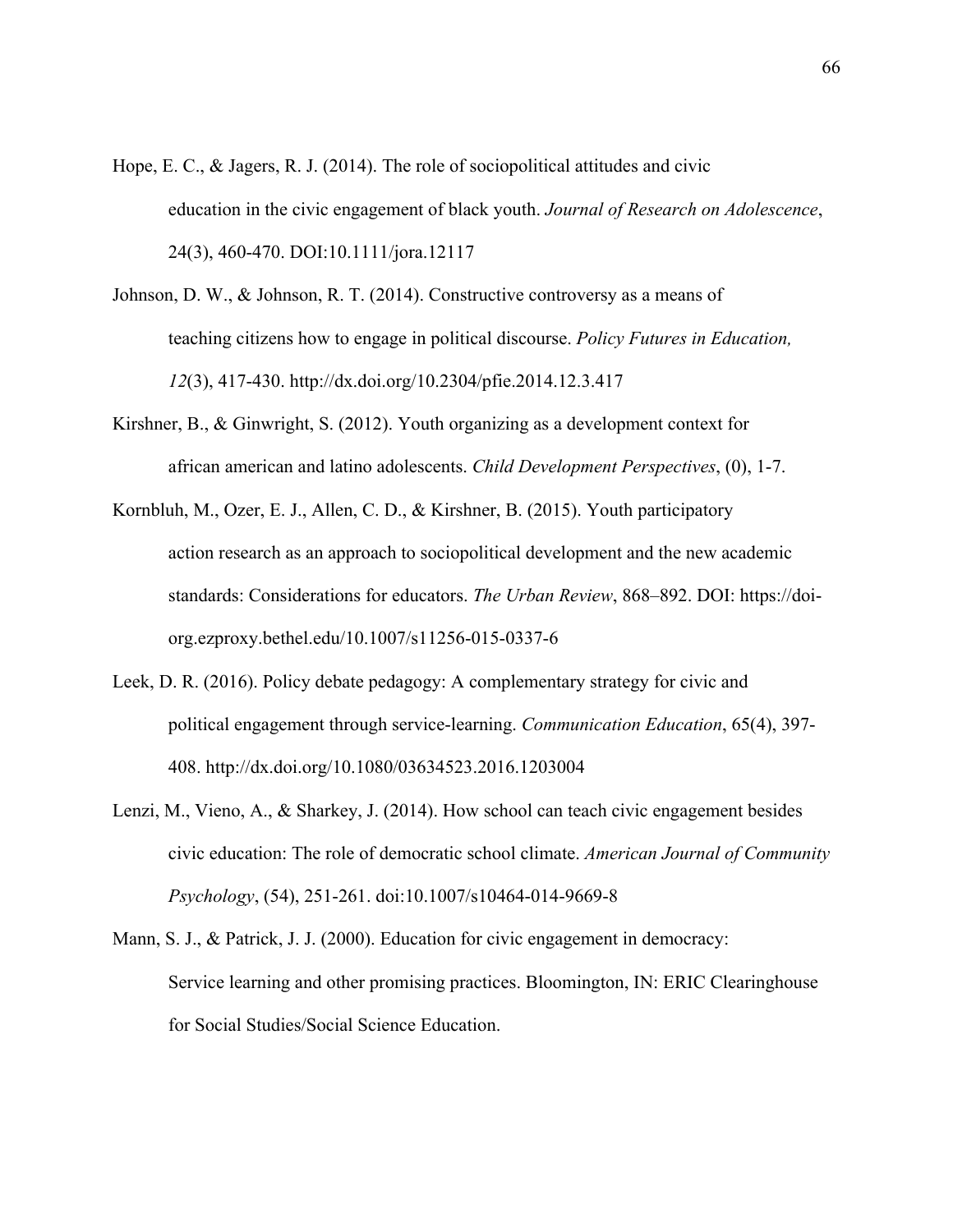- MN Department of Education. (2013) *Minnesota K-12 academic standards social studies 2011.*  http://www.mcss.org/Resources/Documents/2011%20Social%20Studies%20Standards.p df
- Moya, J. (2017). Examining how youth take on critical civic identities across classroom and youth organizing spaces. *Critical Questions in Education*, 8(4), 457–475. DOI: https://eric.ed.gov/?id=EJ1159309
- Ozer, E. J., Ritterman, M. L., & Wanis, M. G. (2010). Participatory action research (PAR) in middle school: Opportunities, constraints, and key processes. *American Journal of Community Psychology*, 46, 152-166. DOI:10.1007/s10464-010-9335-8

Ballard, P.J., Malin, H., Porter, J., Colby, A. & Damon, W. (2015) Motivations for Civic Participation Among Diverse Youth: More Similarities than Differences, *Research in Human Development*, 12:1-2, 63-83, DOI: 10.1080/15427609.2015.1010348

- Pingul, F. S. (2015). Measuring the impact of a supplemental civic education program on students' civic attitude and efficacy beliefs. *Journal of Education and Training Studies, 3*(2), 61–69. DOI: 10.11114/jets.v3i2.600
- Ponder, J., Vander Veldt, M., & Lewis-Ferrell, G. (2011). Citizenship, curriculum, and critical thinking beyond the four walls of the classroom. T*eacher Education Quarterly*, 38(4), 45-68. https://eric.ed.gov/contentdelivery/servlet/ERICServlet?accno=EJ960618.
- Rogers, J., Mediratta, K., Shah, S., Kahne, J., & Terriquez, V. (2012). Building power, learning democracy: Youth organizing as a site of civic development. *Review of Research in Education*, 36, 43-66.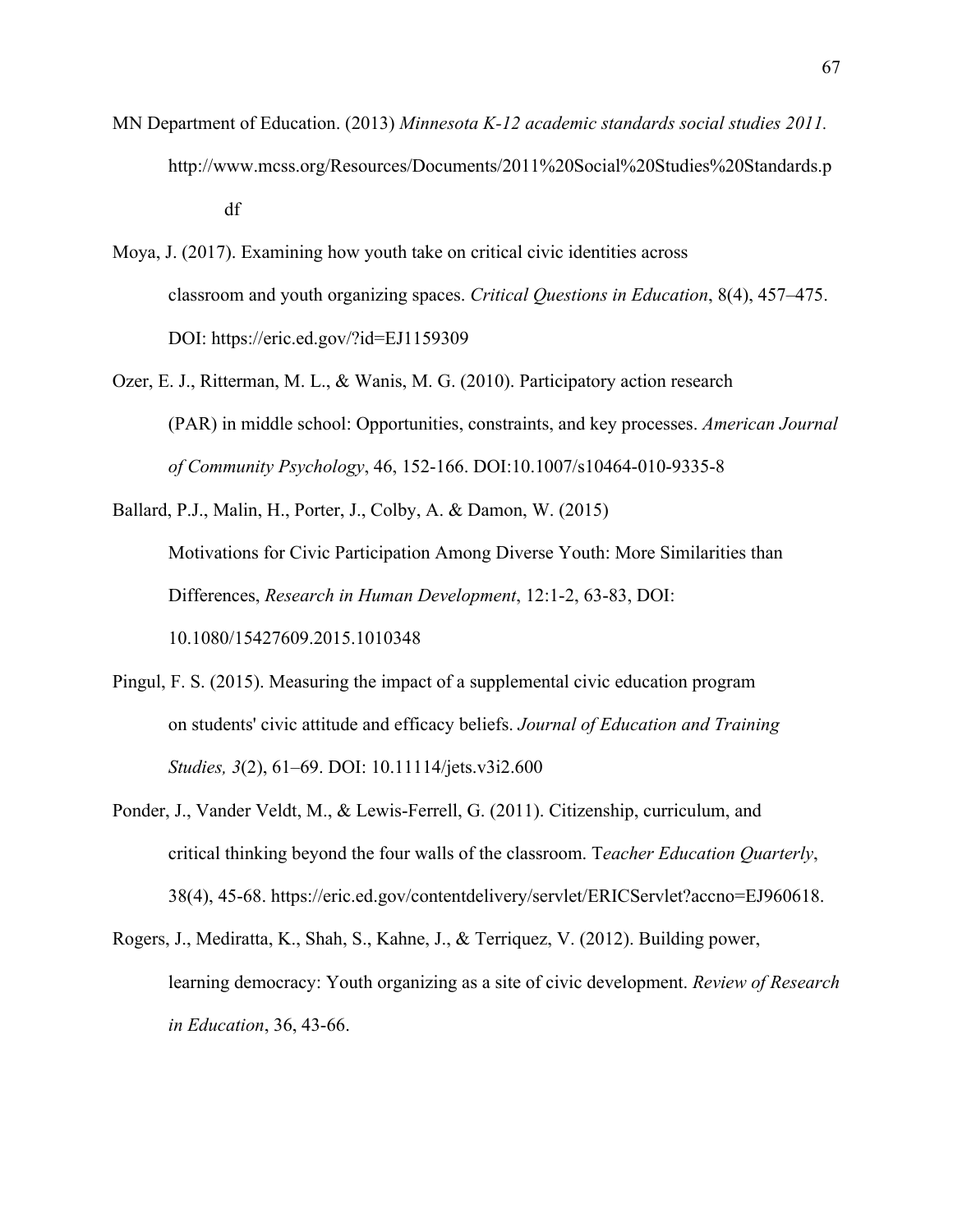- Saha, L. J., & Print, M. (2010). Student school elections and political engagement: A cradle of democracy? *International Journal of Educational Research*, 49(1), 22–32. DOI: https://doi.org/10.1016/j.ijer.2010.05.004
- Saltmarsh, J. (2005). The civic promise of service-learning. *Liberal Education*. Retrieved from https://files.eric.ed.gov/fulltext/EJ697354.pdf.

Spring, K., Dietz, N., & Grimm, R. (2006). *Educating for active citizenship: service-learning, school-based service and youth civic engagement.* Corporation for National and Community Service.

- Taylor, J. A., & Iroha, O. (2015). Social studies education and public art: The Detroit billboard project. *Journal of Social Studies Education Research, 6*(1), 1-25. Retrieved from https://files.eric.ed.gov/fulltext/EJ1105361.pdf.
- Terriquez, V., Rogers, J., & Lin, M. (2016). *Youth voice in school finance: The building health communities initiative and youth people's involvement in shaping local control accountability plans* (Rep.). CA: UCLA IDEA. (ERIC Document Reproduction Service No. 580212)
- Tripodo, A., & Pondiscio, R. (2017). Seizing the civic education moment. *Educational Leadership*, 75(3), 20-25. Retrieved from http://www.ascd.org/publications/educational-leadership/nov17/vol75/num03/Seizingthe-Civic-Education-Moment.aspx

Wade, R. (2000). *Building bridges: Connecting classroom and community through service-learning in social studies*(Rep.). Washington DC: National Council for the Social Studies. (ERIC Document Reproduction Service No. 446008)